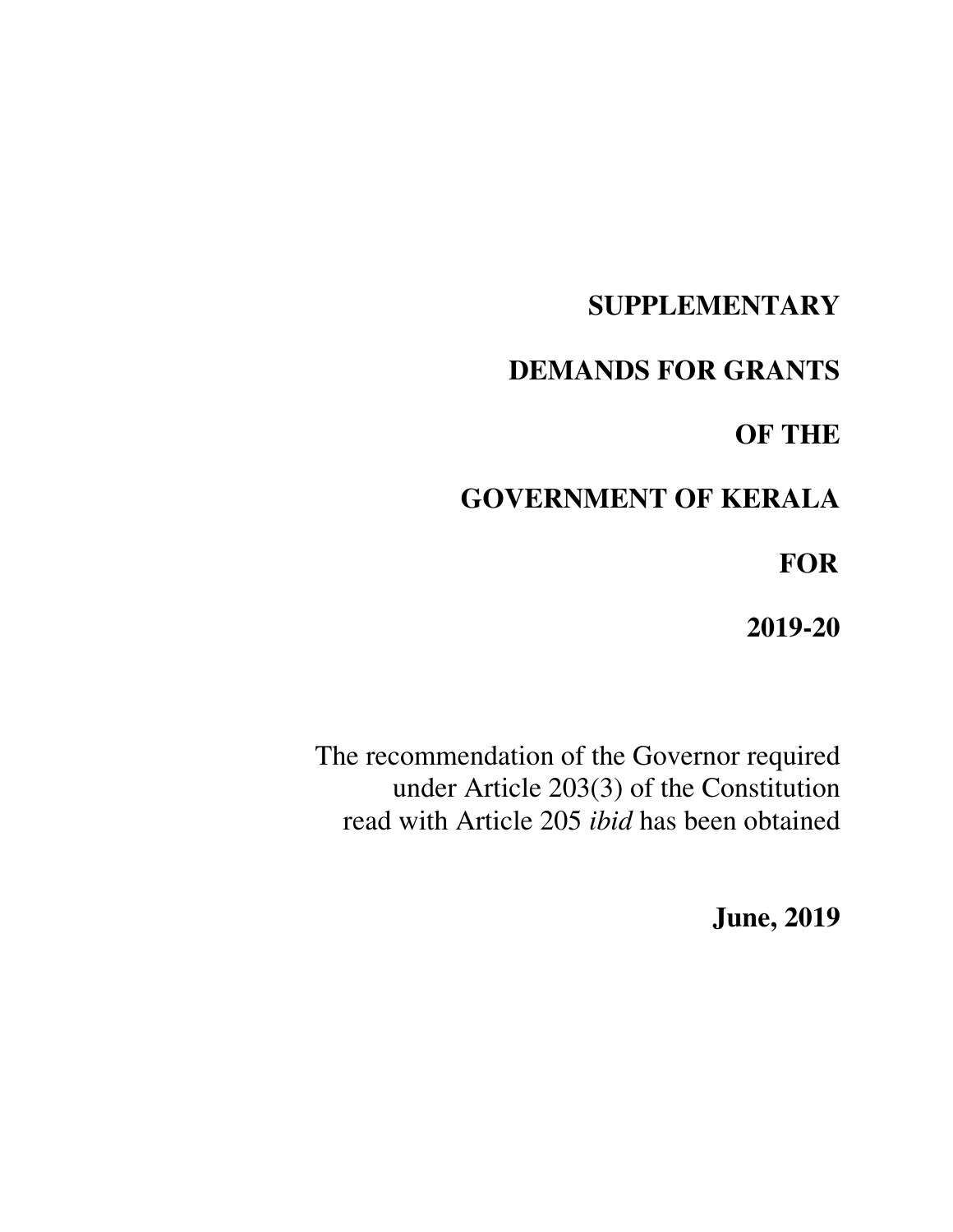# **INTRODUCTORY REMARKS**

The Supplementary Demands for Grants involving  $\bar{\tau}$  658.05 crore included in this volume comprise of the first batch of Supplementary Demands for Grants of the State Government relating to the financial year 2019-20 as detailed below:

|                                |              | (Rupees in crore) |        |  |
|--------------------------------|--------------|-------------------|--------|--|
| Category                       | <b>Voted</b> | <b>Charged</b>    | Total  |  |
| Expenditure on REVENUE ACCOUNT | 298.26       | 0.46              | 298.72 |  |
| Expenditure on CAPITAL ACCOUNT | 359.33       | 0.00              | 359.33 |  |
| <b>LOANS AND ADVANCES</b>      | 0.00         | 0.00              | 0.00   |  |
| <b>Total</b>                   | 657.59       | 0.46              | 658.05 |  |

The Supplementary Demands for Grants include a total provision of  $\bar{\tau}$  658.05 crore. Out of which  $\bar{\tau}$  573.48 crore is towards Plan expenditure and  $\bar{\tau}$  84.57 crore is towards Non-plan expenditure.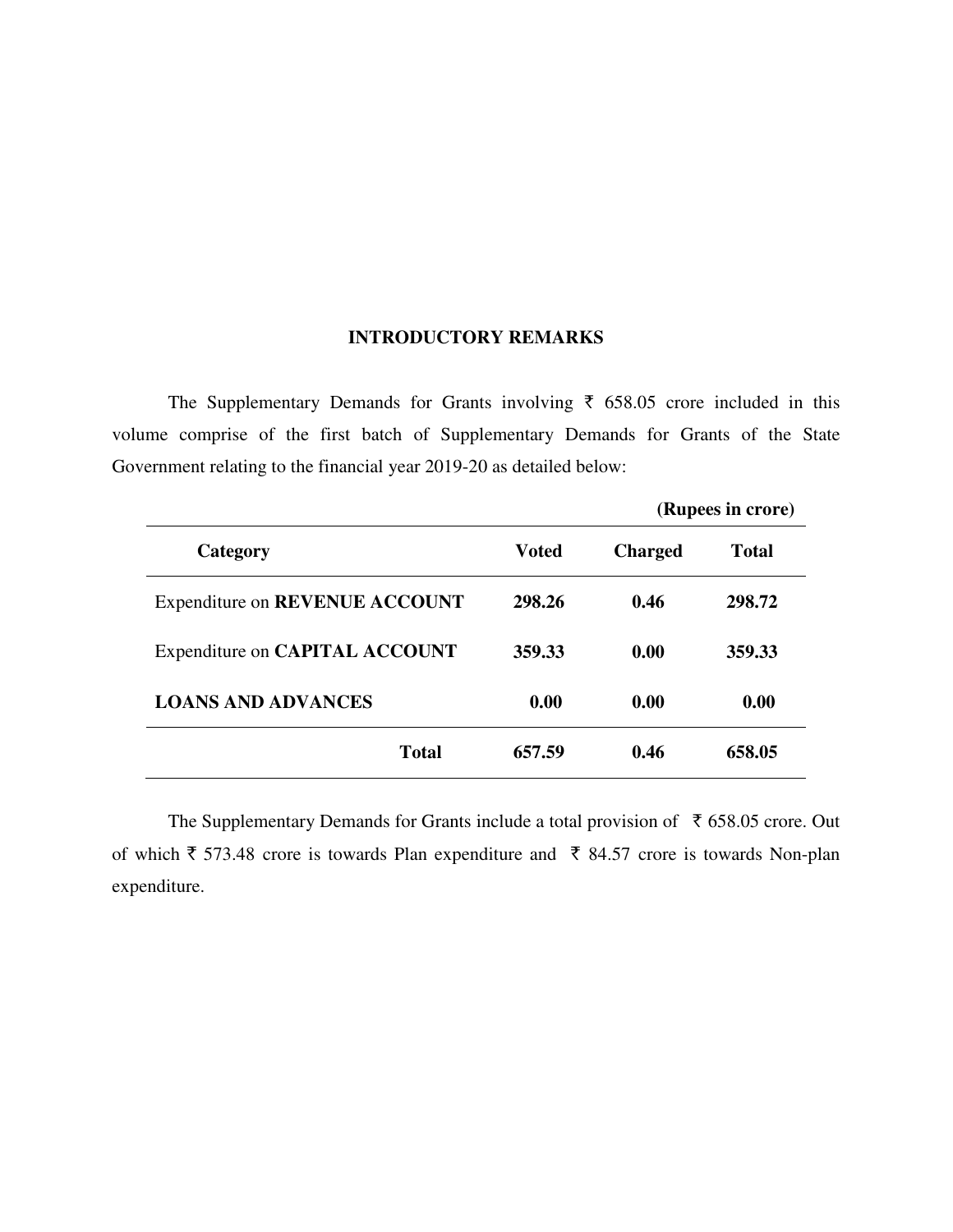#### SUPPLEMENTARY DEMANDS FOR GRANTS 2019-20

|         |              |                                                                                                 |                    |               | Amount (Rupees in thousands) |               |     |
|---------|--------------|-------------------------------------------------------------------------------------------------|--------------------|---------------|------------------------------|---------------|-----|
| SI. No. |              | Number and Title of Demands                                                                     |                    | Revenue       | Capital                      | Total Page    |     |
| (1)     |              | (2)                                                                                             |                    | (3)           | (4)                          | (5)           | (6) |
| 1       |              | II HEADS OF STATES, MINISTERS AND<br><b>HEADQUARTERS STAFF</b>                                  | Voted:             | 19078         | $\cdot$                      | 19078         | 1   |
| 2       | Ш            | ADMINISTRATION OF JUSTICE                                                                       | Voted:<br>Charged: | 46888<br>4639 |                              | 46888<br>4639 | 2   |
| 3       |              | V GOODS AND SERVICES TAX.<br>AGRICULTURAL INCOME TAX AND<br><b>SALES TAX</b>                    | Voted:             | 2             |                              | 2             | 5   |
| 4       |              | XI DISTRICT ADMINISTRATION AND<br><b>MISCELLANEOUS</b>                                          | Voted:             | 1             |                              | 1             | 6   |
| 5       |              | XIV STATIONERY AND PRINTING AND<br>OTHER ADMINISTRATIVE SERVICES                                | Voted:             | 1             | $\cdot$ .                    | 1             | 7   |
| 6       |              | <b>XVI PENSION AND MISCELLANEOUS</b>                                                            | Voted:             | 2             |                              | 2             | 8   |
| 7       | XVII         | EDUCATION, SPORTS, ART AND<br><b>CULTURE</b>                                                    | Voted:             | 280825        | $\cdot$                      | 280825        | 9   |
| 8       | XVIII        | MEDICAL AND PUBLIC HEALTH                                                                       | Voted:             | 69904         | 1                            | 69905         | 12  |
| 9       |              | XX WATER SUPPLY AND SANITATION                                                                  | Voted:             | $\cdot$       | 5                            | 5             | 14  |
| 10      | XXII         | URBAN DEVELOPMENT                                                                               | Voted:             | 500002        | $\cdot$                      | 500002        | 16  |
| 11      | <b>XXIV</b>  | LABOUR, LABOUR WELFARE AND<br><b>WELFARE OF NON-RESIDENTS</b>                                   | Voted:             | 2508          |                              | 2508          | 17  |
| 12      | <b>XXV</b>   | WELFARE OF SCHEDULED CASTES/SCHEDULED<br>TRIBES/OTHER BACKWARD CLASSES AND<br><b>MINORITIES</b> | Voted:             |               | 2                            | 2             | 19  |
| 13      | <b>XXVII</b> | <b>CO-OPERATION</b>                                                                             | Voted:             | 989           |                              | 989           | 20  |
| 14      | XXVIII       | MISCELLANEOUS ECONOMIC<br><b>SERVICES</b>                                                       | Voted:             | 2000000       |                              | 2000000       | 21  |
| 15      |              | XXIX AGRICULTURE                                                                                | Voted:             | 4             |                              | 4             | 22  |
| 16      |              | XXXI ANIMAL HUSBANDRY                                                                           | Voted:             |               | 1                            | $\mathbf{1}$  | 24  |
| 17      |              | XXXIII FISHERIES                                                                                | Voted:             | $\mathbf{1}$  | $\mathbf{1}$                 | $^{2}$        | 25  |
| 18      |              | XXXIV FOREST                                                                                    | Voted:             | 55666         | $\ddotsc$                    | 55666         | 26  |
| 19      |              | XXXV PANCHAYAT                                                                                  | Voted:             | $\mathbf{1}$  | 1                            | 2             | 27  |
| 20      |              | XXXVI RURAL DEVELOPMENT                                                                         | Voted:             | 3             | 7260                         | 7263          | 29  |
| 21      |              | XXXVII INDUSTRIES                                                                               | Voted:             | 3             | 2                            | 5             | 31  |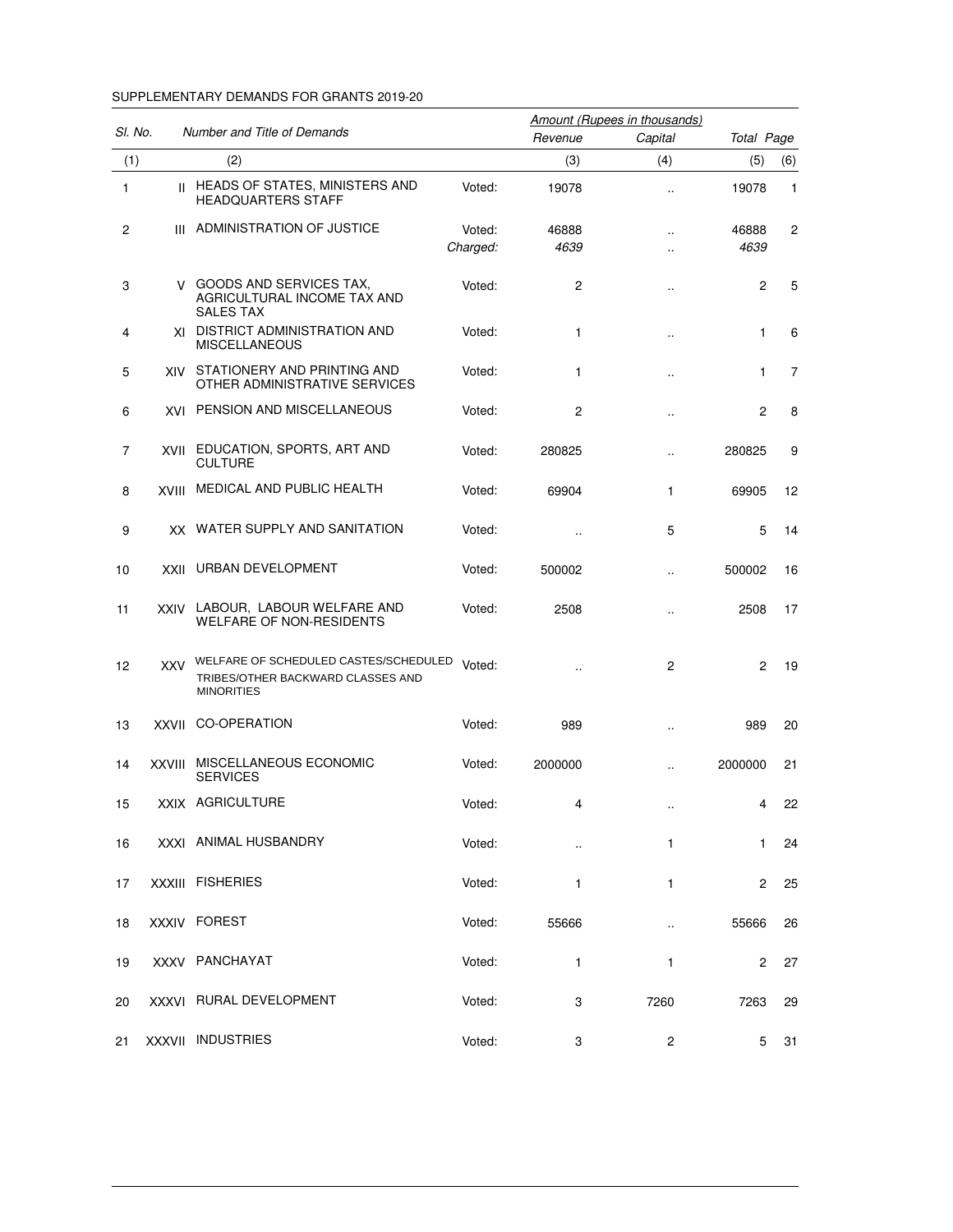#### SUPPLEMENTARY DEMANDS FOR GRANTS 2019-20

|         |                |                             |                       |           | Amount (Rupees in thousands) |            |     |
|---------|----------------|-----------------------------|-----------------------|-----------|------------------------------|------------|-----|
| SI. No. |                | Number and Title of Demands |                       | Revenue   | Capital                      | Total Page |     |
| (1)     |                | (2)                         |                       | (3)       | (4)                          | (5)        | (6) |
| 22      | <b>XXXVIII</b> | <b>IRRIGATION</b>           | Voted:                | $\cdot$ . | 1                            | 1          | 33  |
| 23      | XLI            | <b>TRANSPORT</b>            | Voted:                |           | 3586000                      | 3586000    | 34  |
| 24      | <b>XLVI</b>    | SOCIAL SECURITY AND WELFARE | Voted:                | 6754      | $\overline{2}$               | 6756       | 35  |
|         |                |                             | Total:                | 2987271   | 3593276                      | 6580547    |     |
|         |                |                             | <b>Total Voted:</b>   | 2982632   | 3593276                      | 6575908    |     |
|         |                |                             | <b>Total Charged:</b> | 4639      |                              | 4639       |     |
|         |                |                             |                       |           |                              |            |     |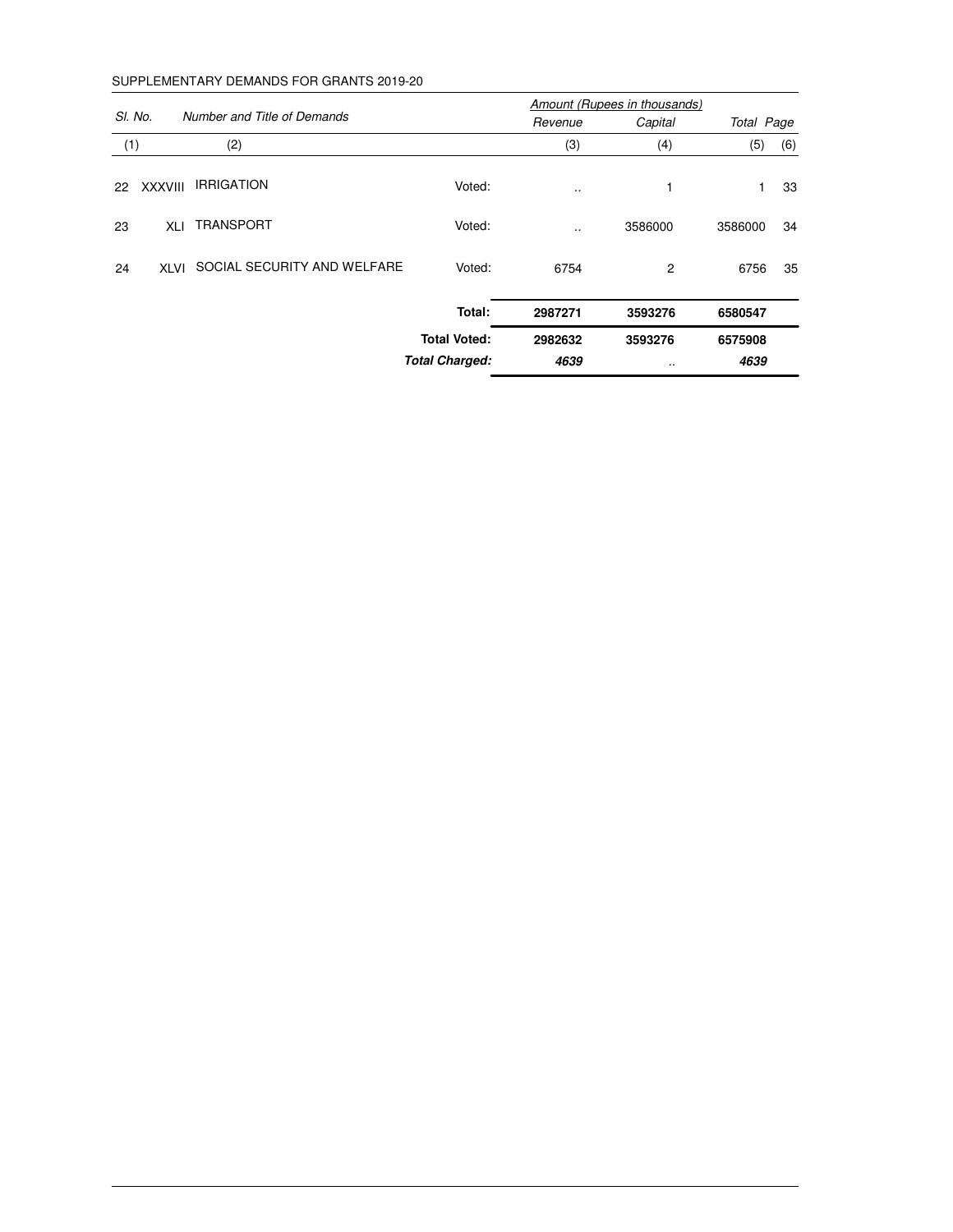# **HEADS OF STATES, MINISTERS AND HEADQUARTERS STAFF DEMAND No. II**

(See page 7 of Volume I of Demands for Grants 2019-20)

|                                                       |          | Revenue  | Capital               | Total    |
|-------------------------------------------------------|----------|----------|-----------------------|----------|
|                                                       |          |          | (Rupees in thousands) |          |
| Original Grant:                                       | Voted:   | 7408412  | $\ddot{\phantom{a}}$  | 7408412  |
|                                                       | Charged: | 2208031  |                       | 2208031  |
| Supplementary Estimate of<br>the amount now required: | Voted:   | 19078    | $\ddot{\phantom{1}}$  | 19078    |
|                                                       | Charged: | $\cdots$ | $\sim$                | $\cdots$ |
| <b>Total (Original plus Supplementary)</b>            |          | 9635521  | $\sim$                | 9635521  |
|                                                       | Voted:   | 7427490  | $\ddot{\phantom{a}}$  | 7427490  |
|                                                       | Charged: | 2208031  |                       | 2208031  |

II. MAJOR, SUB MAJOR, MINOR, SUB, SUB-SUB AND DETAILED HEADS under which the Supplementary Grants/Appropriation will be accounted for:

| <b>Head of Account</b>                  | Plan                 | Non-Plan<br>(Rupees in thousands) | Total        |
|-----------------------------------------|----------------------|-----------------------------------|--------------|
| <b>Revenue Section:</b>                 |                      |                                   |              |
| 2052 SECRETARIAT GENERAL SERVICES       |                      |                                   |              |
| 090 SECRETARIAT                         |                      |                                   |              |
| 99 ADMINISTRATIVE SECRETARIAT           |                      |                                   |              |
| 17 Minor Works                          |                      |                                   |              |
| Voted:                                  | $\ddot{\phantom{a}}$ | 15078                             | 15078<br>(a) |
| 092 OTHER OFFICES                       |                      |                                   |              |
| 88 STATE INFORMATION COMMISSION, KERALA |                      |                                   |              |
| 21 Motor Vehicles                       |                      |                                   |              |
| 1 Purchase of Vehicles                  |                      |                                   |              |
| Voted:                                  |                      | 4000                              | 4000<br>(b)  |
| <b>Total Revenue Section</b>            | $\ddot{\phantom{0}}$ | 19078                             | 19078        |
| Voted:                                  | ٠.                   | 19078                             | 19078        |
| Charged:                                |                      |                                   |              |
| <b>Total (Supplementary)</b>            | ۰.                   | 19078                             | 19078        |
| Voted:                                  | $\ddot{\phantom{0}}$ | 19078                             | 19078        |
| Charged:                                |                      |                                   |              |

(a): The supplementary grant moved is to meet the expenses towards the maintenance of UPS systems in the Secretariat, as sanctioned in G.O.(Rt) No.2514/2019/GAD dated 06.05.2019.

(b): The supplementary grant moved is to satisfy 'New Service' procedure and to incur expenditure towards the purchase of 4 new vehicles for the use of State Information Commissioners, as sanctioned in G.O.(Rt) No.7302/2018/GAD dated 08.11.2018.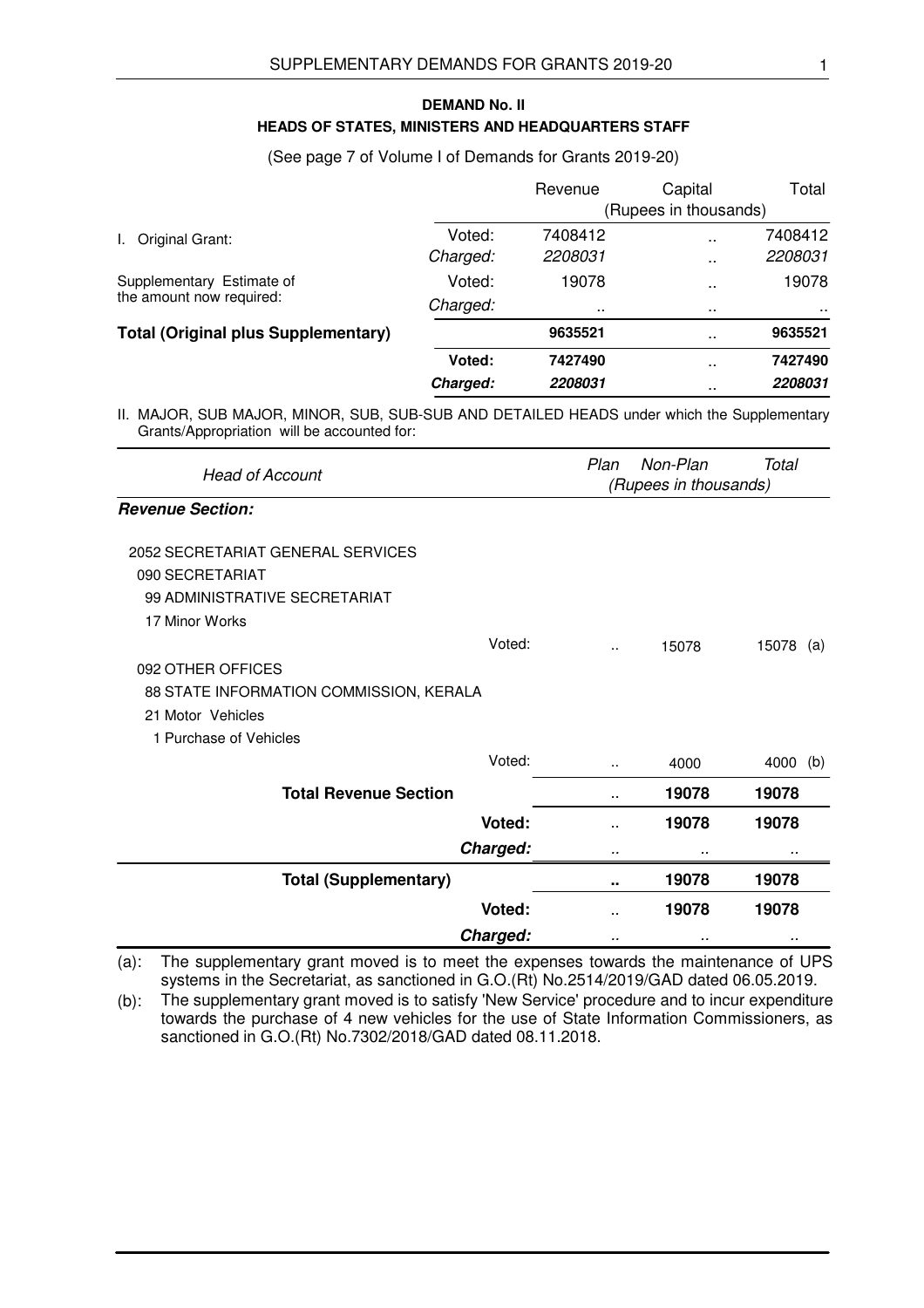# **ADMINISTRATION OF JUSTICE DEMAND No. III**

# (See page 43 of Volume I of Demands for Grants 2019-20)

|                                                       |          | Revenue               | Capital      | Total   |  |
|-------------------------------------------------------|----------|-----------------------|--------------|---------|--|
|                                                       |          | (Rupees in thousands) |              |         |  |
| Original Grant:                                       | Voted:   | 7876896               | $\mathbf{r}$ | 7876896 |  |
|                                                       | Charged: | 1439071               | $\mathbf{r}$ | 1439071 |  |
| Supplementary Estimate of<br>the amount now required: | Voted:   | 46888                 | $\sim$       | 46888   |  |
|                                                       | Charged: | 4639                  | $\sim$       | 4639    |  |
| <b>Total (Original plus Supplementary)</b>            |          | 9367494               | $\sim$       | 9367494 |  |
|                                                       | Voted:   | 7923784               | $\sim$       | 7923784 |  |
|                                                       | Charged: | 1443710               |              | 1443710 |  |

|                                |          | Plan                  | Non-Plan | <b>Total</b> |  |
|--------------------------------|----------|-----------------------|----------|--------------|--|
| <b>Head of Account</b>         |          | (Rupees in thousands) |          |              |  |
| <b>Revenue Section:</b>        |          |                       |          |              |  |
| 2014 ADMINISTRATION OF JUSTICE |          |                       |          |              |  |
| 102 HIGH COURT                 |          |                       |          |              |  |
| 99 HIGH COURT                  |          |                       |          |              |  |
| 02 Wages                       |          |                       |          |              |  |
| 4 Consolidated Pay             |          |                       |          |              |  |
|                                | Charged: | ä,                    | 3240     | $3240$ (a)   |  |
| 21 Motor Vehicles              |          |                       |          |              |  |
| 1 Purchase of Vehicles         |          |                       |          |              |  |
|                                | Charged: | $\ddot{\phantom{a}}$  | 1399     | 1399 (b)     |  |
| 105 CIVIL AND SESSIONS COURTS  |          |                       |          |              |  |
| 91 Waqf Tribunal               |          |                       |          |              |  |
| 01 Salaries                    |          |                       |          |              |  |
| 1 Pay                          |          |                       |          |              |  |
|                                | Voted:   | ä.                    | 12300    | 12300 (c)    |  |
| 2 Dearness Allowance           |          |                       |          |              |  |
|                                | Voted:   | $\ddot{\phantom{a}}$  | 3270     | 3270 (c)     |  |
| 3 House Rent Allowance         |          |                       |          |              |  |
|                                | Voted:   | ä,                    | 405      | 405 (c)      |  |
| 5 Other Allowances             |          |                       |          |              |  |
|                                | Voted:   |                       | 287      | 287 (c)      |  |
| 02 Wages                       |          | $\ddotsc$             |          |              |  |
| 4 Consolidated Pay             |          |                       |          |              |  |
|                                | Voted:   |                       |          |              |  |
|                                |          | ä.                    | 965      | 965 (c)      |  |
| 5 Daily Wages                  |          |                       |          |              |  |
|                                | Voted:   | $\ddot{\phantom{a}}$  | 60       | 60 (c)       |  |
| 04 Travel Expenses             |          |                       |          |              |  |
| 1 Tour T. A                    |          |                       |          |              |  |
|                                | Voted:   | $\ddot{\phantom{a}}$  | 200      | 200 (c)      |  |
| 05 Office Expenses             |          |                       |          |              |  |
| 1 Water Charges                |          |                       |          |              |  |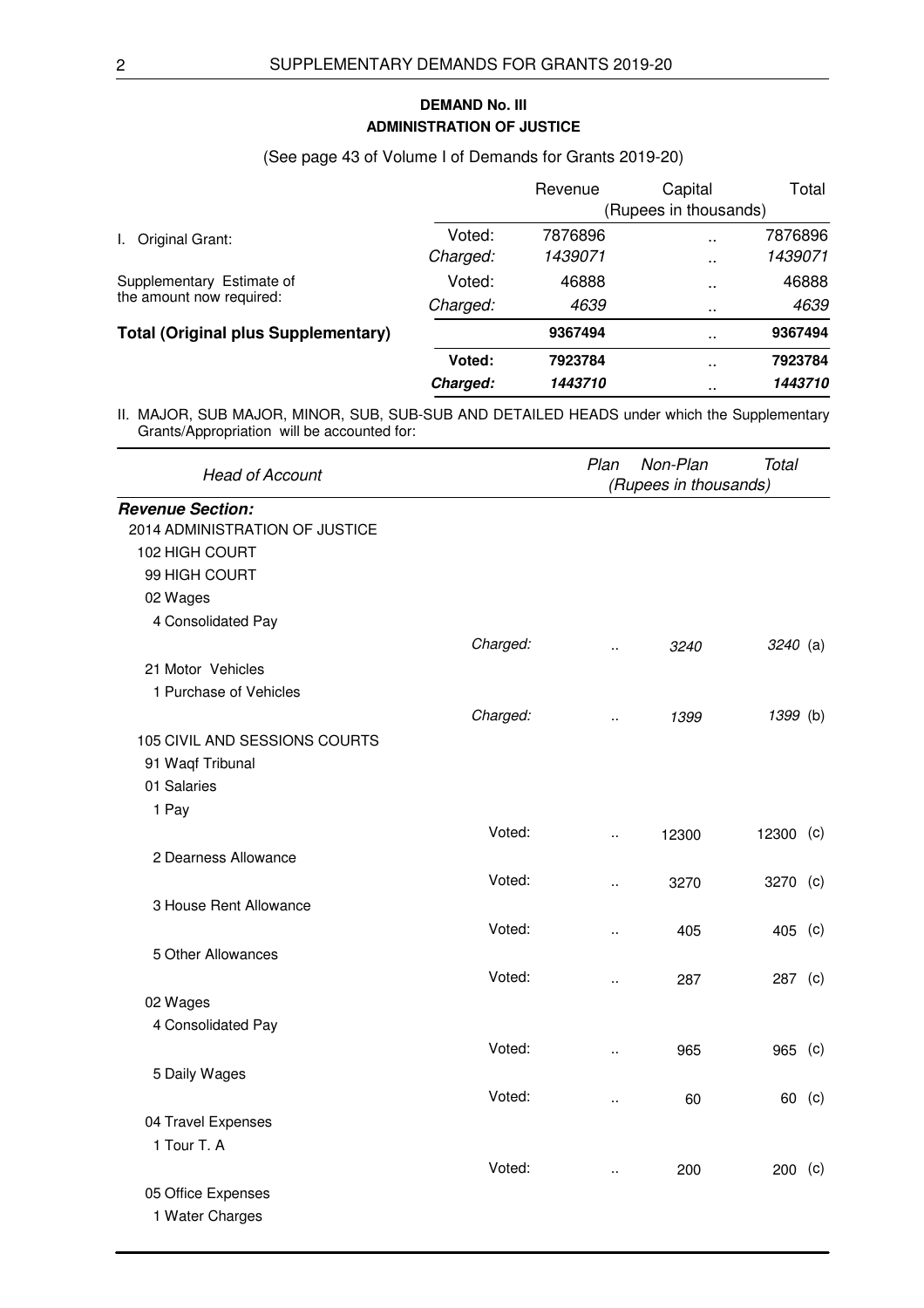| SUPPLEMENTARY DEMANDS FOR GRANTS 2019-20    |          |                      |                       |              | 3      |
|---------------------------------------------|----------|----------------------|-----------------------|--------------|--------|
| <b>Head of Account</b>                      |          | Plan                 | Non-Plan              | <b>Total</b> |        |
|                                             |          |                      | (Rupees in thousands) |              |        |
|                                             |          |                      |                       |              |        |
|                                             | Voted:   | $\ddot{\phantom{0}}$ | 10                    |              | 10 (c) |
| 2 Electricity Charges                       |          |                      |                       |              |        |
|                                             | Voted:   | $\ddot{\phantom{a}}$ | 80                    | 80 (c)       |        |
| 3 Telephone Charges                         |          |                      |                       |              |        |
|                                             | Voted:   | .,                   | 50                    | 50           | (c)    |
| 4 Other Items                               | Voted:   |                      |                       |              |        |
|                                             |          | ٠.                   | 158                   | 158 (c)      |        |
| 06 Rent, Rates and Taxes                    | Voted:   |                      |                       |              |        |
|                                             |          | Ω.                   | 2580                  | $2580$ (c)   |        |
| 34 Other Charges<br>3 Other items           |          |                      |                       |              |        |
|                                             | Voted:   | .,                   | 20                    | 20           | (c)    |
| 99 Information Technology                   |          |                      |                       |              |        |
|                                             | Voted:   |                      | 15                    | 15           | (c)    |
| <b>108 CRIMINAL COURTS</b>                  |          |                      |                       |              |        |
| 99 CRIMINAL COURTS                          |          |                      |                       |              |        |
| 21 Motor Vehicles                           |          |                      |                       |              |        |
| 1 Purchase of Vehicles                      |          |                      |                       |              |        |
|                                             | Voted:   | .,                   | 1250                  | $1250$ (d)   |        |
| 116 STATE ADMINISTRATIVE TRIBUNALS          |          |                      |                       |              |        |
| 99 KERALA ADMINISTRATIVE TRIBUNAL           |          |                      |                       |              |        |
| 99 Information Technology                   |          |                      |                       |              |        |
|                                             | Voted:   | 8874                 |                       | 8874         | (e)    |
| <b>117 FAMILY COURTS</b>                    |          |                      |                       |              |        |
| 99 FAMILY COURTS                            |          |                      |                       |              |        |
| 21 Motor Vehicles<br>1 Purchase of Vehicles |          |                      |                       |              |        |
|                                             | Voted:   |                      | 1875                  | 1875 (d)     |        |
| 800 OTHER EXPENDITURE                       |          |                      |                       |              |        |
| 85 IMPLEMENTATION OF e- COURT               |          |                      |                       |              |        |
|                                             | Voted:   | Ω,                   | 14489                 | 14489        | (f)    |
| <b>Total Revenue Section</b>                |          |                      |                       |              |        |
|                                             |          | 8874                 | 42653                 | 51527        |        |
|                                             | Voted:   | 8874                 | 38014                 | 46888        |        |
|                                             | Charged: |                      | 4639                  | 4639         |        |
| <b>Total (Supplementary)</b>                |          | 8874                 | 42653                 | 51527        |        |
|                                             | Voted:   | 8874                 | 38014                 | 46888        |        |
|                                             | Charged: |                      | 4639                  | 4639         |        |

(a): The supplementary appropriation is to satisfy 'New Service' procedure and to provide funds to meet the expenses on remuneration in respect of the 5 high-level IT posts created in G.O.(Rt) No.133/2019/Home dated 14.01.2019 for the e-Court Project of the High Court.

(b): The supplementary appropriation is to regularise the additional expenditure authorised in G.O.(Rt) No.4541/2019/Fin dated 15.06.2019 for the purchase of one Innova car for the official use of the officers of Kerala Judicial Academy.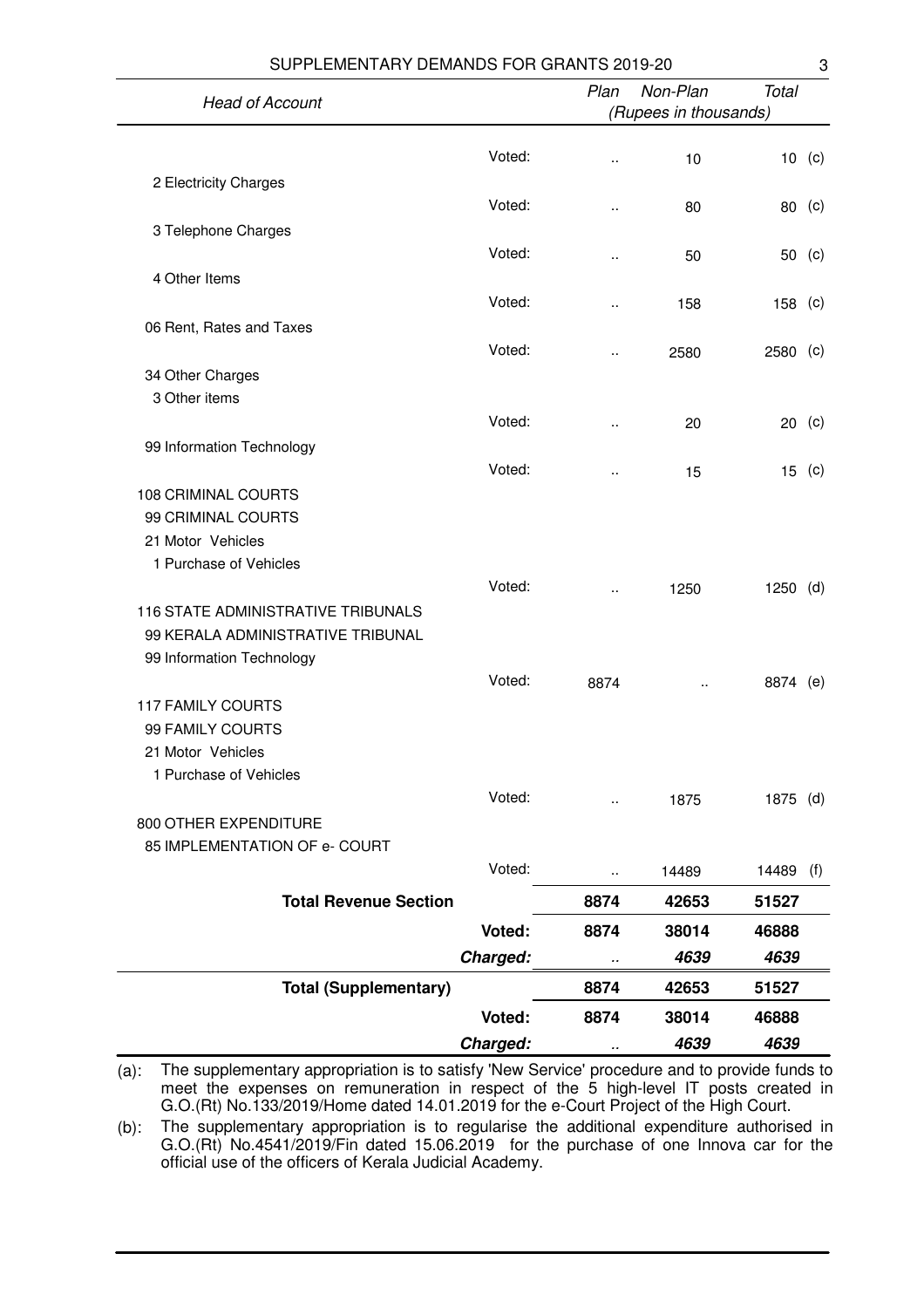- (c): The supplementary grant moved is for the regularisation of additional expenditure authorised in G.O.(Rt) No.3249/2019/Fin dated 27.04.2019 for meeting the administrative expenses in respect of the Waqf Tribunal constituted as per G.O.(Ms) No.528/2016/RD dated 28.09.2016 and also to satisfy 'New Service' procedure to incur expenditure pertaining to the posts newly created for the Tribunal.
- (d): The supplementary grant moved is to regularise the additional expenditure authorised in G.O.(Rt) No.3891/2019/Fin dated 22.05.2019 for the purchase of 5 Maruti Swift Dzire Ldi cars for the official use of the Judges of Subordinate Judiciary.
- (e): The supplementary grant moved is for the regularisation of additional expenditure authorised in G.O.(Rt) No.4052/2019/Fin dated 30.05.2019 and also for meeting fresh requirement towards digitisation and software development charges, technical manpower support, hardware expenses, etc., relating to the implementation of comprehensive e-governance programme for an IT based functioning system at the Kerala Administrative Tribunal, as sanctioned in G.O.(Ms) No.23/2019/P&ARD dated 10.01.2019.
- (f): The supplementary grant moved is for settling the claims of the Institute of Human Resources Development towards the technical manpower support provided as per orders in G.O.(Rt) No.1333/2018/Home dated 09.05.2018 for the implementation of e-Court Project in the Subordinate Courts.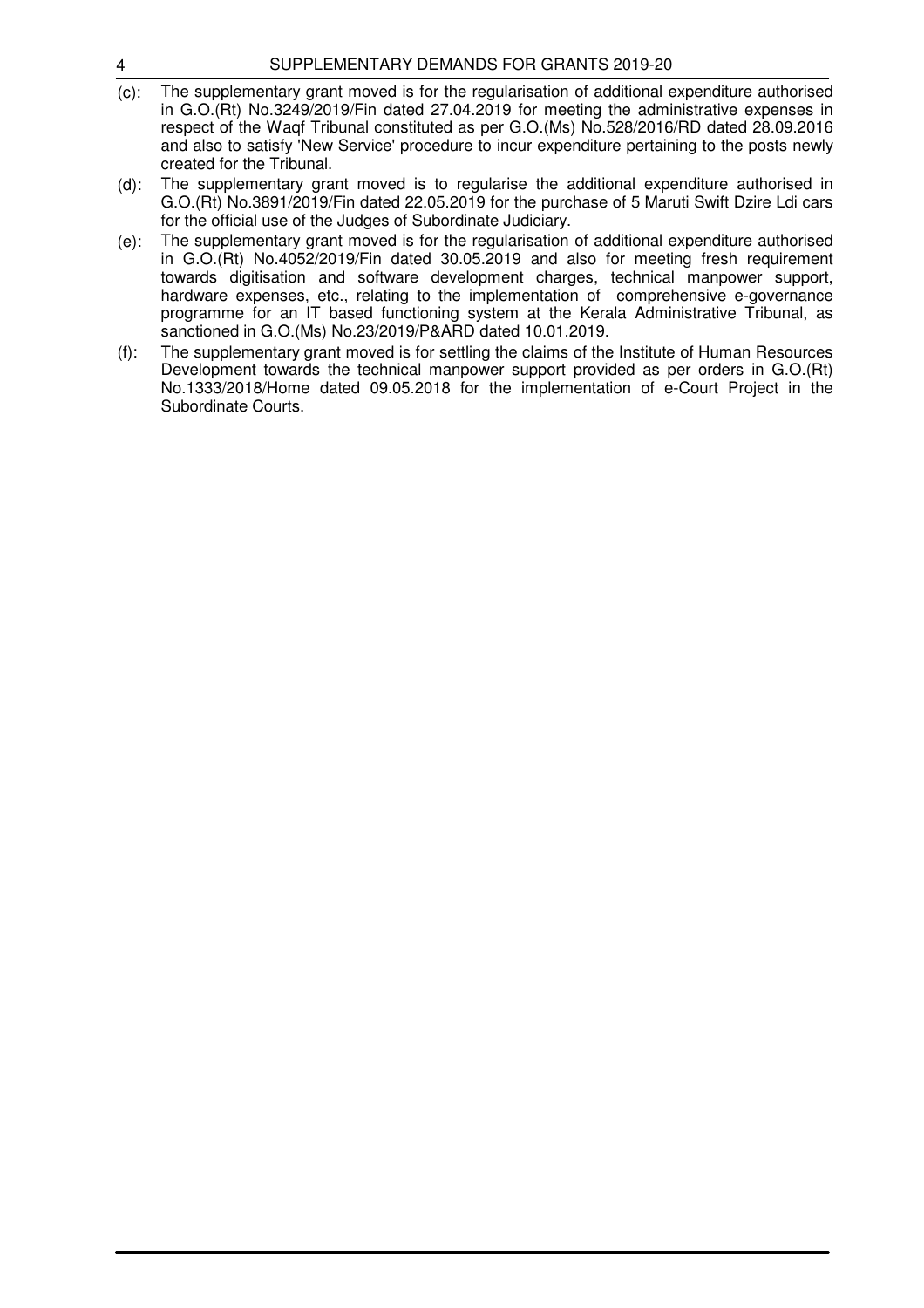#### **GOODS AND SERVICES TAX, AGRICULTURAL INCOME TAX AND SALES TAX DEMAND No. V**

#### (See page 75 of Volume I of Demands for Grants 2019-20)

|                                                       |          | Revenue               | Capital       | Total                 |  |
|-------------------------------------------------------|----------|-----------------------|---------------|-----------------------|--|
|                                                       |          | (Rupees in thousands) |               |                       |  |
| Original Grant:<br>L.                                 | Voted:   | 3404571               | $\sim$        | 3404571               |  |
|                                                       | Charged: | 3651                  | $\sim$        | 3651                  |  |
| Supplementary Estimate of<br>the amount now required: | Voted:   | 2                     | $\sim$        | $\mathbf{2}^{\prime}$ |  |
|                                                       | Charged: |                       | $\sim$ $\sim$ | $\sim$ $\sim$         |  |
| <b>Total (Original plus Supplementary)</b>            |          | 3408224               | $\sim$        | 3408224               |  |
|                                                       | Voted:   | 3404573               | $\sim$        | 3404573               |  |
|                                                       | Charged: | 3651                  | $\sim$        | 3651                  |  |

| <b>Head of Account</b>                                        | Plan<br>Non-Plan<br>(Rupees in thousands) |              | Total               |
|---------------------------------------------------------------|-------------------------------------------|--------------|---------------------|
| <b>Revenue Section:</b>                                       |                                           |              |                     |
| 2040 TAXES ON SALES, TRADE ETC.                               |                                           |              |                     |
| 101 COLLECTION CHARGES                                        |                                           |              |                     |
| 98 SALES TAX APPELLATE TRIBUNAL                               |                                           |              |                     |
| 21 Motor Vehicles                                             |                                           |              |                     |
| 1 Purchase of Vehicles                                        |                                           |              |                     |
| Voted:                                                        |                                           | 1            | $\mathbf{1}$<br>(a) |
| 2043 COLLECTION CHARGES UNDER STATE GOODS<br>AND SERVICES TAX |                                           |              |                     |
| 001 DIRECTION AND ADMINISTRATION                              |                                           |              |                     |
| 97 OFFICE OF THE COMMISSIONER                                 |                                           |              |                     |
| 34 Other Charges                                              |                                           |              |                     |
| 3 Other items                                                 |                                           |              |                     |
| Voted:                                                        | $\ddot{\phantom{a}}$                      | 1            | (b)<br>$\mathbf{1}$ |
| <b>Total Revenue Section</b>                                  | $\sim$                                    | $\mathbf{2}$ | $\mathbf{2}$        |
| Voted:                                                        | $\ddot{\phantom{a}}$                      | $\mathbf{2}$ | $\overline{2}$      |
| Charged:                                                      |                                           |              |                     |
| <b>Total (Supplementary)</b>                                  |                                           | $\mathbf{2}$ | $\mathbf 2$         |
| Voted:                                                        |                                           | $\mathbf 2$  | $\mathbf 2$         |
| Charged:                                                      |                                           |              |                     |

<sup>(</sup>a): The token supplementary grant moved is to satisfy 'New Service' procedure and to incur expenditure towards the purchase of two cars for the official use of the Judicial Members of Kerala Value Added Tax / Agricultural Income Tax / Sales Tax Appellate Tribunal, Additional Bench, Thiruvananthapuram and Judicial Member, Kerala Value Added Tax / Agricultural Income Tax/ Sales Tax Appellate Tribunal, Additional Bench, Kozhikode as sanctioned in G.O.(Rt) No.361/2019/Taxes dated 21.05.2019.

<sup>(</sup>b): The token supplementary grant moved is to satisfy 'New Service' procedure and to incur expenditure towards providing the vehicles equipped with automatic number plate reading cameras to the Intelligence Wing of the State Goods and Services Tax Department as announced in the Budget Speech 2019-20.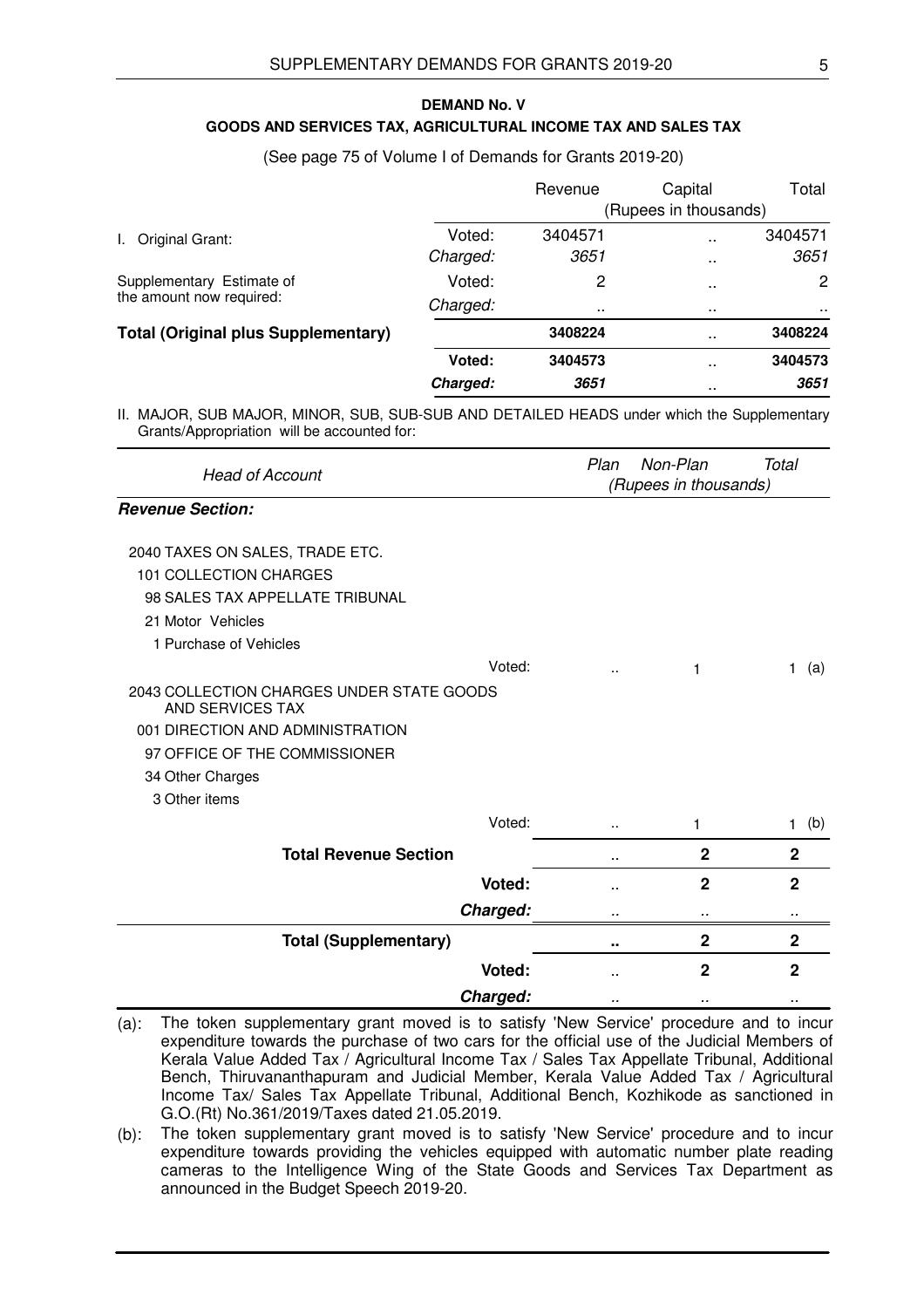# **DISTRICT ADMINISTRATION AND MISCELLANEOUS DEMAND No. XI**

#### (See page 145 of Volume I of Demands for Grants 2019-20)

|                                                       |          | Revenue               | Capital              | Total   |  |
|-------------------------------------------------------|----------|-----------------------|----------------------|---------|--|
|                                                       |          | (Rupees in thousands) |                      |         |  |
| Original Grant:<br>L.                                 | Voted:   | 7059606               | $\ddot{\phantom{0}}$ | 7059606 |  |
|                                                       | Charged: | 11330                 |                      | 11330   |  |
| Supplementary Estimate of<br>the amount now required: | Voted:   |                       |                      |         |  |
|                                                       | Charged: | $\cdot$ .             | $\sim$ $\sim$        |         |  |
| <b>Total (Original plus Supplementary)</b>            |          | 7070937               | $\ddot{\phantom{0}}$ | 7070937 |  |
|                                                       | Voted:   | 7059607               |                      | 7059607 |  |
|                                                       | Charged: | 11330                 |                      | 11330   |  |

II. MAJOR, SUB MAJOR, MINOR, SUB, SUB-SUB AND DETAILED HEADS under which the Supplementary Grants/Appropriation will be accounted for:

| <b>Head of Account</b> | Total<br>Plan Non-Plan |  |
|------------------------|------------------------|--|
|                        | (Rupees in thousands)  |  |

# **Revenue Section:**

2053 DISTRICT ADMINISTRATION

094 OTHER ESTABLISHMENTS

\*43 Special Staff for Acquisition of land for KIIFB

| Voted:                       | $\ddotsc$           |          | (a) |
|------------------------------|---------------------|----------|-----|
| <b>Total Revenue Section</b> | $\sim$              |          |     |
| Voted:                       | $\sim$              |          |     |
| Charged:                     | $\cdot$ .           | $\cdots$ |     |
| <b>Total (Supplementary)</b> | $\bullet$ $\bullet$ |          |     |
| Voted:                       | $\ddotsc$           |          |     |
| Charged:                     | $\cdot$ .           |          |     |

\* New Head of Account

(a): The token supplementary grant moved is to meet the requirement towards salary and other allowances of the 13 posts in each of the four newly created Special Tahsildar Land Acquisition Units based at Thiruvananthapuram, Alappuzha, Malappuram and Kannur exclusively for the acquisition of land for Kerala Infrastructure Investment Fund Board (KIIFB) Projects as sanctioned in G.O.(Rt) No.693/2019/RD dated 28/02/2019.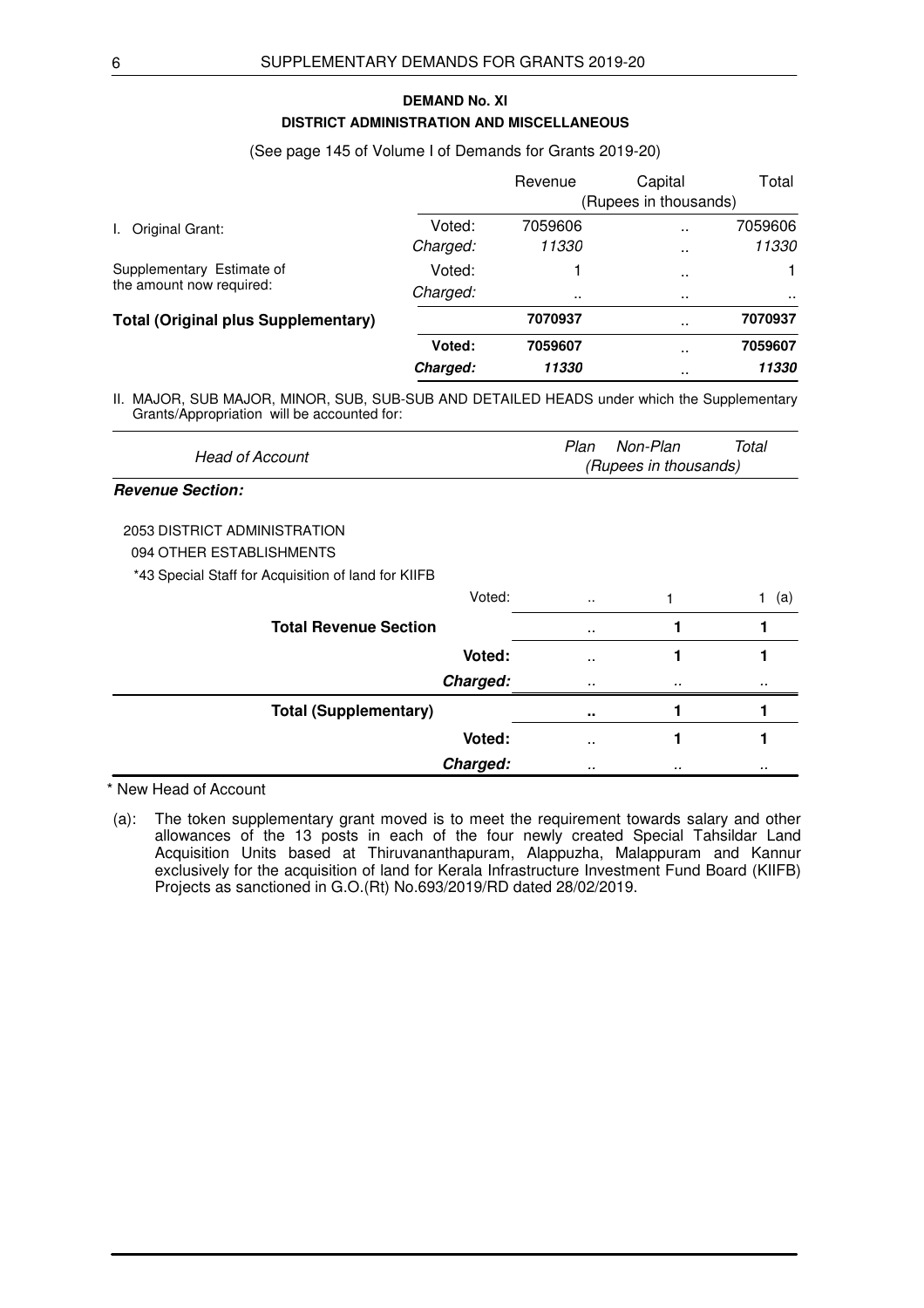## **STATIONERY AND PRINTING AND OTHER ADMINISTRATIVE SERVICES DEMAND No. XIV**

#### (See page 214 of Volume I of Demands for Grants 2019-20)

|                                                       |                    | Revenue                         | Capital<br>(Rupees in thousands)     | Total                    |
|-------------------------------------------------------|--------------------|---------------------------------|--------------------------------------|--------------------------|
| Original Grant:                                       | Voted:<br>Charged: | 5539962<br>$\ddot{\phantom{0}}$ | 110000<br>$\sim$                     | 5649962<br>$\cdots$      |
| Supplementary Estimate of<br>the amount now required: | Voted:<br>Charged: | $\mathbf{a}$                    | $\ddot{\phantom{0}}$<br><b>A</b> 100 | . .                      |
| <b>Total (Original plus Supplementary)</b>            |                    | 5539963                         | 110000                               | 5649963                  |
|                                                       | Voted:<br>Charged: | 5539963<br>$\sim$               | 110000<br>$\sim$                     | 5649963<br>$\sim$ $\sim$ |

II. MAJOR, SUB MAJOR, MINOR, SUB, SUB-SUB AND DETAILED HEADS under which the Supplementary Grants/Appropriation will be accounted for:

| Head of Account | Total<br>Plan<br>Non-Plan |
|-----------------|---------------------------|
|                 | (Rupees in thousands)     |
|                 |                           |

## **Revenue Section:**

### 2070 OTHER ADMINISTRATIVE SERVICES

105 SPECIAL COMMISSIONS OF INQUIRY

- \*25 Four-member committee headed by Justice(Rtd)C.N.Ramachandran Nair to study and make recommendations to reform the functioning of Police & Jail Departments
- 01 Salaries
- 1 Pay

| Voted:                       | $\ddot{\phantom{a}}$ |           | (a)       |
|------------------------------|----------------------|-----------|-----------|
| <b>Total Revenue Section</b> | $\sim$ $\sim$        |           |           |
| Voted:                       | $\sim$               |           |           |
| Charged:                     | $\cdot$ .            | $\cdot$ . | $\cdot$ . |
| <b>Total (Supplementary)</b> | $\bullet$ $\bullet$  |           |           |
| Voted:                       | . .                  |           |           |
| Charged:                     | $\cdot$ .            | $\cdot$ . | $\cdot$ . |

\* New Head of Account

(a): The token supplementary grant moved is to satisfy 'New Service' procedure and to incur the administrative expenses relating to the four-member committee under the chairmanship of Justice (Rtd) C.N. Ramachandran Nair, constituted as per the orders in G.O.(Rt) No. 2803/2018/Home dated 29/09/2018, G.O.(Rt) No. 3204/2018/Home dated 02/11/2018 and G.O(Rt) No. 200/2019/Home dated 19/01/2019 to conduct study and make recommendations to reform the functioning of Police and Jail Departments.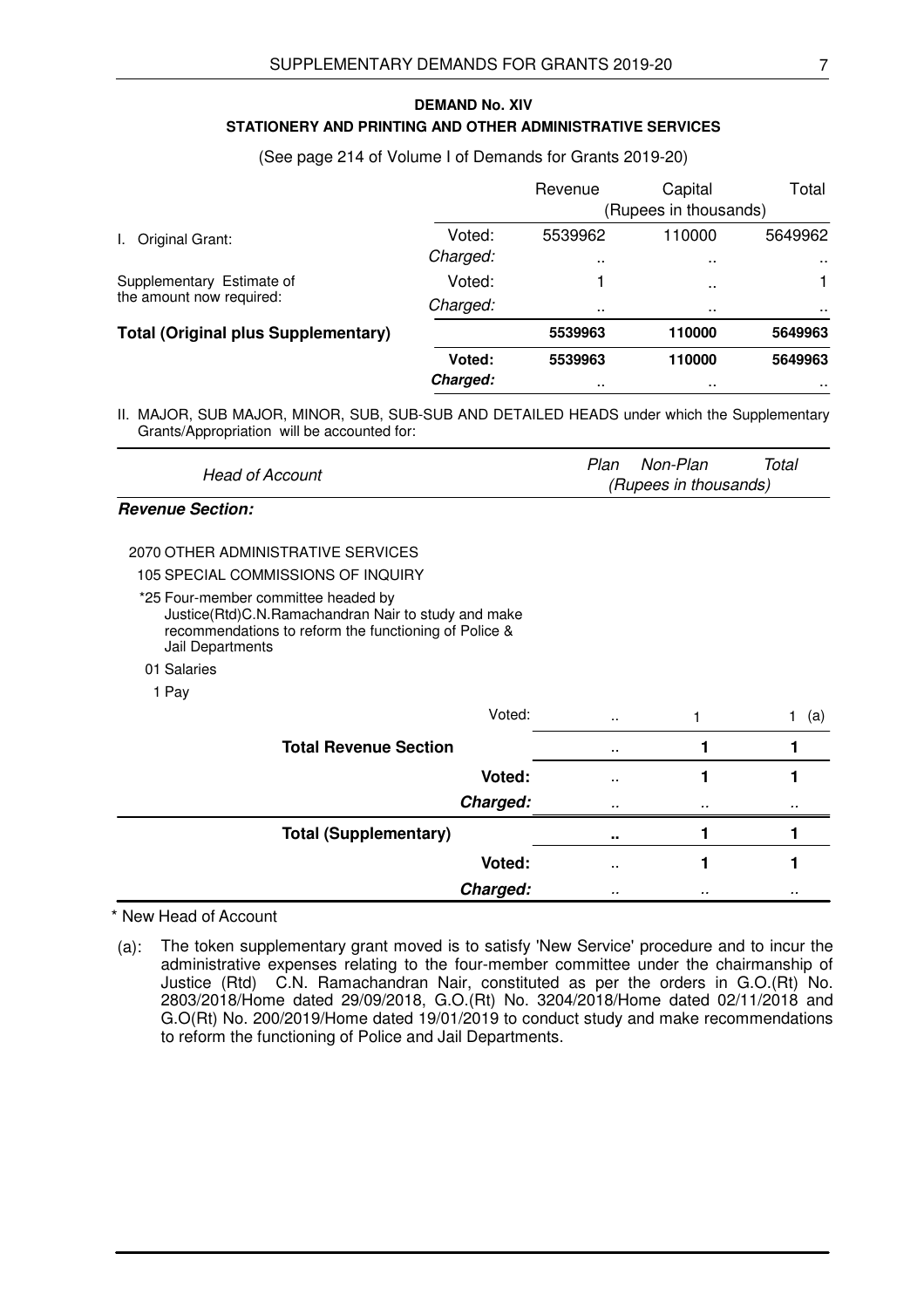# **PENSION AND MISCELLANEOUS DEMAND No. XVI**

(See page 276 of Volume I of Demands for Grants 2019-20)

|                                                                                                                                                           |          | Revenue   | Capital               | Total     |
|-----------------------------------------------------------------------------------------------------------------------------------------------------------|----------|-----------|-----------------------|-----------|
|                                                                                                                                                           |          |           | (Rupees in thousands) |           |
| Original Grant:<br>L.                                                                                                                                     | Voted:   | 302805472 | $\ddotsc$             | 302805472 |
|                                                                                                                                                           | Charged: | 1122602   | $\sim$                | 1122602   |
| Supplementary Estimate of                                                                                                                                 | Voted:   | 2         | $\sim$                | 2         |
| the amount now required:                                                                                                                                  | Charged: |           | $\sim$                | $\sim$    |
| <b>Total (Original plus Supplementary)</b>                                                                                                                |          | 303928076 | $\ddot{\phantom{a}}$  | 303928076 |
|                                                                                                                                                           | Voted:   | 302805474 | $\sim$                | 302805474 |
|                                                                                                                                                           | Charged: | 1122602   | $\sim$                | 1122602   |
| II. MAJOR, SUB MAJOR, MINOR, SUB, SUB-SUB AND DETAILED HEADS under which the Supplementary<br>$C$ rents $\Lambda$ no rencessation will be esserinted fex- |          |           |                       |           |

Grants/Appropriation will be accounted for:

| <b>Head of Account</b>                                                         | Plan | Non-Plan<br>(Rupees in thousands) | Total            |
|--------------------------------------------------------------------------------|------|-----------------------------------|------------------|
| <b>Revenue Section:</b>                                                        |      |                                   |                  |
| 2071 PENSIONS AND OTHER RETIREMENT BENEFITS                                    |      |                                   |                  |
| 01 CIVIL                                                                       |      |                                   |                  |
| <b>105 FAMILY PENSION</b>                                                      |      |                                   |                  |
| *97 EXGRATIA FAMILY PENSION                                                    |      |                                   |                  |
| Voted:                                                                         |      | 1                                 | (a)<br>1.        |
| <b>800 OTHER EXPENDITURE</b>                                                   |      |                                   |                  |
| *91 ESTABLISHMENT EXPENSES OF NATIONAL<br>PENSION SYSTEM(NPS) REVIEW COMMITTEE |      |                                   |                  |
| Voted:                                                                         |      | 1                                 | (b)<br>$1 \cdot$ |
| <b>Total Revenue Section</b>                                                   | ٠.   | $\mathbf{2}$                      | $\mathbf{2}$     |
| Voted:                                                                         | ٠.   | $\mathbf{2}$                      | $\mathbf{2}$     |
| Charged:                                                                       |      |                                   |                  |
| <b>Total (Supplementary)</b>                                                   |      | $\overline{2}$                    | $\mathbf{2}$     |
| Voted:                                                                         |      | $\overline{2}$                    | $\mathbf{2}$     |
| Charged:                                                                       |      |                                   | $\cdot$ .        |

\* New Head of Account

(a): The token supplementary grant moved is to satisfy 'New Service' procedure and to incur expenditure towards the payment of ex-gratia Family Pension.

(b): The token supplementary grant moved is to satisy 'New Service' procedure and to incur expenditure towards the establishment expenses of National Pension System (NPS) Review Committee.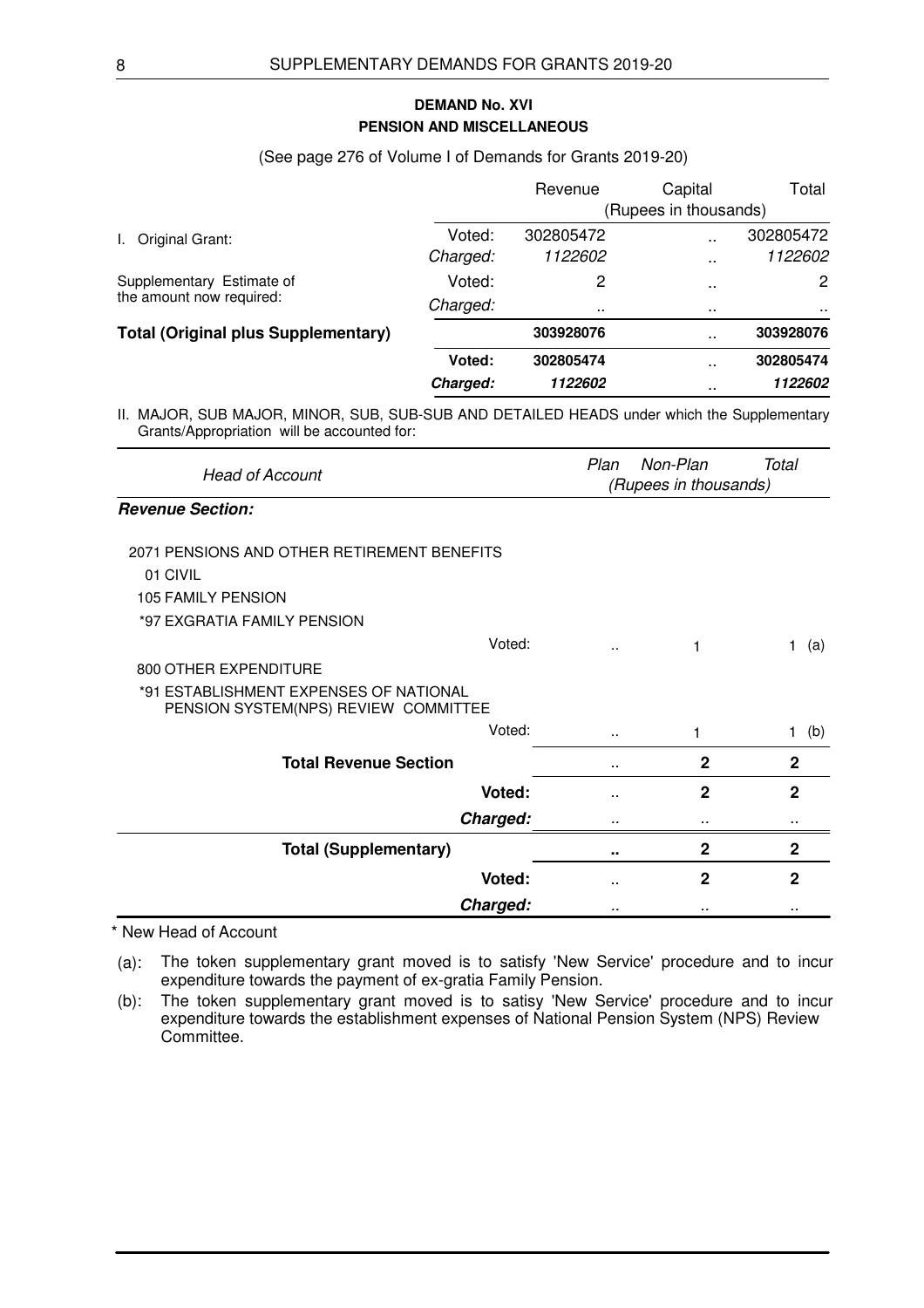# **EDUCATION, SPORTS, ART AND CULTURE DEMAND No. XVII**

# (See page 297 of Volume I of Demands for Grants 2019-20)

|                                            |          | Revenue   | Capital               | Total     |
|--------------------------------------------|----------|-----------|-----------------------|-----------|
|                                            |          |           | (Rupees in thousands) |           |
| Original Grant:<br>L.                      | Voted:   | 209497582 | 5165000               | 214662582 |
|                                            | Charged: | 2001      | $\ddot{\phantom{0}}$  | 2001      |
| Supplementary Estimate of                  | Voted:   | 280825    |                       | 280825    |
| the amount now required:                   | Charged: |           | $\sim$                |           |
| <b>Total (Original plus Supplementary)</b> |          | 209780408 | 5165000               | 214945408 |
|                                            | Voted:   | 209778407 | 5165000               | 214943407 |
|                                            | Charged: | 2001      | .                     | 2001      |

| <b>Head of Account</b>                                                                 |        | Plan                 | Non-Plan<br>(Rupees in thousands) | Total     |         |
|----------------------------------------------------------------------------------------|--------|----------------------|-----------------------------------|-----------|---------|
| <b>Revenue Section:</b>                                                                |        |                      |                                   |           |         |
| 2202 GENERAL EDUCATION                                                                 |        |                      |                                   |           |         |
| 02 SECONDARY EDUCATION                                                                 |        |                      |                                   |           |         |
| 001 DIRECTION AND ADMINISTRATION                                                       |        |                      |                                   |           |         |
| 95 VOCATIONAL HIGHER SECONDARY EDUCATION                                               |        |                      |                                   |           |         |
| 21 Motor Vehicles                                                                      |        |                      |                                   |           |         |
| 1 Purchase of Vehicles                                                                 |        |                      |                                   |           |         |
|                                                                                        | Voted: | ä.                   | 800                               | $800$ (a) |         |
| 79 Challenge Fund                                                                      |        |                      |                                   |           |         |
|                                                                                        | Voted: | 1                    |                                   |           | $1$ (b) |
| 800 OTHER EXPENDITURE                                                                  |        |                      |                                   |           |         |
| *46 E.K.Nayanar Memorial Ground in KPR Gopalan Higher<br>Secondary School, Kalyassery. |        |                      |                                   |           |         |
|                                                                                        | Voted: | 1                    | $\ddot{\phantom{a}}$              |           | $1$ (c) |
| 03 UNIVERSITY AND HIGHER EDUCATION                                                     |        |                      |                                   |           |         |
| 102 ASSISTANCE TO UNIVERSITIES                                                         |        |                      |                                   |           |         |
| *95 OPEN UNIVERSITY                                                                    |        |                      |                                   |           |         |
|                                                                                        | Voted: | 1                    |                                   |           | $1$ (d) |
| 103 GOVT.COLLEGES AND INSTITUTES                                                       |        |                      |                                   |           |         |
| 90 LAW COLLEGE, ERNAKULAM                                                              |        |                      |                                   |           |         |
| 34 Other Charges                                                                       |        |                      |                                   |           |         |
| 3 Other items                                                                          |        |                      |                                   |           |         |
|                                                                                        | Voted: | 1770                 |                                   | 1770 (e)  |         |
| 105 FACULTY DEVELOPMENT PROGRAMME                                                      |        |                      |                                   |           |         |
| *89 Indian History Congress                                                            |        |                      |                                   |           |         |
|                                                                                        | Voted: | $\ddot{\phantom{a}}$ | 1                                 | 1.        | (f)     |
| 112 INSTITUTE OF HIGHER LEARNING                                                       |        |                      |                                   |           |         |
| *83 Centre for Coastal Hereditary Studies                                              |        |                      |                                   |           |         |
|                                                                                        | Voted: | $\ddot{\phantom{a}}$ | 1                                 |           | $1$ (g) |
| 800 OTHER EXPENDITURE                                                                  |        |                      |                                   |           |         |
|                                                                                        |        |                      |                                   |           |         |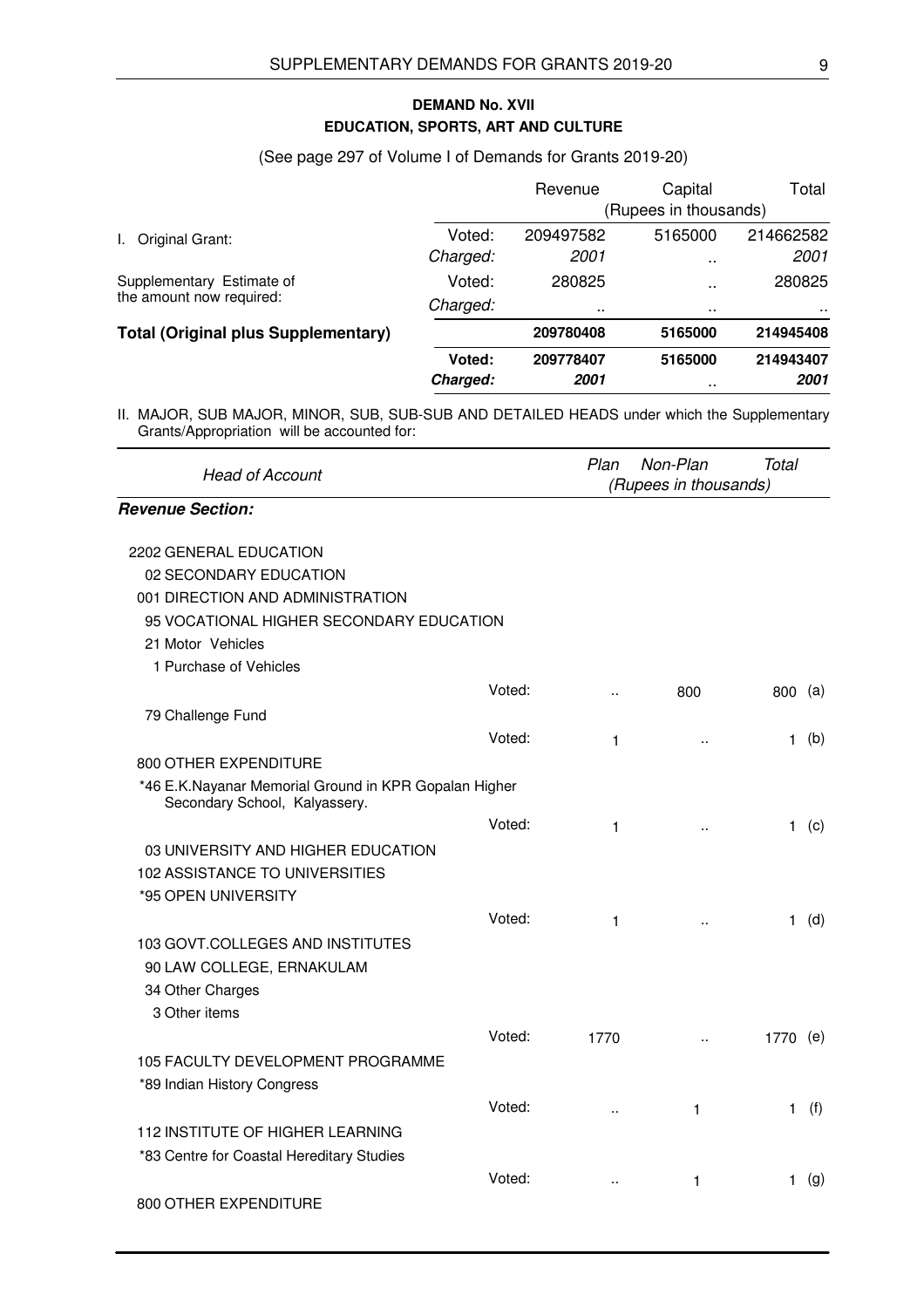10 SUPPLEMENTARY DEMANDS FOR GRANTS 2019-20

|                                                                                                                             | Non-Plan<br>Plan<br><b>Head of Account</b> |                      | Total                 |        |         |
|-----------------------------------------------------------------------------------------------------------------------------|--------------------------------------------|----------------------|-----------------------|--------|---------|
|                                                                                                                             |                                            |                      | (Rupees in thousands) |        |         |
| *45 Vidhyadhanam Loan Availed during 2011-12 to<br>17-18-Interest subvention by Government                                  |                                            |                      |                       |        |         |
|                                                                                                                             | Voted:                                     |                      | 1                     | 1.     | (h)     |
| 80 GENERAL                                                                                                                  |                                            |                      |                       |        |         |
| 800 OTHER EXPENDITURE                                                                                                       |                                            |                      |                       |        |         |
| *42 Scheme for uplifting the educational standards of the<br>children of Fisherman, Tribal people and Plantation<br>workers |                                            |                      |                       |        |         |
|                                                                                                                             | Voted:                                     | 1                    |                       | 1.     | (i)     |
| 2203 TECHNICAL EDUCATION                                                                                                    |                                            |                      |                       |        |         |
| 800 OTHER EXPENDITURE                                                                                                       |                                            |                      |                       |        |         |
| 76 ASSET MAINTENANCE FUND IN TECHNICAL<br>EDUCATION DEPARTMENT - EXPENDITURE MET<br>OUT OF ASSET MAINTENANCE FUND.          |                                            |                      |                       |        |         |
|                                                                                                                             | Voted:                                     |                      | 278242                | 278242 | (i)     |
| 2205 ART AND CULTURE                                                                                                        |                                            |                      |                       |        |         |
| 102 PROMOTION OF ARTS AND CULTURE                                                                                           |                                            |                      |                       |        |         |
| *93 Special financial assistance to women film directors for<br>directing budget films                                      |                                            |                      |                       |        |         |
|                                                                                                                             | Voted:                                     | 1                    |                       |        | 1 $(k)$ |
| 91 KERALA LALITHAKALA ACADEMY                                                                                               |                                            |                      |                       |        |         |
| 36 Grant-in-Aid - General - Non Salary                                                                                      |                                            |                      |                       |        |         |
|                                                                                                                             | Voted:                                     |                      | 1                     | 1      | (1)     |
| 77 Assistance to Cultural Institutions                                                                                      |                                            |                      |                       |        |         |
| (19) Lokadharmi, Kochi                                                                                                      |                                            |                      |                       |        |         |
|                                                                                                                             | Voted:                                     | $\ddot{\phantom{a}}$ | 1                     |        | 1 $(m)$ |
| *36 Renovation of Thekkemadom, Thrissur                                                                                     |                                            |                      |                       |        |         |
|                                                                                                                             | Voted:                                     |                      | 1                     |        | 1 $(n)$ |
| 08 FINANCIAL ASSISTANCE TO CULTURAL<br><b>INSTITUITIONS</b>                                                                 |                                            |                      |                       |        |         |
| *(14) Krithi Sahithya Vigyanotsavam-Third Edition                                                                           |                                            |                      |                       |        |         |
|                                                                                                                             | Voted:                                     | 1                    |                       |        | $1$ (o) |
| 107 MUSEUMS                                                                                                                 |                                            |                      |                       |        |         |
| 91 A.K.G Memorial Museum                                                                                                    |                                            |                      |                       |        |         |
|                                                                                                                             | Voted:                                     | 1                    |                       |        | 1(p)    |
| <b>Total Revenue Section</b>                                                                                                |                                            | 1777                 | 279048                | 280825 |         |
|                                                                                                                             | Voted:                                     | 1777                 | 279048                | 280825 |         |
|                                                                                                                             | Charged:                                   |                      |                       |        |         |
| <b>Total (Supplementary)</b>                                                                                                |                                            | <br>1777             | 279048                | 280825 |         |
|                                                                                                                             | Voted:                                     | 1777                 | 279048                | 280825 |         |
|                                                                                                                             | Charged:                                   |                      |                       |        |         |

\* New Head of Account

(a): The supplementary grant moved is to satisfy 'New Service' procedure and to incur expenditure towards the purchase of a new vehicle for the official use of Director of Vocational Higher Secondary Education as sanctioned in GO(Rt)No. 1872/2019/G.Edn dated 24/05/2019.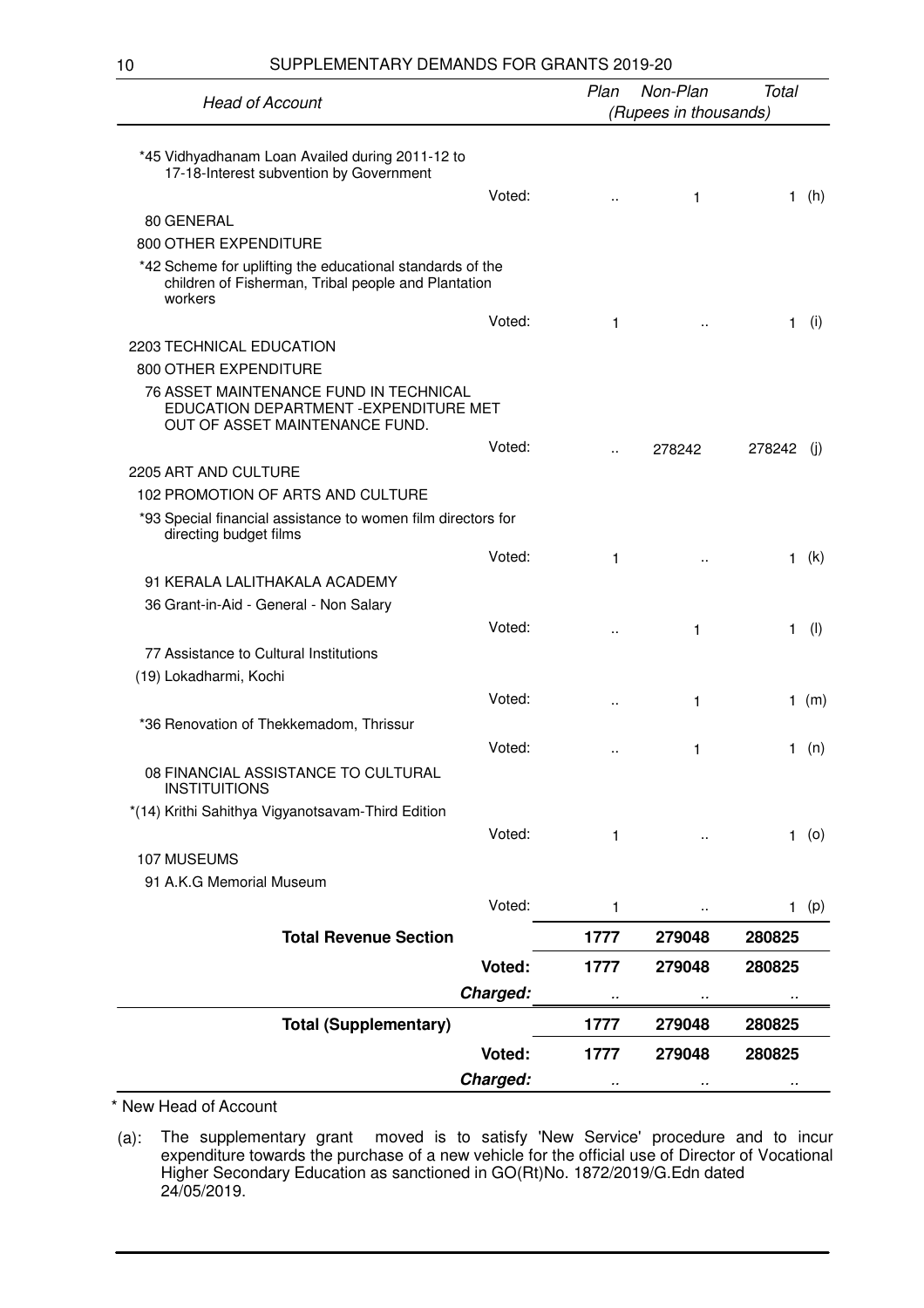- (b): The token supplementary grant moved is to incur expenditure towards 'Challenge Fund' for developing infrastructure facilities in aided schools as sanctioned in GO (P) No. 30/2018/Fin dated 01/03/2018.
- (c): The token supplementary grant moved is to satisfy 'New Service' procedure and to incur expenditure towards the renovation of E.K Nayanar Memorial Ground in KPR Gopalan Higher Secondary School, Kalyassery as announced on the floor of the Assembly.
- (d): The token supplementary grant moved is to satisfy 'New Service' procedure and to incur expenditure for the preliminary works of the Open University as announced in the Budget Speech 2019-20.
- (e): The supplementary grant moved is to incur expenditure towards the construction of false ceiling and electrification in the second floor of Library building in Government Law College, Ernakulam.
- (f): The token supplementary grant moved is to satisfy 'New Service' procedure and to incur expenditure towards Indian History Congress.
- (g): The token supplementary grant moved is to satisfy 'New Service' procedure and to incur expenditure towards Centre for Coastal Hereditary Studies as announced in the Budget Speech 2019-20.
- (h): The token supplementary grant moved is to satisfy 'New Service' procedure and to incur expenditure towards the reimbursement of the interest subvention to be borne by Government for the loan amount disbursed during the period from 2011-12 to 2017-18 under the scheme 'Vidhyadhanam' which was announced in the Budget Speech 2011-12.
- (i): The token supplementary grant moved is to satisfy 'New Service' procedure and to incur expenditure towards the scheme for uplifting the educational standards of the children of fishermen, tribal people and plantation workers as announced in the Budget Speech 2019-20.
- (j): The supplementary grant moved is to incur expenditure for implementing the Asset Maintenance Works in Government Polytechnics and Government Engineering Colleges.
- (k): The token supplementary grant moved is to satisfy 'New Service' procedure and incur expenditure towards Special financial assistance to women film directors for directing budget films as announced on the floor of the Assembly.
- (l): The token supplementary grant moved is to satisfy 'New Service' procedure and to incur expenditure for creating memorial walls to immortalise the historical memories along the paths where "Vanitha Mathil" was erected as announced in the Budget Speech 2019-20.
- (m): The token supplementary grant moved is to satisfy 'New Service' procedure and to incur expenditure towards Lokadharmi Permanent Drama Theatre, Kochi as announced in the Budget Speech 2019-20.
- (n): The token supplementary grant moved is to satisfy 'New Service' procedure and to incur expenditure towards the renovation of Thekkemadom, Thrissur.
- (o): The token supplementary grant moved is to satisfy 'New Service' procedure and to incur expenditure towards the third edition of Krithi Sahithya Vigyanotsavam as announced on the floor of the Assembly.
- (p): The token supplementary grant moved is to incur expenditure towards the acquisition of land for the construction of AKG Memorial Museum, Kannur.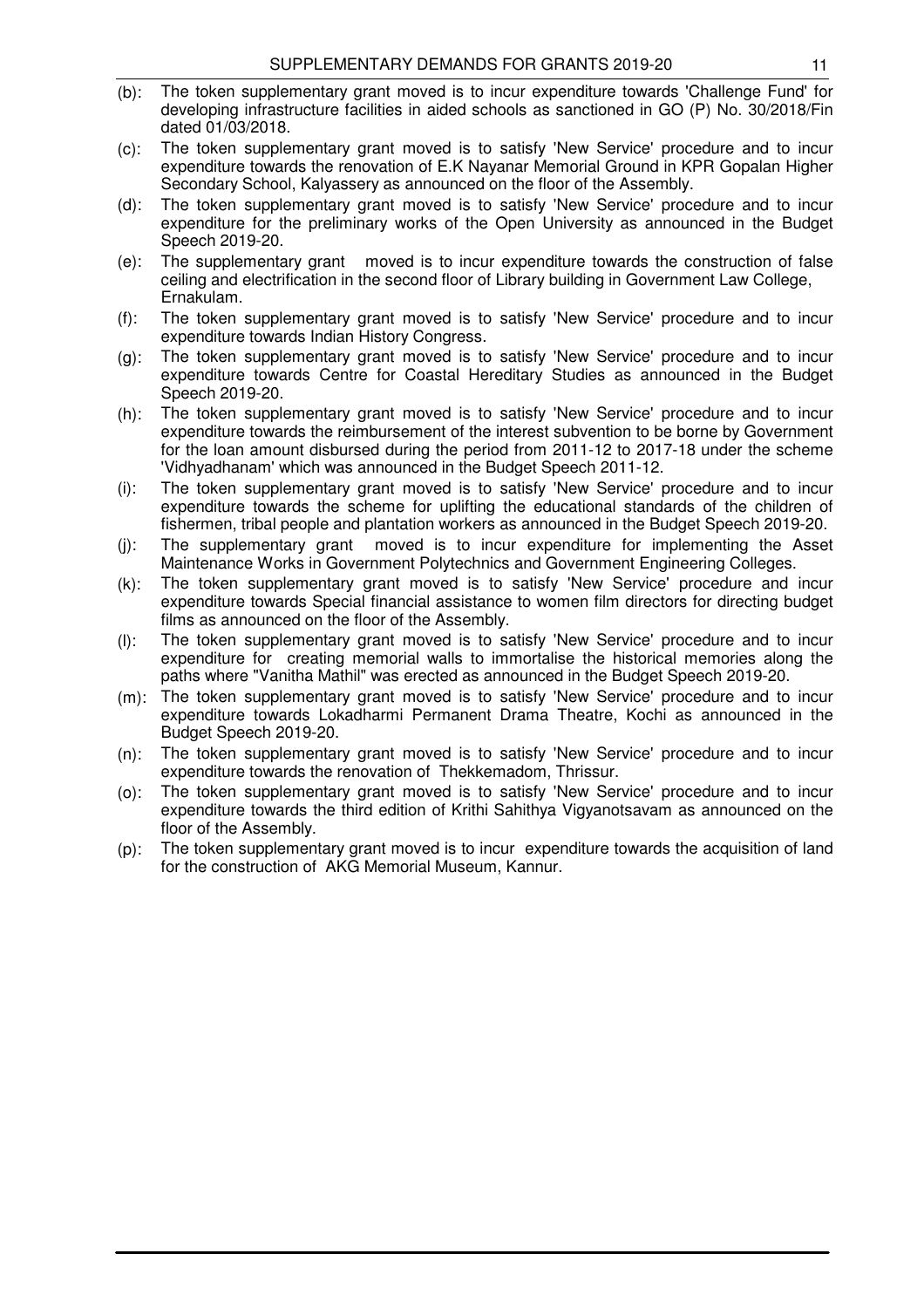# **MEDICAL AND PUBLIC HEALTH DEMAND No. XVIII**

(See page 1 of Volume II of Demands for Grants 2019-20)

|                                            |          | Revenue  | Capital               | Total    |
|--------------------------------------------|----------|----------|-----------------------|----------|
|                                            |          |          | (Rupees in thousands) |          |
| Original Grant:<br>I.,                     | Voted:   | 63939222 | 3238110               | 67177332 |
|                                            | Charged: | 1698     | 80                    | 1778     |
| Supplementary Estimate of                  | Voted:   | 69904    |                       | 69905    |
| the amount now required:                   | Charged: | $\sim$   | $\sim$ $\sim$         | . .      |
| <b>Total (Original plus Supplementary)</b> |          | 64010824 | 3238191               | 67249015 |
|                                            | Voted:   | 64009126 | 3238111               | 67247237 |
|                                            | Charged: | 1698     | 80                    | 1778     |

| <b>Head of Account</b>                                                                                                                               |        | Plan                 | Non-Plan<br>(Rupees in thousands) | Total     |         |
|------------------------------------------------------------------------------------------------------------------------------------------------------|--------|----------------------|-----------------------------------|-----------|---------|
| <b>Revenue Section:</b>                                                                                                                              |        |                      |                                   |           |         |
| 2210 MEDICAL AND PUBLIC HEALTH                                                                                                                       |        |                      |                                   |           |         |
| 02 URBAN HEALTH SERVICES OTHER SYSTEMS OF<br><b>MEDICINE</b>                                                                                         |        |                      |                                   |           |         |
| 101 AYURVEDA                                                                                                                                         |        |                      |                                   |           |         |
| 74 RESEARCH CELL FOR INDIAN SYSTEM OF SPORTS<br>MEDICINE IN SELECTED DISTRICT SPORTS<br>COUNCILS.                                                    |        |                      |                                   |           |         |
| *01 Salaries                                                                                                                                         |        |                      |                                   |           |         |
| 1 Pay                                                                                                                                                |        |                      |                                   |           |         |
|                                                                                                                                                      | Voted: | $\ddot{\phantom{a}}$ | 1                                 |           | 1 (a)   |
| 05 MEDICAL EDUCATION, TRAINING AND RESEARCH                                                                                                          |        |                      |                                   |           |         |
| 101 AYURVEDA                                                                                                                                         |        |                      |                                   |           |         |
| 49 NEW GOVERNMENT AYURVEDA COLLEGE                                                                                                                   |        |                      |                                   |           |         |
| 34 Other Charges                                                                                                                                     |        |                      |                                   |           |         |
|                                                                                                                                                      | Voted: | 1                    |                                   |           | $1$ (b) |
| <b>105 ALLOPATHY</b>                                                                                                                                 |        |                      |                                   |           |         |
| 80 PARIYARAM MEDICAL COLLEGE, KANNUR.                                                                                                                |        |                      |                                   |           |         |
| 01 Salaries                                                                                                                                          |        |                      |                                   |           |         |
| *1 Pay                                                                                                                                               |        |                      |                                   |           |         |
|                                                                                                                                                      | Voted: | $\ddotsc$            | $\mathbf{1}$                      |           | $1$ (c) |
| 53 MEDICAL COLLEGE, PARIPPALLY, KOLLAM                                                                                                               |        |                      |                                   |           |         |
| 21 Motor Vehicles                                                                                                                                    |        |                      |                                   |           |         |
| *1 Purchase of Vehicles                                                                                                                              |        |                      |                                   |           |         |
|                                                                                                                                                      | Voted: | $\ddot{\phantom{a}}$ | 1                                 |           | $1$ (d) |
| 28 STATE SUPPORT TO 50% CSS UNDER DME                                                                                                                |        |                      |                                   |           |         |
| *(20) SETTING UP OF INSTITUTE OF PARAMEDICAL<br>SCIENCE IN STATE AND COLLEGE OF<br>PARAMEDICAL EDUCATION AT GOVERNMENT<br>MEDICAL COLLEGE, KOZHIKODE |        |                      |                                   |           |         |
|                                                                                                                                                      | Voted: | 68500                |                                   | 68500 (e) |         |
| 06 PUBLIC HEALTH                                                                                                                                     |        |                      |                                   |           |         |
| 102 PREVENTION OF FOOD ADULTERATION                                                                                                                  |        |                      |                                   |           |         |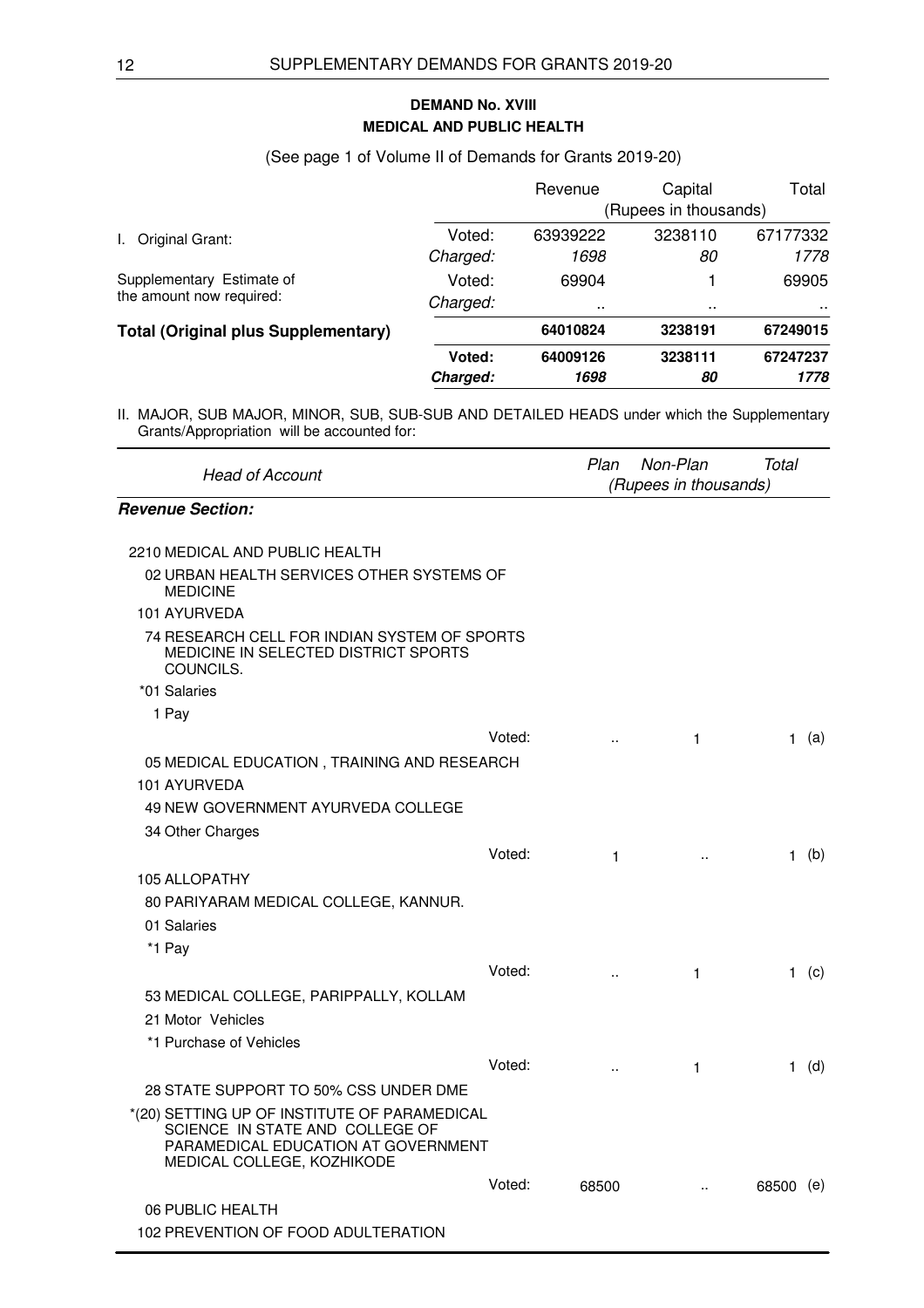| SUPPLEMENTARY DEMANDS FOR GRANTS 2019-20                   |                       |                       | 13           |
|------------------------------------------------------------|-----------------------|-----------------------|--------------|
|                                                            | Plan                  | Non-Plan              | <b>Total</b> |
| <b>Head of Account</b>                                     |                       | (Rupees in thousands) |              |
| 99 FOOD ADMINISTRATION                                     |                       |                       |              |
| 21 Motor Vehicles                                          |                       |                       |              |
| *1 Purchase of Vehicles                                    |                       |                       |              |
| Voted:                                                     |                       | 1400                  | 1400<br>(f)  |
| <b>Total Revenue Section</b>                               | 68501                 | 1403                  | 69904        |
| Voted:                                                     | 68501                 | 1403                  | 69904        |
| Charged:                                                   | .,                    |                       | .,           |
| <b>Head of Account</b>                                     | Plan                  | Non-Plan              | Total        |
|                                                            | (Rupees in thousands) |                       |              |
| <b>Capital Section:</b>                                    |                       |                       |              |
| 4210 CAPITAL OUTLAY ON MEDICAL AND PUBLIC<br><b>HEALTH</b> |                       |                       |              |
| 03 MEDICAL EDUCATION, TRAINING AND RESEARCH                |                       |                       |              |
| 101 AYURVEDA                                               |                       |                       |              |
| 79 NEW GOVERNMENT AYURVEDA COLLEGE<br>$(01)$ WORKS         |                       |                       |              |
| Voted:                                                     | 1                     | $\ddot{\phantom{a}}$  | $1$ (b)      |
| <b>Total Capital Section</b>                               | 1                     | ò.                    | 1            |
| Voted:                                                     | 1                     | ٠.                    | 1            |
| Charged:                                                   |                       |                       |              |
| <b>Total (Supplementary)</b>                               | 68502                 | 1403                  | 69905        |
| Voted:                                                     | 68502                 | 1403                  | 69905        |
| Charged:                                                   |                       | .,                    |              |

\* New Head of Account

<sup>(</sup>a): The token supplementary grant moved is to satisfy 'New Service' procedure and to incur expenditure towards pay and allowances of the employees of Research Cell for Indian Systems of Sports Medicine in Selected District Sports Councils.

<sup>(</sup>b): The token supplementary grant moved is to satisfy 'New Service' Procedure and to incur expenditure towards the construction of New Government Ayurveda College, Idukki.

<sup>(</sup>c): The token supplementary grant moved is to satisfy 'New Service' procedure and to incur expenditure towards pay and allowances of the employees of Pariyaram Medical College, Kannur in connection with the take over of the college by Government.

<sup>(</sup>d): The token supplementary grant moved is to satisfy 'New Service' procedure and to incur expenditure towards the purchase of a four wheeler and a two wheeler for Medical College, Kollam.

<sup>(</sup>e): The supplementary grant moved is to satisfy 'New Service' procedure and to release the central share along with the corresponding state share for implementing the Central Government scheme "Setting up of Institute of Paramedical Science in State and College of Paramedical Education" at Government Medical College, Kozhikode.

<sup>(</sup>f): The supplementary grant moved is to satisfy 'New Service' procedure and to incur expenditure towards the purchase of a new Innova Crysta vehicle for the official use of Food Safety Commissioner through GEM Portal as sanctioned in G.O(Rt)No.149/2019/H&FWD dated 22/01/2019.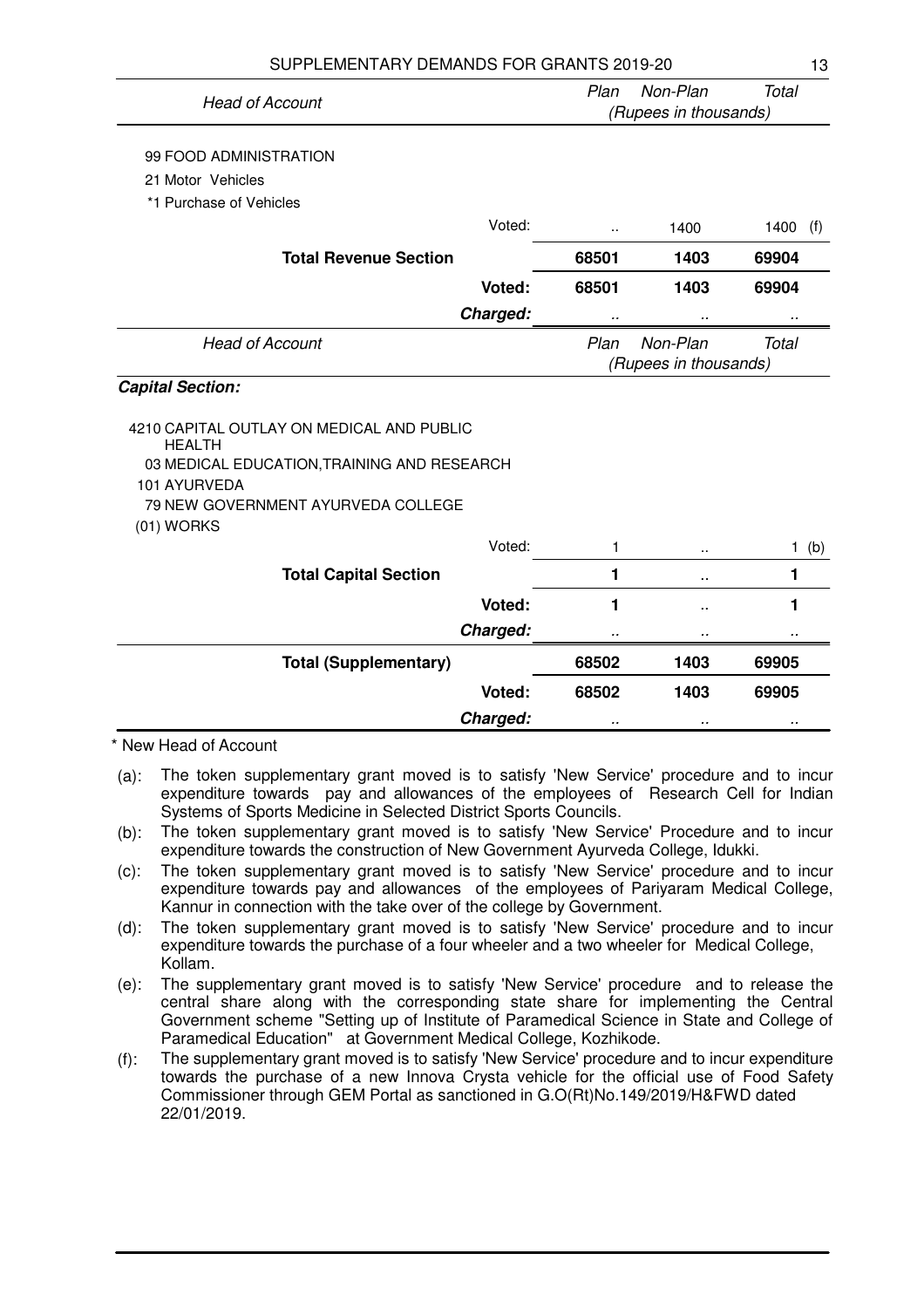# **WATER SUPPLY AND SANITATION DEMAND No. XX**

#### (See page 164 of Volume II of Demands for Grants 2019-20)

|                                            |          | Revenue              | Capital               | Total    |
|--------------------------------------------|----------|----------------------|-----------------------|----------|
|                                            |          |                      | (Rupees in thousands) |          |
| Original Grant:<br>L.                      | Voted:   | 5051459              | 8894000               | 13945459 |
|                                            | Charged: | $\sim$               | $\sim$ $\sim$         | $\sim$   |
| Supplementary Estimate of                  | Voted:   |                      | 5                     | 5        |
| the amount now required:                   | Charged: |                      | $\sim$                | . .      |
| <b>Total (Original plus Supplementary)</b> |          | 5051459              | 8894005               | 13945464 |
|                                            | Voted:   | 5051459              | 8894005               | 13945464 |
|                                            | Charged: | $\ddot{\phantom{1}}$ | $\sim$ $\sim$         |          |

II. MAJOR, SUB MAJOR, MINOR, SUB, SUB-SUB AND DETAILED HEADS under which the Supplementary Grants/Appropriation will be accounted for:

| Grants/Appropriation will be accounted for.                                                           |          |      |                       |           |  |
|-------------------------------------------------------------------------------------------------------|----------|------|-----------------------|-----------|--|
| <b>Head of Account</b>                                                                                |          | Plan | Non-Plan              | Total     |  |
|                                                                                                       |          |      | (Rupees in thousands) |           |  |
| <b>Capital Section:</b>                                                                               |          |      |                       |           |  |
| 4215 CAPITAL OUTLAY ON WATER SUPPLY AND                                                               |          |      |                       |           |  |
| <b>SANITATION</b>                                                                                     |          |      |                       |           |  |
| 01 WATER SUPPLY                                                                                       |          |      |                       |           |  |
| 101 URBAN WATER SUPPLY SCHEME                                                                         |          |      |                       |           |  |
| 95 CONVERSION OF LOAN TO KWA AS CAPITAL<br><b>CONTRIBUTION</b>                                        |          |      |                       |           |  |
|                                                                                                       | Voted:   | 1    | ä.                    | 1 $(a)$   |  |
| 800 OTHER EXPENDITURE                                                                                 |          |      |                       |           |  |
| 91 HUMAN RESOURCE DEVELOPMENT, RESEARCH &<br>DEVELOPMENT AND QUALITY CONTROL                          |          |      |                       |           |  |
|                                                                                                       | Voted:   | 1    | ä.                    | $1$ (b)   |  |
| 90 WATER SUPPLY SCHEME TO SPECIFIED<br>INSTITUTIONS/LOCATIONS                                         |          |      |                       |           |  |
|                                                                                                       | Voted:   | 1    | ä.                    | 1 (c)     |  |
| 89 OPTIMISATION OF PRODUCTION AND<br><b>TRANSMISSION</b>                                              |          |      |                       |           |  |
|                                                                                                       | Voted:   | 1    | Ω,                    | $1$ (d)   |  |
| 88 Kerala Water Supply Project, JICA (One time<br>sustenance support under the state plan)            |          |      |                       |           |  |
|                                                                                                       | Voted:   | 1    | .,                    | 1.<br>(e) |  |
| <b>Total Capital Section</b>                                                                          |          | 5    | ò.                    | 5         |  |
|                                                                                                       | Voted:   | 5    | ä.                    | 5         |  |
|                                                                                                       | Charged: |      |                       |           |  |
| <b>Total (Supplementary)</b>                                                                          |          | 5    | ٠.                    | 5         |  |
|                                                                                                       | Voted:   | 5    | ä.                    | 5         |  |
|                                                                                                       | Charged: |      |                       |           |  |
| The token supplementary grant moved is to satisfy 'New Service' procedure for facilitating<br>$(a)$ : |          |      |                       |           |  |

adjustment in respect of the conversion of outstanding loan amount of Rs 713,22,51,632/- of Kerala Water Authority as capital contribution as sanctioned in GO(Rt) No.122/2017/WRD dated 15.02.2017.

(b): The token supplementary grant moved is to reclassify the expenditure booked under the head of account 4215-01-190-99-Human Resource Development, Research & Development and Quality Control (P-V) during 2016-17, 2017-18 and 2018-19.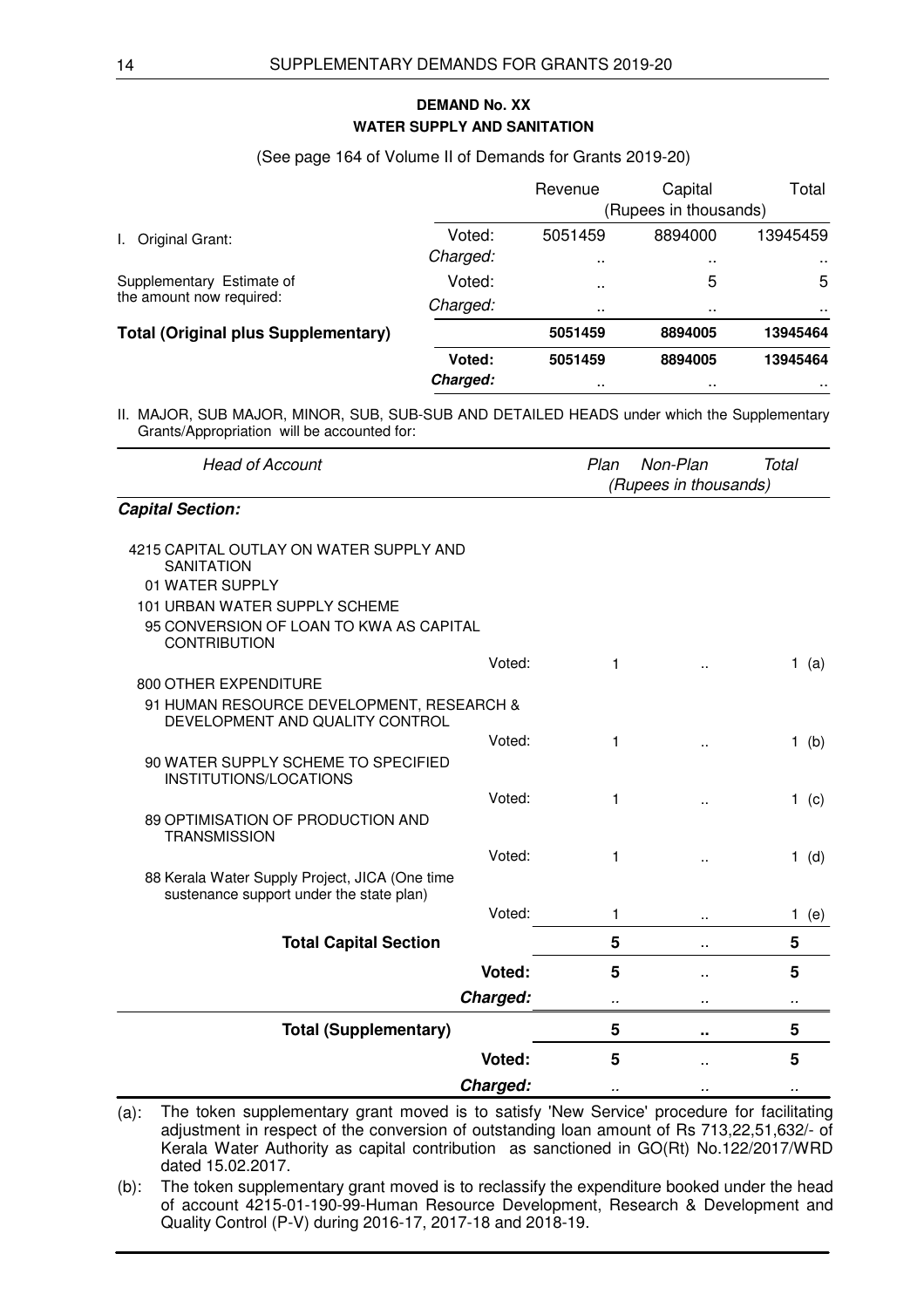- (c): The token supplementary grant moved is to reclassify the expenditure booked under the head of account 4215-01-190-98-Water Supply Scheme to specified institutions/locations (P-V) during 2016-17, 2017-18 and 2018-19.
- (d): The token supplementary grant moved is to reclassify the expenditure booked under the head of account 4215-01-190-97-Optimization of Production and Transmission-(P-V) during 2016-17, 2017-18 and 2018-19.
- (e): The token supplementary grant moved is to reclassify the expenditure booked under the head of account 4215-01-190-96-Kerala Water Supply Project, JICA (One time sustenance support under the state plan) (P-V) during 2016-17, 2017-18 and 2018-19.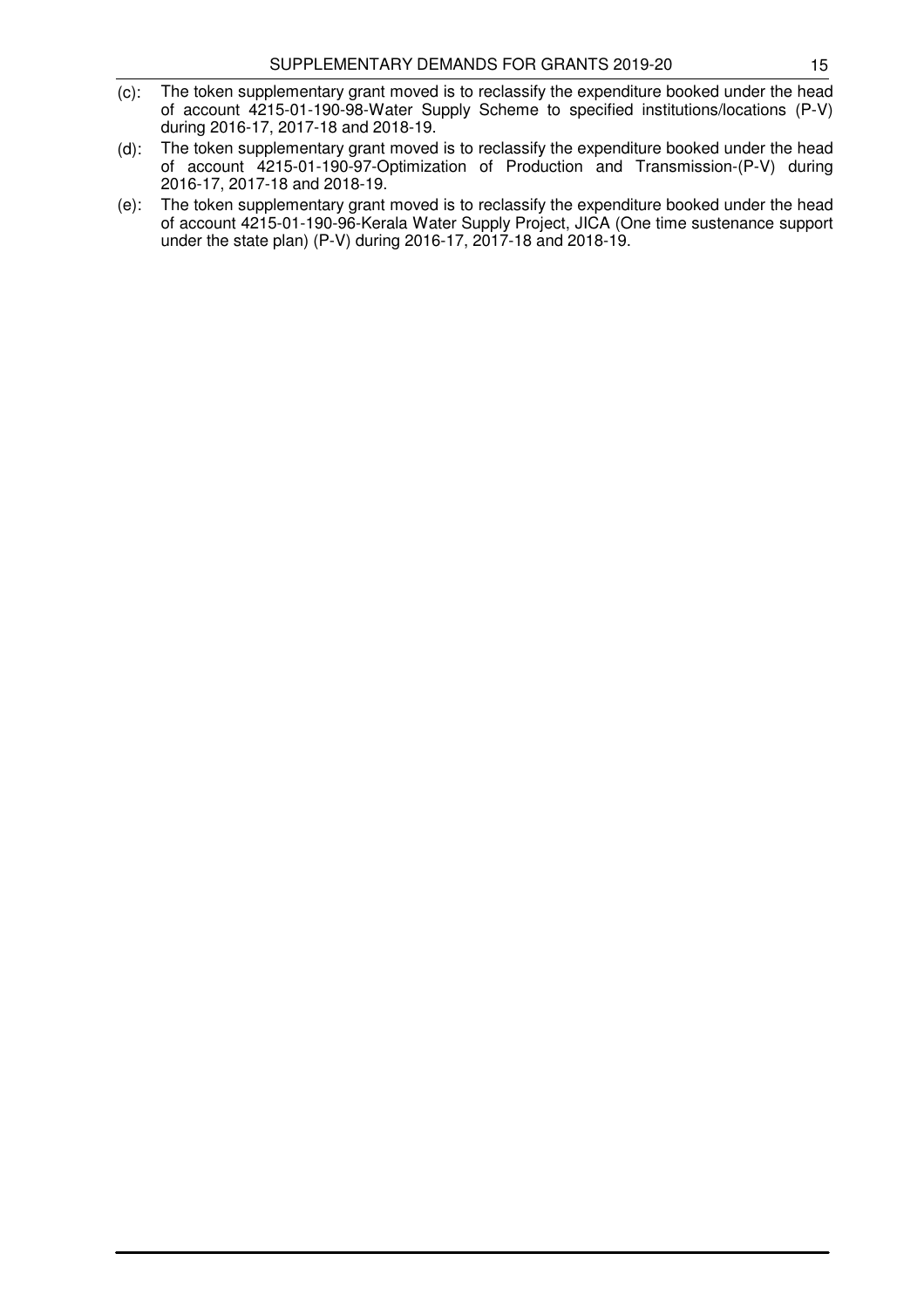# **URBAN DEVELOPMENT DEMAND No. XXII**

#### (See page 188 of Volume II of Demands for Grants 2019-20)

|                                            |          | Revenue           | Capital               | Total             |
|--------------------------------------------|----------|-------------------|-----------------------|-------------------|
|                                            |          |                   | (Rupees in thousands) |                   |
| Original Grant:                            | Voted:   | 19709225          | 1750100               | 21459325          |
|                                            | Charged: | <i>300</i>        | $\mathbf{r}$          | <i>300</i>        |
| Supplementary Estimate of                  | Voted:   | 500002            | $\sim$ $\sim$         | 500002            |
| the amount now required:                   | Charged: | $\sim$            | $\sim$ $\sim$         | . .               |
| <b>Total (Original plus Supplementary)</b> |          | 20209527          | 1750100               | 21959627          |
|                                            | Voted:   | 20209227          | 1750100               | 21959327          |
|                                            | Charged: | <i><b>300</b></i> | $\sim$                | <i><b>300</b></i> |

II. MAJOR, SUB MAJOR, MINOR, SUB, SUB-SUB AND DETAILED HEADS under which the Supplementary Grants/Appropriation will be accounted for:

| <b>Head of Account</b>                                                          | Plan<br>Non-Plan<br>Total<br>(Rupees in thousands) |                      |              |     |
|---------------------------------------------------------------------------------|----------------------------------------------------|----------------------|--------------|-----|
| <b>Revenue Section:</b>                                                         |                                                    |                      |              |     |
| 2217 URBAN DEVELOPMENT                                                          |                                                    |                      |              |     |
| 05 OTHER URBAN DEVELOPMENT SCHEMES                                              |                                                    |                      |              |     |
| 800 OTHER EXPENDITURE                                                           |                                                    |                      |              |     |
| *66 KERALA URBAN SERVICE DELIVERY<br>PROJECT(KUSDP)-WORLD BANK AIDED            |                                                    |                      |              |     |
| Voted:                                                                          | 1                                                  |                      | 1.           | (a) |
| 80 GENERAL                                                                      |                                                    |                      |              |     |
| 001 DIRECTION AND ADMINISTRATION                                                |                                                    |                      |              |     |
| 91 CONTRIBUTION TO THE MUNICIPAL COMMON<br>SERVICE CENTRAL PENSION FUND         |                                                    |                      |              |     |
| (10) Contribution                                                               |                                                    |                      |              |     |
| Voted:                                                                          | ٠.                                                 | 500000               | 500000       | (b) |
| 800 OTHER EXPENDITURE                                                           |                                                    |                      |              |     |
| *59 ASSISTANCE TO CLEAN KERALA COMPANY FOR<br><b>WASTE TREATMENT ACTIVITIES</b> |                                                    |                      |              |     |
| Voted:                                                                          | 1                                                  | $\ddot{\phantom{a}}$ | $\mathbf{1}$ | (c) |
| <b>Total Revenue Section</b>                                                    | $\mathbf{2}$                                       | 500000               | 500002       |     |
| Voted:                                                                          | $\overline{2}$                                     | 500000               | 500002       |     |
| Charged:                                                                        |                                                    | .,                   |              |     |
| <b>Total (Supplementary)</b>                                                    | $\mathbf{2}$                                       | 500000               | 500002       |     |
| Voted:                                                                          | $\mathbf{2}$                                       | 500000               | 500002       |     |
| Charged:                                                                        |                                                    |                      |              |     |

## \* New Head of Account

(a): The token supplementary grant moved is to satisfy 'New Service' procedure and to incur expenditure towards World Bank supported scheme 'Kerala Urban Service Delivery Project'.

(b): The supplementary grant moved is to provide contribution to the Municipal Common Service Central Pension Fund.

(c): The token supplementary grant moved is to satisfy 'New Service' procedure and to incur expenditure towards the waste treatment activities co-ordinated by Clean Kerala Company as announced in the Budget Speech 2019-20.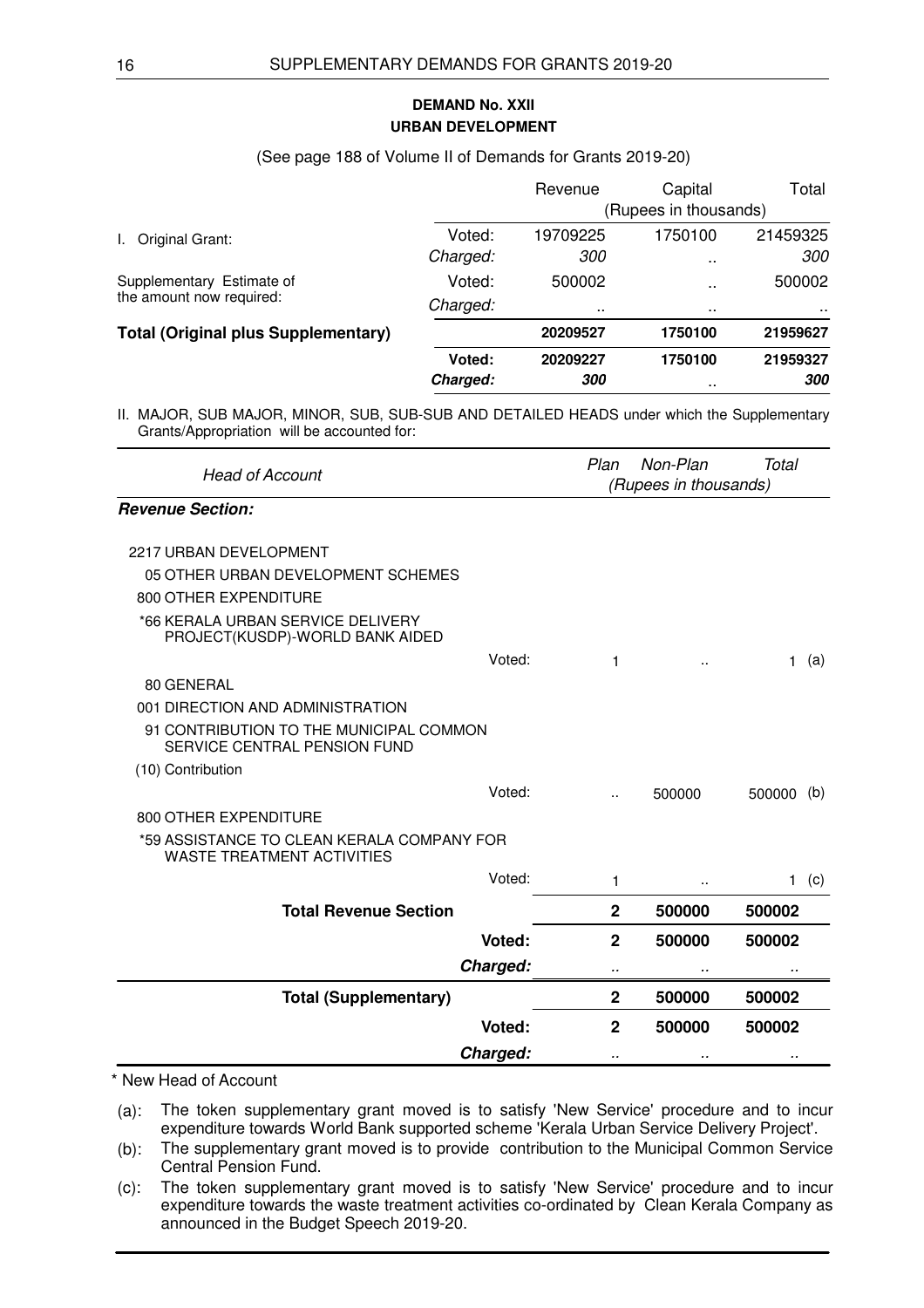# **LABOUR, LABOUR WELFARE AND WELFARE OF NON-RESIDENTS DEMAND No. XXIV**

# (See page 219 of Volume II of Demands for Grants 2019-20)

|                                            |          | Revenue   | Capital               | Total         |
|--------------------------------------------|----------|-----------|-----------------------|---------------|
|                                            |          |           | (Rupees in thousands) |               |
| Original Grant:                            | Voted:   | 13615890  | 2006100               | 15621990      |
|                                            | Charged: |           | $\sim$                | $\sim$ $\sim$ |
| Supplementary Estimate of                  | Voted:   | 2508      | .                     | 2508          |
| the amount now required:                   | Charged: |           | $\sim$                | . .           |
| <b>Total (Original plus Supplementary)</b> |          | 13618398  | 2006100               | 15624498      |
|                                            | Voted:   | 13618398  | 2006100               | 15624498      |
|                                            | Charged: | $\cdot$ . | $\sim$                |               |

| <b>Head of Account</b>                        |          | Plan                 | Non-Plan<br>(Rupees in thousands) | <b>Total</b>         |         |
|-----------------------------------------------|----------|----------------------|-----------------------------------|----------------------|---------|
| <b>Revenue Section:</b>                       |          |                      |                                   |                      |         |
| 2230 LABOUR, EMPLOYMENT AND SKILL DEVELOPMENT |          |                      |                                   |                      |         |
| 01 LABOUR                                     |          |                      |                                   |                      |         |
| 001 DIRECTION AND ADMINISTRATION              |          |                      |                                   |                      |         |
| 99 DIRECTION                                  |          |                      |                                   |                      |         |
| 21 Motor Vehicles                             |          |                      |                                   |                      |         |
| 1 Purchase of Vehicles                        |          |                      |                                   |                      |         |
|                                               | Voted:   | $\ddot{\phantom{a}}$ | 1700                              | 1700 (a)             |         |
| 101 INDUSTRIAL RELATIONS                      |          |                      |                                   |                      |         |
| 86 INDUSTRIAL TRIBUNAL, IDUKKI                |          |                      |                                   |                      |         |
| 21 Motor Vehicles                             |          |                      |                                   |                      |         |
| 1 Purchase of Vehicles                        |          |                      |                                   |                      |         |
|                                               | Voted:   | à.                   | 806                               | 806 (b)              |         |
| 102 WORKING CONDITIONS AND SAFETY             |          |                      |                                   |                      |         |
| 99 DIRECTORATE OF FACTORIES AND BOILERS       |          |                      |                                   |                      |         |
| 21 Motor Vehicles                             |          |                      |                                   |                      |         |
| 1 Purchase of Vehicles                        |          |                      |                                   |                      |         |
|                                               | Voted:   | $\ddot{\phantom{a}}$ | 1                                 |                      | $1$ (c) |
| 03 TRAINING                                   |          |                      |                                   |                      |         |
| 101 INDUSTRIAL TRAINING INSTITUTES            |          |                      |                                   |                      |         |
| 99 INDUSTRIAL TRAINING INSTITUTES             |          |                      |                                   |                      |         |
| 01 Salaries                                   |          |                      |                                   |                      |         |
| 1 Pay                                         |          |                      |                                   |                      |         |
|                                               | Voted:   |                      | 1                                 |                      | $1$ (d) |
| <b>Total Revenue Section</b>                  |          | ò.                   | 2508                              | 2508                 |         |
|                                               | Voted:   | ä.                   | 2508                              | 2508                 |         |
|                                               | Charged: | $\cdot$ .            | $\ddot{\phantom{1}}$              | $\ddot{\phantom{1}}$ |         |
| <b>Total (Supplementary)</b>                  |          | $\bullet$ .          | 2508                              | 2508                 |         |
|                                               | Voted:   | ò.                   | 2508                              | 2508                 |         |
|                                               |          |                      |                                   |                      |         |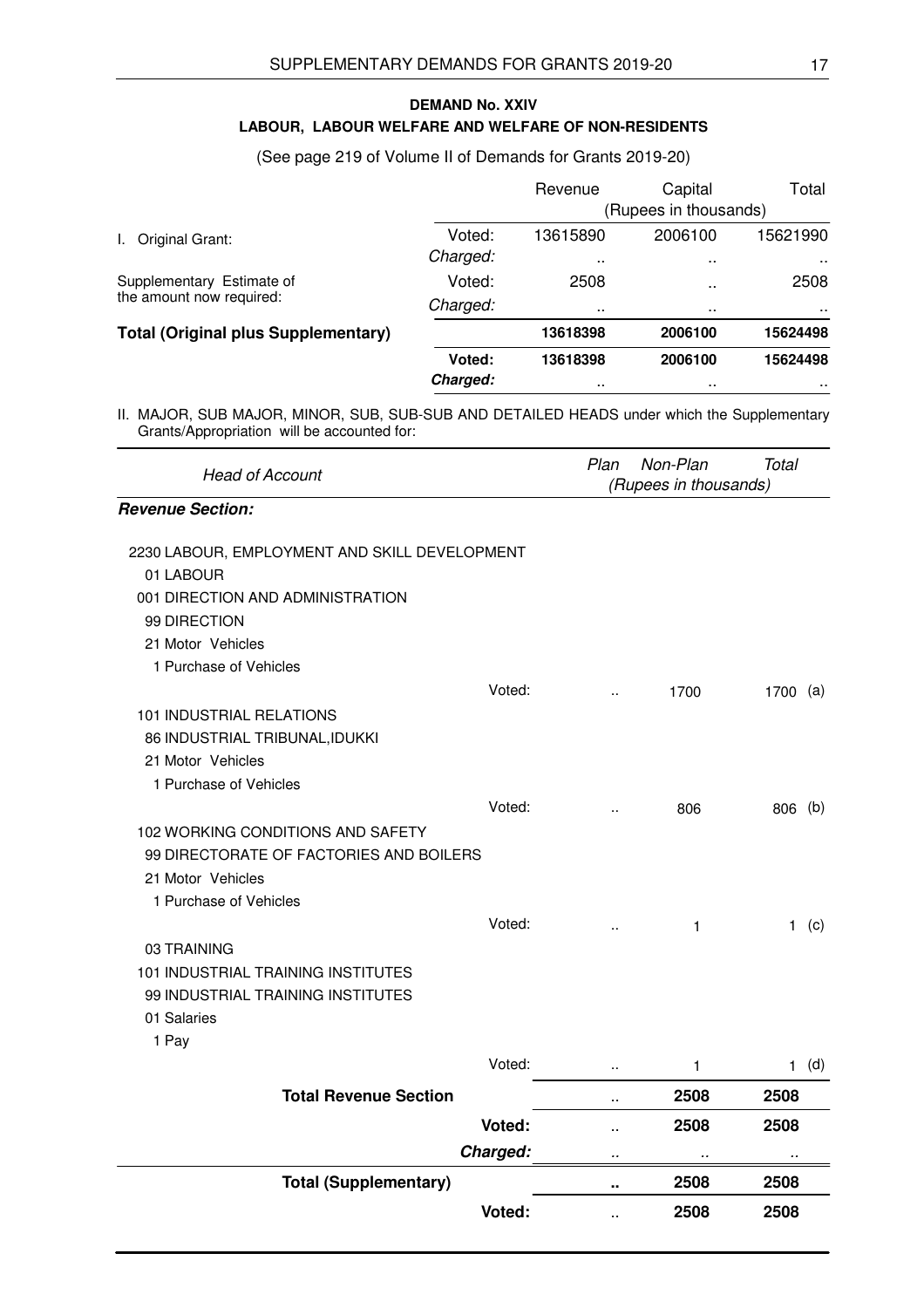Charged:

(b): The supplementary grant moved is to satisfy 'New Service' procedure and to provide fund towards the purchase of a new vehicle (Dzire ZDI) for the official use of Labour Court, Idukki as sanctioned in G.O (Rt) No.142/2019/LBR dated 30.01.2019.

(c): The token supplementary grant moved is to satisfy 'New Service' procedure and to incur expenditure towards the purchase of a Skoda Octavia Vehicle from Tourism Department for the official use of Joint Director, Factories and Boilers Department.

(d): The token supplementary grant moved is to satisfy 'New Service' procedure and to incur expenditure for disbursing the pay and allowances of the employees of the new ITIs at Peelikode (Kasargod), Thuravoor (Ernakulam) and Vellamunda (Wayanad) as sanctioned in G.O (Ms) No.2/2019/LBR dated 02.01.2019, G.O (Ms) No. 9/2019/LBR dated 11.02.2019 and G.O (Ms) No.8/2019/LBR dated 11.02.2019 respectively.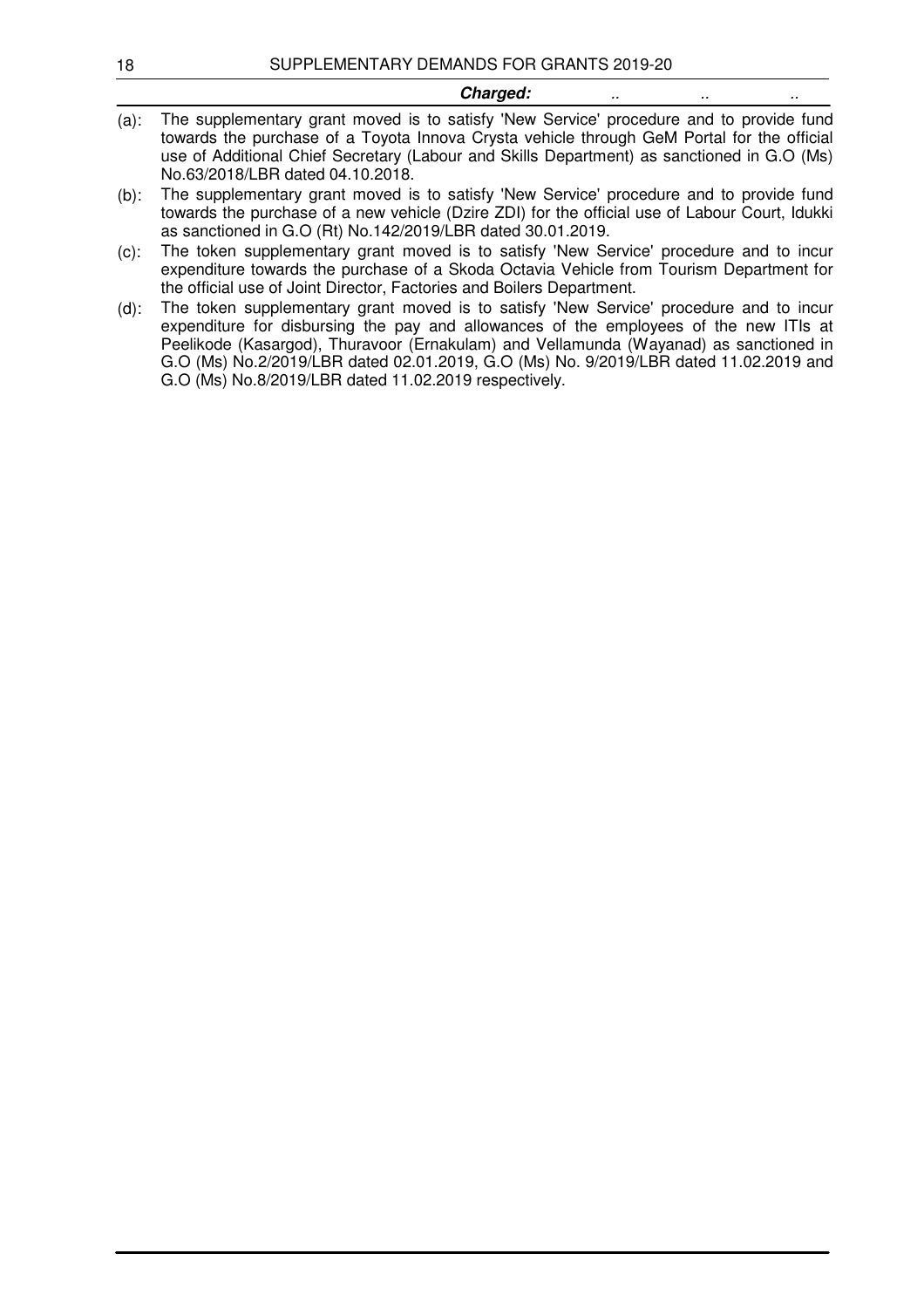#### **DEMAND No. XXV**

## **Welfare of Scheduled Castes/Scheduled Tribes/ Other Backward Classes and Minorities.**

#### (See page 265 of Volume II of Demands for Grants 2019-20)

|                                            |          | Revenue              | Capital<br>(Rupees in thousands) | Total         |
|--------------------------------------------|----------|----------------------|----------------------------------|---------------|
| Original Grant:                            | Voted:   | 30036223             | 2629432                          | 32665655      |
| L.                                         | Charged: | $\ddot{\phantom{0}}$ | $\sim$                           | $\sim$ $\sim$ |
| Supplementary Estimate of                  | Voted:   | $\ddot{\phantom{a}}$ | 2                                | 2             |
| the amount now required:                   | Charged: |                      | $\sim$                           | . .           |
| <b>Total (Original plus Supplementary)</b> |          | 30036223             | 2629434                          | 32665657      |
|                                            | Voted:   | 30036223             | 2629434                          | 32665657      |
|                                            | Charged: |                      | $\sim$                           | $\sim$ $\sim$ |

II. MAJOR, SUB MAJOR, MINOR, SUB, SUB-SUB AND DETAILED HEADS under which the Supplementary Grants/Appropriation will be accounted for:

| Head of Account         | Plan                  | Non-Plan | Total |  |
|-------------------------|-----------------------|----------|-------|--|
|                         | (Rupees in thousands) |          |       |  |
| <b>Capital Section:</b> |                       |          |       |  |

| 4225 CAPITAL OUTLAY ON WELFARE OF SCHEDULED<br>CASTES / SCHEDULED TRIBES / OTHER                                    |              |                      |              |
|---------------------------------------------------------------------------------------------------------------------|--------------|----------------------|--------------|
| BACKWARD CLASSES AND MINORITIES                                                                                     |              |                      |              |
| 03 WELFARE OF BACKWARD CLASSES                                                                                      |              |                      |              |
| 190 INVESTMENT IN PUBLIC SECTOR AND OTHER<br><b>UNDERTAKINGS</b>                                                    |              |                      |              |
| 99 KERALA STATE DEVELOPMENT CORPORATION<br>FOR CHRISTIAN CONVERTS FROM SC AND OTHER<br>RECOMMONDED COMMUNITIES LTD. |              |                      |              |
| Voted:                                                                                                              |              | $\ddot{\phantom{a}}$ | (a)          |
| *97 Share Capital Contribution to Kerala State Pottery<br>Manufacturing and Marketing Development Corporation       |              |                      |              |
| Voted:                                                                                                              | 1            |                      | 1.<br>(b)    |
| <b>Total Capital Section</b>                                                                                        | 2            | ٠.                   | $\mathbf 2$  |
| <b>Voted:</b>                                                                                                       | 2            |                      | $\mathbf{2}$ |
| Charged:                                                                                                            |              |                      |              |
| <b>Total (Supplementary)</b>                                                                                        | $\mathbf 2$  |                      | 2            |
| Voted:                                                                                                              | $\mathbf{2}$ |                      | $\mathbf{2}$ |
| Charged:                                                                                                            |              |                      |              |

\* New Head of Account

(a): The token supplementary grant moved is to satisfy 'New Service' procedure and to provide the enhanced assistance to Kerala State Development Corporation for Christian Converts from SC and Other Recommended Communities Ltd, as announced on the floor of the Assembly.

(b): In G.O(Rt)No.27/2019/BCDD dated 08.03.2019, sanction was accorded for providing Rs.1 crore as working capital to Kerala State Pottery Manufacturing and Marketing Development Corporation. The token supplementary grant moved is satisfy 'New Service' procedure and to incur expenditure on this account.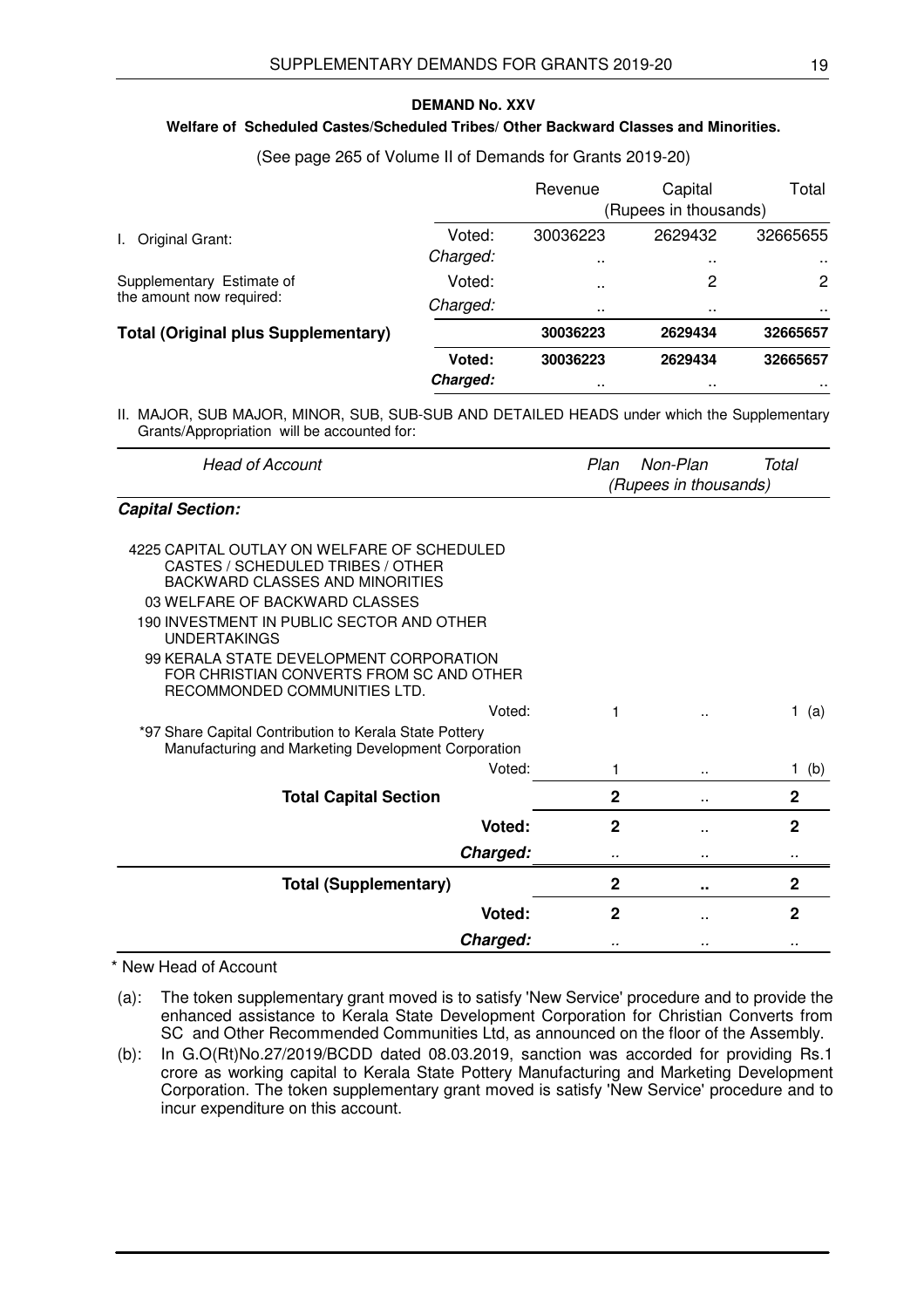# **CO-OPERATION DEMAND No. XXVII**

#### (See page 324 of Volume II of Demands for Grants 2019-20)

|                                            |          | Revenue               | Capital       | Total        |  |
|--------------------------------------------|----------|-----------------------|---------------|--------------|--|
|                                            |          | (Rupees in thousands) |               |              |  |
| Original Grant:                            | Voted:   | 4414371               | 1298135       | 5712506      |  |
|                                            | Charged: | $\ddot{\phantom{a}}$  | $\sim$ $\sim$ | $\mathbf{r}$ |  |
| Supplementary Estimate of                  | Voted:   | 989                   | $\sim$ $\sim$ | 989          |  |
| the amount now required:                   | Charged: | $\sim$                | $\sim$ $\sim$ | . .          |  |
| <b>Total (Original plus Supplementary)</b> |          | 4415360               | 1298135       | 5713495      |  |
|                                            | Voted:   | 4415360               | 1298135       | 5713495      |  |
|                                            | Charged: | $\cdots$              | $\sim$ $\sim$ | $\sim$       |  |

II. MAJOR, SUB MAJOR, MINOR, SUB, SUB-SUB AND DETAILED HEADS under which the Supplementary Grants/Appropriation will be accounted for:

| <b>Head of Account</b>                                                                                      |   | Plan<br>Non-Plan<br>Total<br>(Rupees in thousands) |                     |  |  |
|-------------------------------------------------------------------------------------------------------------|---|----------------------------------------------------|---------------------|--|--|
| <b>Revenue Section:</b>                                                                                     |   |                                                    |                     |  |  |
| 2425 CO-OPERATION                                                                                           |   |                                                    |                     |  |  |
| 001 DIRECTION AND ADMINISTRATION                                                                            |   |                                                    |                     |  |  |
| 97 KERALA CO-OPERATIVE TRIBUNAL                                                                             |   |                                                    |                     |  |  |
| 21 Motor Vehicles                                                                                           |   |                                                    |                     |  |  |
| *1 Purchase of Vehicles                                                                                     |   |                                                    |                     |  |  |
| Voted:                                                                                                      |   | 988                                                | 988<br>(a)          |  |  |
| 108 ASSISTANCE TO OTHER CO-OPERATIVES                                                                       |   |                                                    |                     |  |  |
| 30 ASSISTANCE TO SHELL CO-OPERATIVES TO<br>PRODUCE VALUE ADDED PRODUCTS AND TO<br>CONSTRUCT MODERN FURNACES |   |                                                    |                     |  |  |
| Voted:                                                                                                      | 1 | ٠.                                                 | $\mathbf{1}$<br>(b) |  |  |
| <b>Total Revenue Section</b>                                                                                | 1 | 988                                                | 989                 |  |  |
| Voted:                                                                                                      | 1 | 988                                                | 989                 |  |  |
| Charged:                                                                                                    |   |                                                    |                     |  |  |
| <b>Total (Supplementary)</b>                                                                                | 1 | 988                                                | 989                 |  |  |
| <b>Voted:</b>                                                                                               | 1 | 988                                                | 989                 |  |  |
| Charged:                                                                                                    |   |                                                    |                     |  |  |

\* New Head of Account

(a): The supplementary grant sought is to satisfy 'New Service' procedure and to incur expenditure towards the purchase of a new vehicle for the official use of State Co-operative Tribunal as sanctioned in G.O.( Rt) No.227/2019/Co-op dated 27.03.2019.

(b): The token supplementary grant sought is to satisfy 'New Service' procedure and to provide fund to Kakka Co-operative societies as announced in the Budget Speech 2019-20.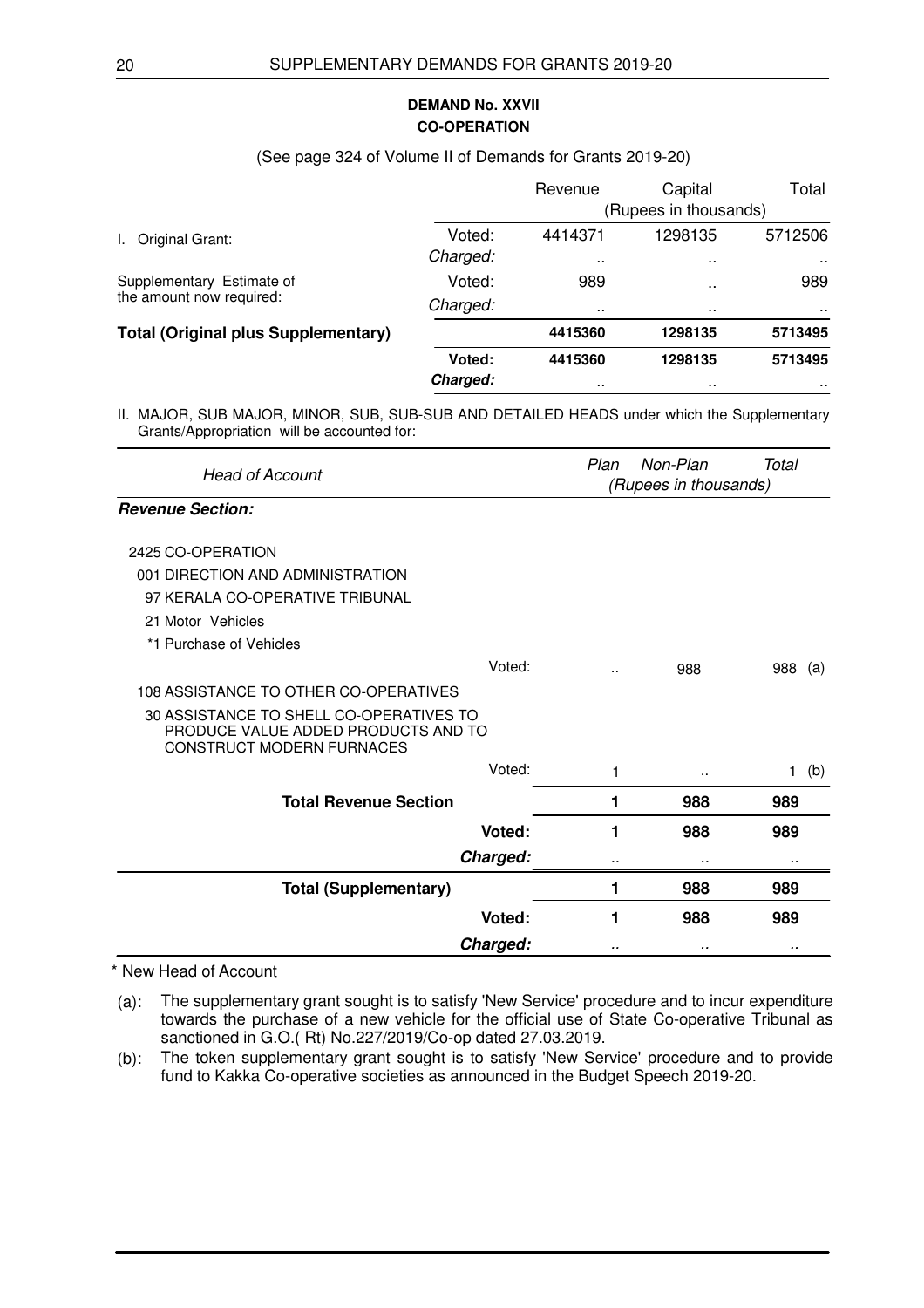# **MISCELLANEOUS ECONOMIC SERVICES DEMAND No. XXVIII**

#### (See page 343 of Volume II of Demands for Grants 2019-20)

|                                            |          | Revenue               | Capital              | Total         |
|--------------------------------------------|----------|-----------------------|----------------------|---------------|
|                                            |          | (Rupees in thousands) |                      |               |
| Original Grant:                            | Voted:   | 2027064               | 57824508             | 59851572      |
|                                            | Charged: |                       | $\sim$ $\sim$        | $\sim$ $\sim$ |
| Supplementary Estimate of                  | Voted:   | 2000000               | $\ddot{\phantom{a}}$ | 2000000       |
| the amount now required:                   | Charged: |                       | $\sim$ $\sim$        | . .           |
| <b>Total (Original plus Supplementary)</b> |          | 4027064               | 57824508             | 61851572      |
|                                            | Voted:   | 4027064               | 57824508             | 61851572      |
|                                            | Charged: | $\ddot{\phantom{1}}$  | $\sim$               | $\sim$ $\sim$ |

II. MAJOR, SUB MAJOR, MINOR, SUB, SUB-SUB AND DETAILED HEADS under which the Supplementary Grants/Appropriation will be accounted for:

| Head of Account                                                                                                |               | Plan    | Non-Plan<br>(Rupees in thousands) | Total          |
|----------------------------------------------------------------------------------------------------------------|---------------|---------|-----------------------------------|----------------|
| <b>Revenue Section:</b>                                                                                        |               |         |                                   |                |
| 3475 OTHER GENERAL ECONOMIC SERVICES                                                                           |               |         |                                   |                |
| 800 OTHER EXPENDITURE                                                                                          |               |         |                                   |                |
| 96 TECHNICAL ASSISTANCE FUND                                                                                   |               |         |                                   |                |
|                                                                                                                | Voted:        | 2000000 |                                   | 2000000<br>(a) |
| <b>Total Revenue Section</b>                                                                                   |               | 2000000 |                                   | 2000000        |
|                                                                                                                | <b>Voted:</b> | 2000000 |                                   | 2000000        |
|                                                                                                                | Charged:      |         |                                   |                |
| <b>Total (Supplementary)</b>                                                                                   |               | 2000000 |                                   | 2000000        |
|                                                                                                                | Voted:        | 2000000 |                                   | 2000000        |
|                                                                                                                | Charged:      |         |                                   |                |
| The quantementery graph mound in to provide fund to meet requirement on contage charges<br>$\left( -\right)$ . |               |         |                                   |                |

(a): The supplementary grant moved is to provide fund to meet requirement on centage charges payable for the execution of projects funded by the Kerala Infrastructure Investment Fund Board.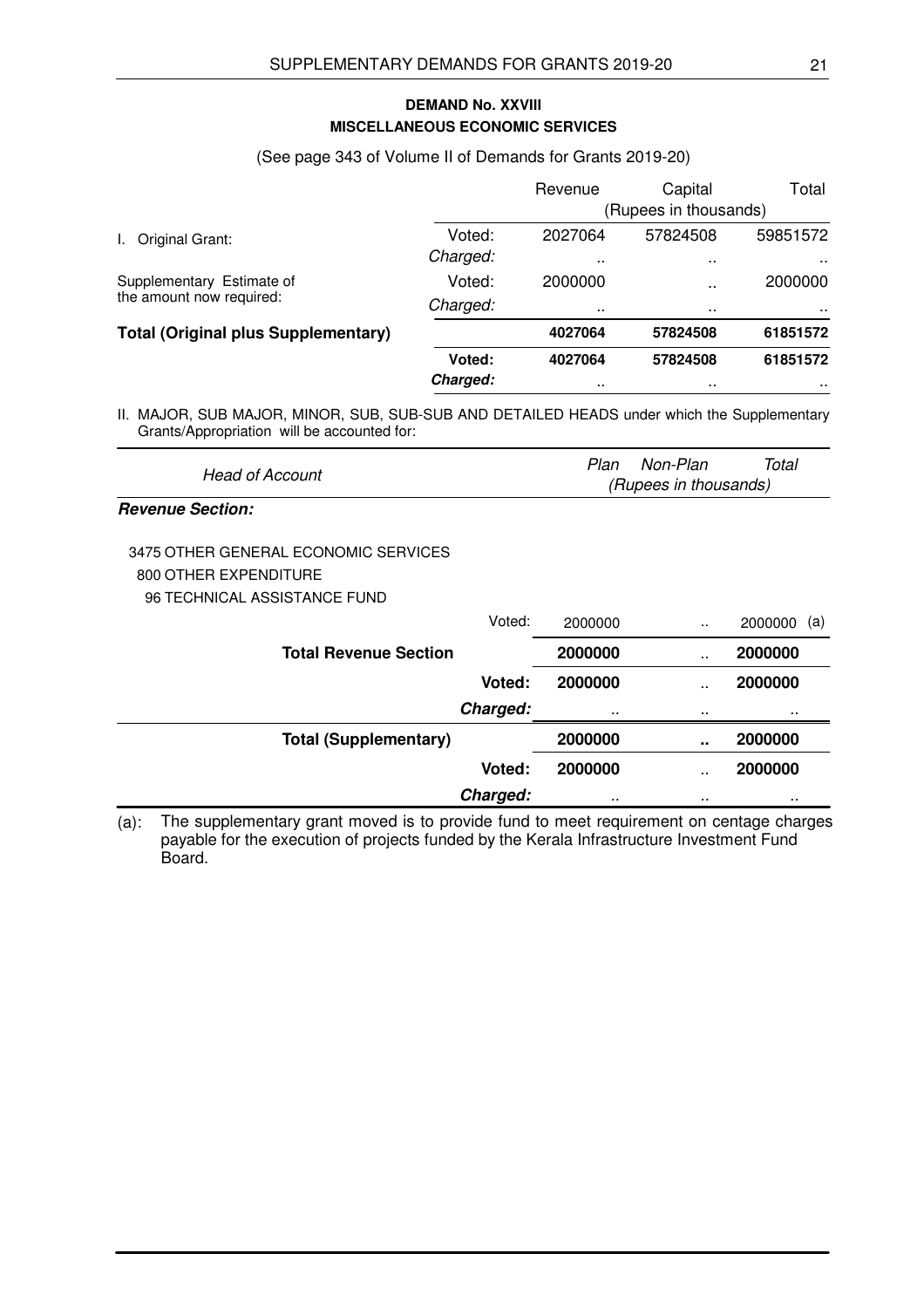# **AGRICULTURE DEMAND No. XXIX**

#### (See page 368 of Volume II of Demands for Grants 2019-20)

|                                            |          | Revenue  | Capital               | Total    |
|--------------------------------------------|----------|----------|-----------------------|----------|
|                                            |          |          | (Rupees in thousands) |          |
| Original Grant:                            | Voted:   | 36478879 | 2944679               | 39423558 |
|                                            | Charged: | 1001     |                       | 1002     |
| Supplementary Estimate of                  | Voted:   | 4        | $\sim$                | 4        |
| the amount now required:                   | Charged: |          | $\sim$ $\sim$         | . .      |
| <b>Total (Original plus Supplementary)</b> |          | 36479884 | 2944680               | 39424564 |
|                                            | Voted:   | 36478883 | 2944679               | 39423562 |
|                                            | Charged: | 1001     |                       | 1002     |

II. MAJOR, SUB MAJOR, MINOR, SUB, SUB-SUB AND DETAILED HEADS under which the Supplementary Grants/Appropriation will be accounted for:

| <b>Head of Account</b>                                                                         |          | Plan | Non-Plan<br>(Rupees in thousands) | Total               |
|------------------------------------------------------------------------------------------------|----------|------|-----------------------------------|---------------------|
| <b>Revenue Section:</b>                                                                        |          |      |                                   |                     |
| 2401 CROP HUSBANDRY                                                                            |          |      |                                   |                     |
| 109 EXTENSION AND FARMERS' TRAINING                                                            |          |      |                                   |                     |
| 76 FARMERS WELFARE FUND BOARD                                                                  |          |      |                                   |                     |
|                                                                                                | Voted:   | 1    |                                   | (a)<br>1.           |
| 800 OTHER EXPENDITURE                                                                          |          |      |                                   |                     |
| *21 RKI - Programmes Implemented by Agriculture<br>Development and Farmers' Welfare Department |          |      |                                   |                     |
|                                                                                                | Voted:   | 1    | $\ddot{\phantom{a}}$              | (b)<br>1.           |
| 2575 OTHER SPECIAL AREA PROGRAMMES                                                             |          |      |                                   |                     |
| 60 OTHERS                                                                                      |          |      |                                   |                     |
| 800 OTHER EXPENDITURE                                                                          |          |      |                                   |                     |
| *93 Collection of Information on the Changing Situation in<br>the Coastal Sea                  |          |      |                                   |                     |
|                                                                                                | Voted:   | 1    | $\ddot{\phantom{a}}$              | (c)<br>1.           |
| 2702 MINOR IRRIGATION                                                                          |          |      |                                   |                     |
| 80 GENERAL                                                                                     |          |      |                                   |                     |
| 800 Other Expenditure                                                                          |          |      |                                   |                     |
| *99 River Basin Conservation and Management Authority                                          |          |      |                                   |                     |
|                                                                                                | Voted:   | 1    | $\ddot{\phantom{a}}$              | (d)<br>$\mathbf{1}$ |
| <b>Total Revenue Section</b>                                                                   |          | 4    | ٠.                                | 4                   |
|                                                                                                | Voted:   | 4    | ä.                                | 4                   |
|                                                                                                | Charged: |      |                                   |                     |
| <b>Total (Supplementary)</b>                                                                   |          | 4    | ٠.                                | 4                   |
|                                                                                                | Voted:   | 4    |                                   | 4                   |
|                                                                                                | Charged: |      |                                   |                     |

\* New Head of Account

(a): The token supplementary grant moved is to satisfy 'New Service' procedure and to incur expenditure towards the formation of Farmers' Welfare Fund Board.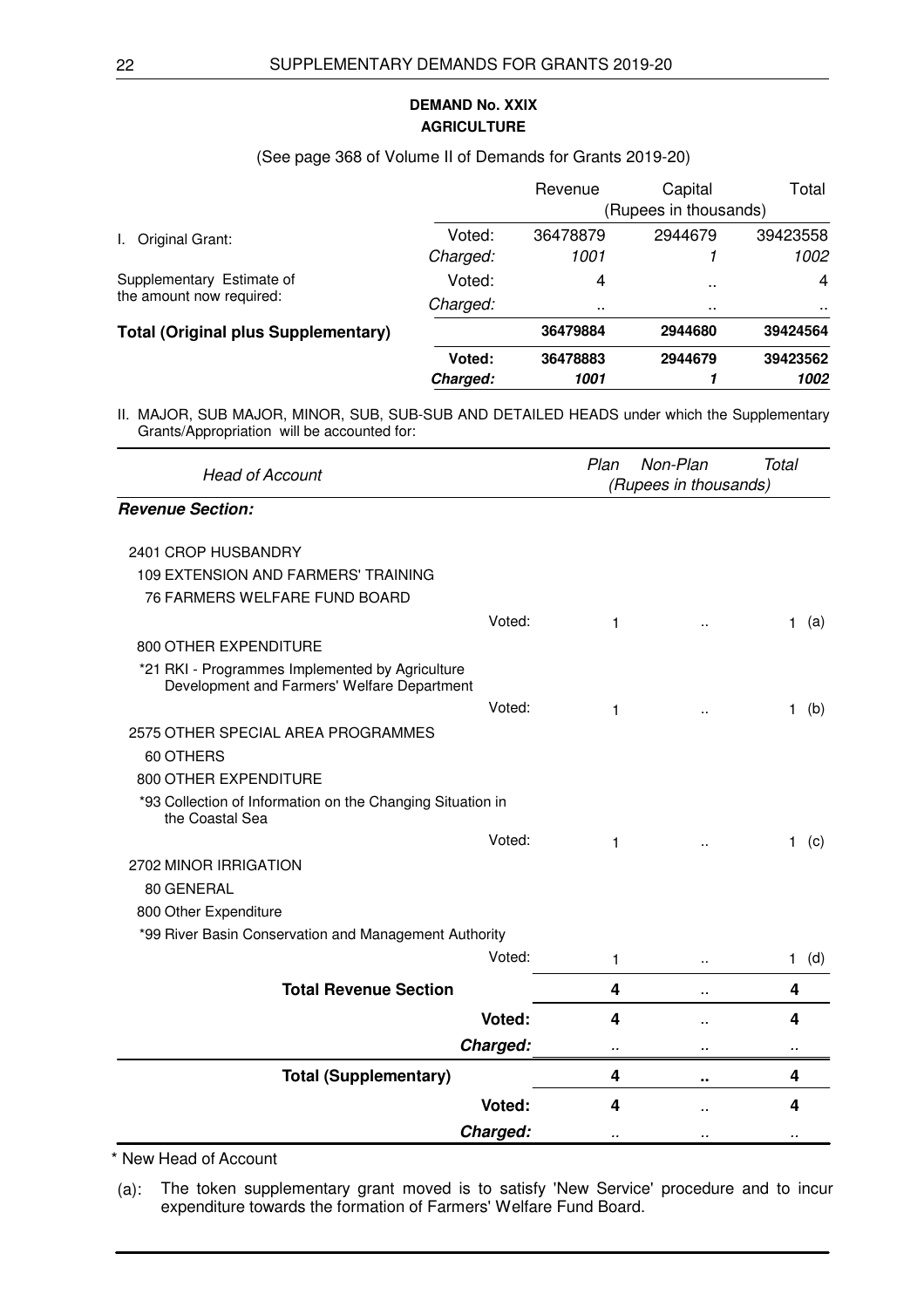- (b): In G.O (Ms) No.7/2019/P&EA dated 25.03.2019 sanction has, in principle, been accorded for the schemes implemented by Agriculture and Farmers' Welfare Department as part of Rebuild Kerala Initiative. The token supplementary grant moved is to satisfy 'New Service' procedure and to incur expenditure on this account.
- (c): The token supplementary grant moved is to satisfy 'New Service' procedure and to provide fund for the scheme 'collection of information on the changing situation in the costal sea and analyse the same' as announced in the Budget Speech 2019-20
- (d): The token supplementary grant moved is to satisfy 'New Service' procedure and to incur expenditure towards the formation of River Basin Conservation and Management Authority.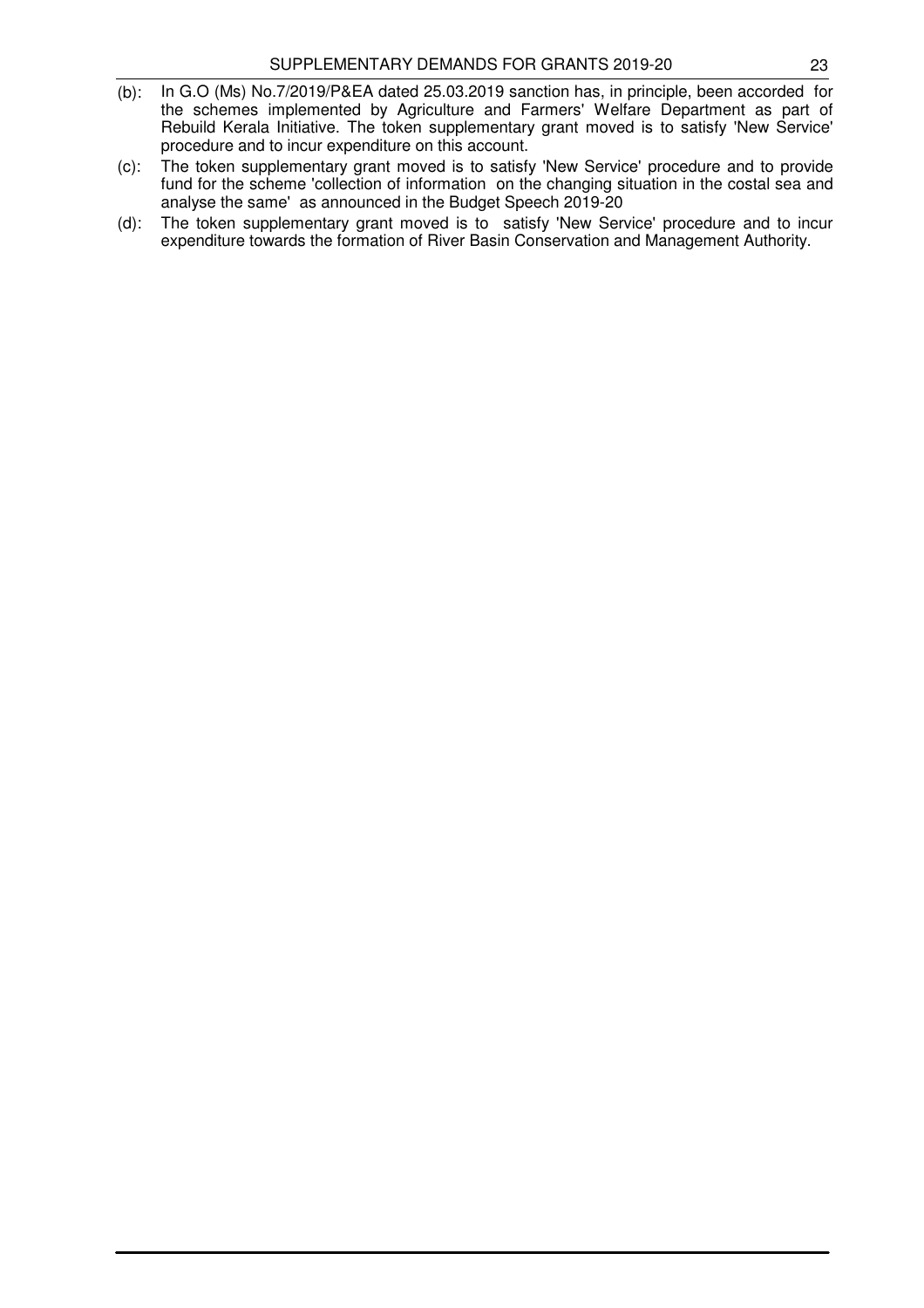# **ANIMAL HUSBANDRY DEMAND No. XXXI**

#### (See page 19 of Volume III of Demands for Grants 2019-20)

|                                            |          | Revenue              | Capital               | Total         |
|--------------------------------------------|----------|----------------------|-----------------------|---------------|
|                                            |          |                      | (Rupees in thousands) |               |
| Original Grant:                            | Voted:   | 7147827              | 230500                | 7378327       |
|                                            | Charged: | $\sim$               | $\sim$ $\sim$         | $\sim$ $\sim$ |
| Supplementary Estimate of                  | Voted:   | $\ddot{\phantom{0}}$ |                       |               |
| the amount now required:                   | Charged: |                      | . .                   | . .           |
| <b>Total (Original plus Supplementary)</b> |          | 7147827              | 230501                | 7378328       |
|                                            | Voted:   | 7147827              | 230501                | 7378328       |
|                                            | Charged: | $\sim$               | $\sim$                | . .           |

II. MAJOR, SUB MAJOR, MINOR, SUB, SUB-SUB AND DETAILED HEADS under which the Supplementary Grants/Appropriation will be accounted for:

| Head of Account         | Total<br>Plan<br>Non-Plan |  |
|-------------------------|---------------------------|--|
|                         | (Rupees in thousands)     |  |
| <b>Capital Section:</b> |                           |  |

| 4403 CAPITAL OUTLAY ON ANIMAL HUSBANDRY<br>190 INVESTMENTS IN PUBLIC SECTOR AND OTHER<br><b>UNDERTAKINGS</b><br>95 ASSISTANCE TO MEAT PRODUCTS OF INDIA LTD |               |     |
|-------------------------------------------------------------------------------------------------------------------------------------------------------------|---------------|-----|
| Voted:                                                                                                                                                      | $\cdot$ .     | (a) |
| <b>Total Capital Section</b>                                                                                                                                | $\sim$        |     |
| Voted:                                                                                                                                                      | $\sim$ $\sim$ |     |
| Charged:                                                                                                                                                    | <br>          |     |
| <b>Total (Supplementary)</b>                                                                                                                                |               |     |
| Voted:                                                                                                                                                      | $\sim$        |     |
| Charged:                                                                                                                                                    | <br>          |     |

(a): The token supplementary grant moved is to carry out the account adjustment for converting the grant of Rs. 50 Lakh provided to Meat Product of India Ltd into paid up share capital as sanctioned in G.O(Rt) No.1306/2010/AD dated 17/07/2010.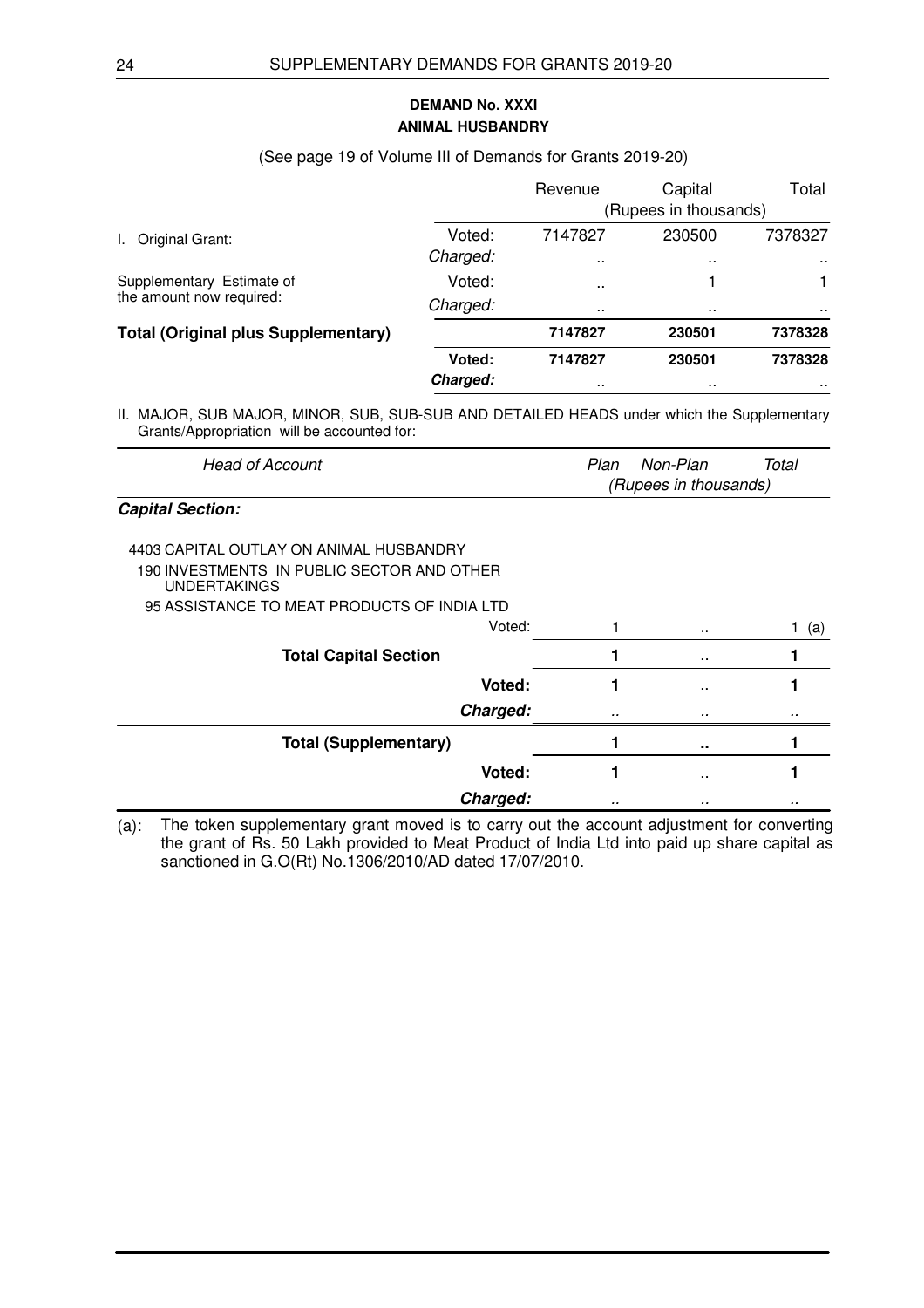### **FISHERIES DEMAND No. XXXIII**

#### (See page 55 of Volume III of Demand for Grants 2019-20)

|                                            |          | Revenue              | Capital               | Total                 |
|--------------------------------------------|----------|----------------------|-----------------------|-----------------------|
|                                            |          |                      | (Rupees in thousands) |                       |
| Original Grant:                            | Voted:   | 4667412              | 2497000               | 7164412               |
|                                            | Charged: | $\ddot{\phantom{1}}$ | $\sim$                | $\sim$                |
| Supplementary Estimate of                  | Voted:   |                      |                       | $\mathbf{2}^{\prime}$ |
| the amount now required:                   | Charged: | $\ddot{\phantom{1}}$ | $\sim$                | <b>A</b> 100          |
| <b>Total (Original plus Supplementary)</b> |          | 4667413              | 2497001               | 7164414               |
|                                            | Voted:   | 4667413              | 2497001               | 7164414               |
|                                            | Charged: | $\ddot{\phantom{1}}$ | $\sim$                | . .                   |

II. MAJOR, SUB MAJOR, MINOR, SUB, SUB-SUB AND DETAILED HEADS under which the Supplementary Grants/Appropriation will be accounted for:

| Plan        | Non-Plan             | <b>Total</b>                                   |
|-------------|----------------------|------------------------------------------------|
|             |                      |                                                |
|             |                      |                                                |
|             |                      |                                                |
|             |                      |                                                |
|             |                      |                                                |
| 1           | $\ddot{\phantom{a}}$ | (a)<br>$\mathbf{1}$                            |
| 1           | ٠.                   | 1                                              |
| 1           | $\ddot{\phantom{1}}$ | 1                                              |
|             | .,                   |                                                |
| Plan        | Non-Plan             | <b>Total</b>                                   |
|             |                      |                                                |
|             |                      |                                                |
|             |                      |                                                |
| 1           | $\ddot{\phantom{a}}$ | 1<br>(b)                                       |
| 1           | $\sim$               | 1                                              |
| 1           | ٠.                   | 1                                              |
| .,          | .,                   |                                                |
| $\mathbf 2$ | ٠.                   | $\mathbf 2$                                    |
| $\mathbf 2$ | Ω.                   | $\mathbf{2}$                                   |
|             |                      |                                                |
|             |                      | (Rupees in thousands)<br>(Rupees in thousands) |

\* New Head of Account

(a): The supplementary grant sought is to satisfy 'New Service' procedure and to incur expenditure towards 'Yarn Twisting unit at Paravoor' as announced in the Budget Speech 2019-20.

(b): The supplementary grant sought is to satisfy 'New Service' procedure and to provide fund to Kerala Coastal Development Corporation as announced in the Budget Speech 2019-20.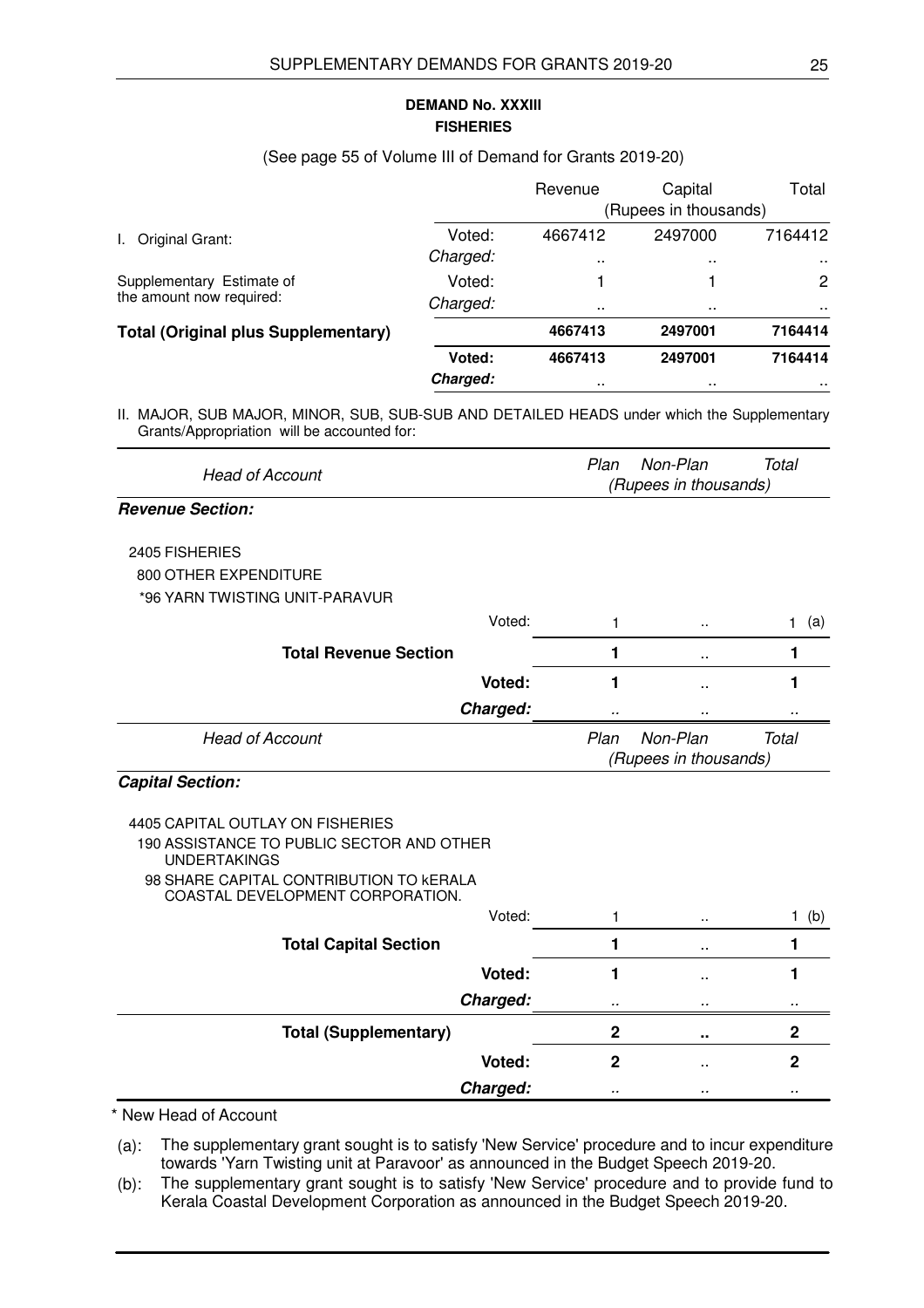#### **FOREST DEMAND No. XXXIV**

#### (See page 81 of Volume III of Demands for Grants 2019-20)

|                                            |          | Revenue | Capital               | Total   |
|--------------------------------------------|----------|---------|-----------------------|---------|
|                                            |          |         | (Rupees in thousands) |         |
| Original Grant:                            | Voted:   | 5870559 | 863502                | 6734061 |
|                                            | Charged: |         | $\sim$ $\sim$         |         |
| Supplementary Estimate of                  | Voted:   | 55666   | $\sim$                | 55666   |
| the amount now required:                   | Charged: |         | $\sim$ $\sim$         | . .     |
| <b>Total (Original plus Supplementary)</b> |          | 5926226 | 863502                | 6789728 |
|                                            | Voted:   | 5926225 | 863502                | 6789727 |
|                                            | Charged: |         | $\sim$ $\sim$         |         |

II. MAJOR, SUB MAJOR, MINOR, SUB, SUB-SUB AND DETAILED HEADS under which the Supplementary Grants/Appropriation will be accounted for:

| <b>Head of Account</b>                                          | Plan  | Non-Plan              | Total               |
|-----------------------------------------------------------------|-------|-----------------------|---------------------|
|                                                                 |       | (Rupees in thousands) |                     |
| <b>Revenue Section:</b>                                         |       |                       |                     |
| 2406 FORESTRY AND WILD LIFE                                     |       |                       |                     |
| 01 FORESTRY                                                     |       |                       |                     |
| 105 FOREST PRODUCE                                              |       |                       |                     |
| *89 Minimum Support Price for Minor Forest Produce (75%<br>CSS) |       |                       |                     |
| Voted:                                                          | 55665 | ٠.                    | 55665<br>(a)        |
| 800 OTHER EXPENDITURE                                           |       |                       |                     |
| *52 Eco Tourism                                                 |       |                       |                     |
| Voted:                                                          | 1     |                       | (b)<br>$\mathbf{1}$ |
| <b>Total Revenue Section</b>                                    | 55666 | $\sim$                | 55666               |
| Voted:                                                          | 55666 | ٠.                    | 55666               |
| Charged:                                                        |       |                       |                     |
| <b>Total (Supplementary)</b>                                    | 55666 |                       | 55666               |
| Voted:                                                          | 55666 | $\ddot{\phantom{a}}$  | 55666               |
| Charged:                                                        |       |                       |                     |

\* New Head of Account

(a): The supplementary grant moved is to satisfy 'New Service' procedure and to provide fund for utilising central assistance received and it's corresponding state share for implementation of the scheme Minimum Support Price for Minor Forest Produce.

(b): The token supplementary grant moved is to satisfy 'New Service' procedure and to incur expenditure towards the implementation of the scheme 'Project Green Grass' for the removal of plastics and wastes from forest areas as announced in Governor's Address 2019-20.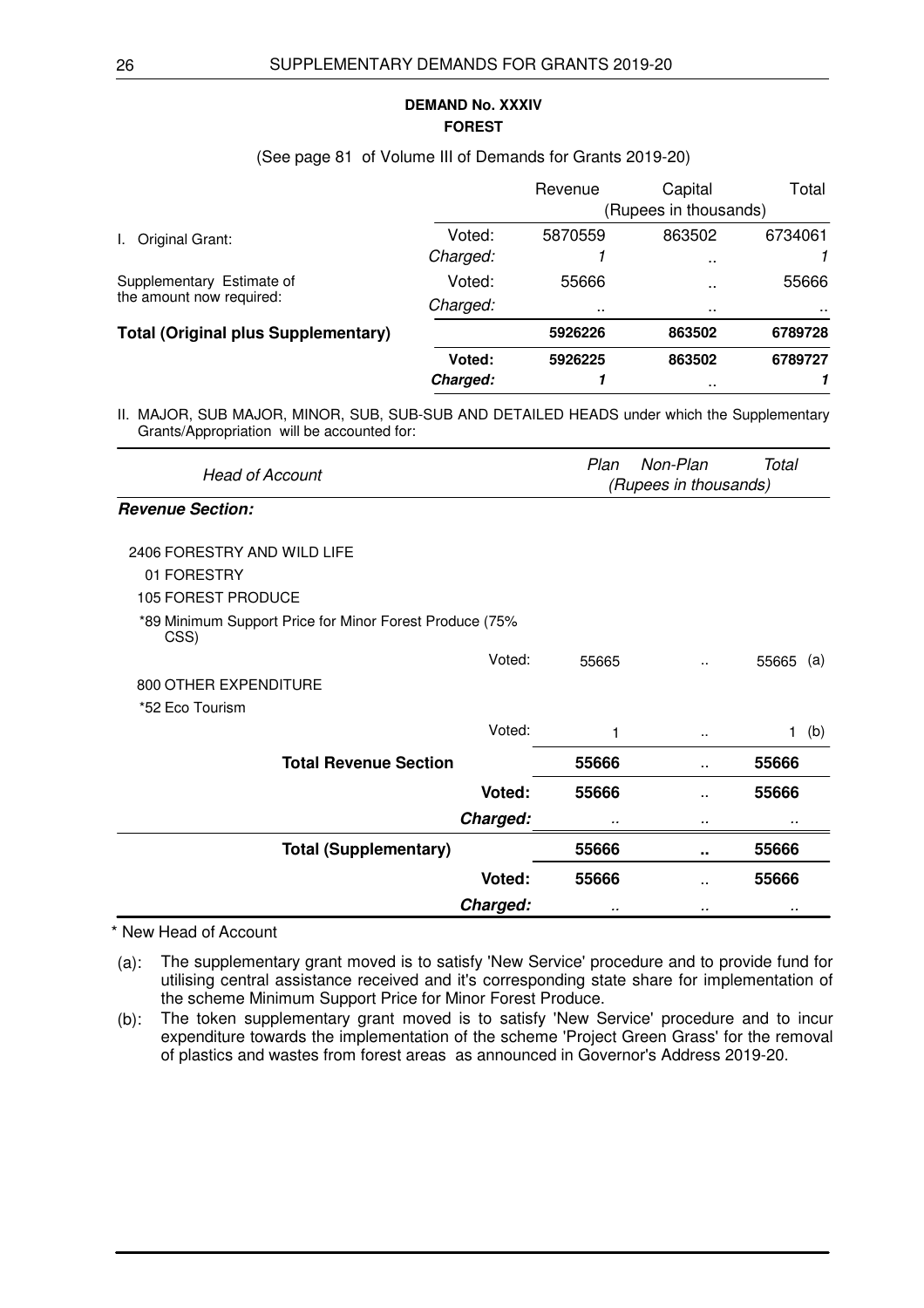# **PANCHAYAT DEMAND No. XXXV**

#### (See page 111 of Volume III of Demands for Grants 2019-20)

|                                            |          | Revenue   | Capital               | Total     |
|--------------------------------------------|----------|-----------|-----------------------|-----------|
|                                            |          |           | (Rupees in thousands) |           |
| Original Grant:<br>L.                      | Voted:   | 6112620   | 5971001               | 12083621  |
|                                            | Charged: | $\cdot$ . | $\sim$                | $\cdots$  |
| Supplementary Estimate of                  | Voted:   |           |                       | 2         |
| the amount now required:                   | Charged: | . .       | .                     | $\sim$    |
| <b>Total (Original plus Supplementary)</b> |          | 6112621   | 5971002               | 12083623  |
|                                            | Voted:   | 6112621   | 5971002               | 12083623  |
|                                            | Charged: |           | $\sim$                | $\cdot$ . |

II. MAJOR, SUB MAJOR, MINOR, SUB, SUB-SUB AND DETAILED HEADS under which the Supplementary Grants/Appropriation will be accounted for:

| <b>Head of Account</b>  | Total<br>Plan<br>Non-Plan |  |  |
|-------------------------|---------------------------|--|--|
|                         | (Rupees in thousands)     |  |  |
| <b>Revenue Section:</b> |                           |  |  |

## 2515 OTHER RURAL DEVELOPMENT PROGRAMMES

101 PANCHAYATI RAJ

#### \*99 SETTING UP OF 'PAKALVEEDU' IN ALL PANCHAYATS UNDER THE SUPERVISION OF KUDUMBASHREE OR VOLUNTARY WORKERS.

| Voted:                       |                       | $\ldots$ | (a)   |
|------------------------------|-----------------------|----------|-------|
| <b>Total Revenue Section</b> |                       | $\sim$   |       |
| Voted:                       |                       | $\sim$   |       |
| Charged:                     |                       |          |       |
| <b>Head of Account</b>       | Plan                  | Non-Plan | Total |
|                              | (Rupees in thousands) |          |       |

#### **Capital Section:**

4515 CAPITAL OUTLAY ON OTHER RURAL DEVELOPMENT PROGRAMMES 800 OTHER EXPENDITURE 94 COMPLETION OF CONSTRUCTION AND LAND ACQUISITION ACTIVITIES OF CONVENTION CENTRE AT PINARAYI GRAMA PANCHAYAT

| Voted:                       |           | $\cdots$            | (b)       |
|------------------------------|-----------|---------------------|-----------|
| <b>Total Capital Section</b> |           | $\sim$              |           |
| Voted:                       |           | $\sim$ $\sim$       |           |
| Charged:                     | $\cdot$ . | $\cdot$ .           | $\cdot$ . |
| <b>Total (Supplementary)</b> | 2         | $\bullet$ $\bullet$ |           |
| Voted:                       | 2         | $\sim$              |           |
| Charged:                     | $\cdot$ . | $\cdot$ .           | $\cdot$ . |

\* New Head of Account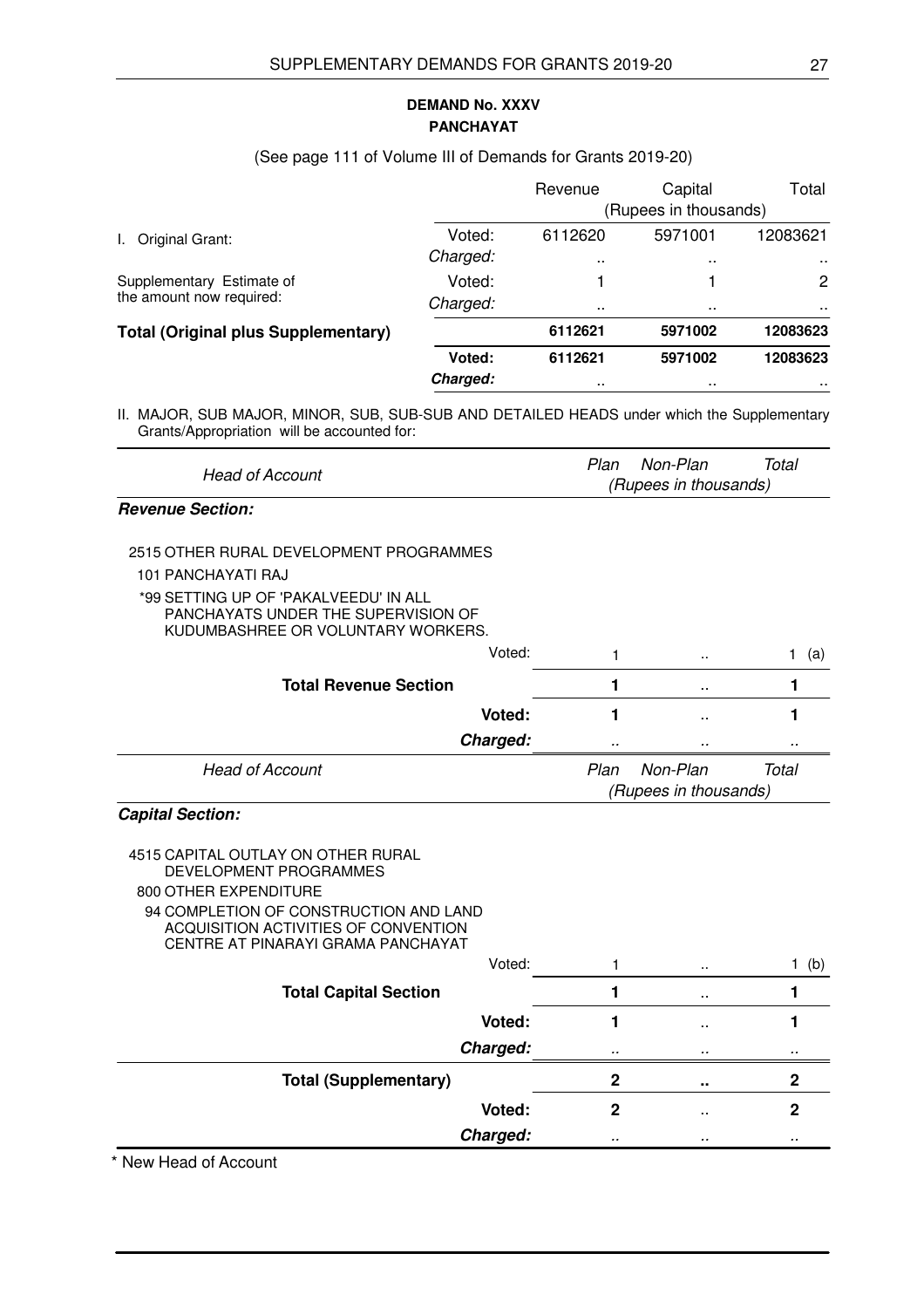| 28 | SUPPLEMENTARY DEMANDS FOR GRANTS 2019-20 |
|----|------------------------------------------|
|    |                                          |

- (a): The token supplementary grant moved is to satisfy 'New Service' procedure and to incur expenditure towards the scheme setting up of 'Pakal veedu' in all panchayats under the supervision of Kudumbashree or Voluntary workers as announced in the Budget Speech 2019-20.
- (b): The token supplementary grant moved is to satisfy 'New Service' procedure and to incur expenditure towards land acquisition and construction activities of Convention Centre at Pinarayi Grama Panchayat.
-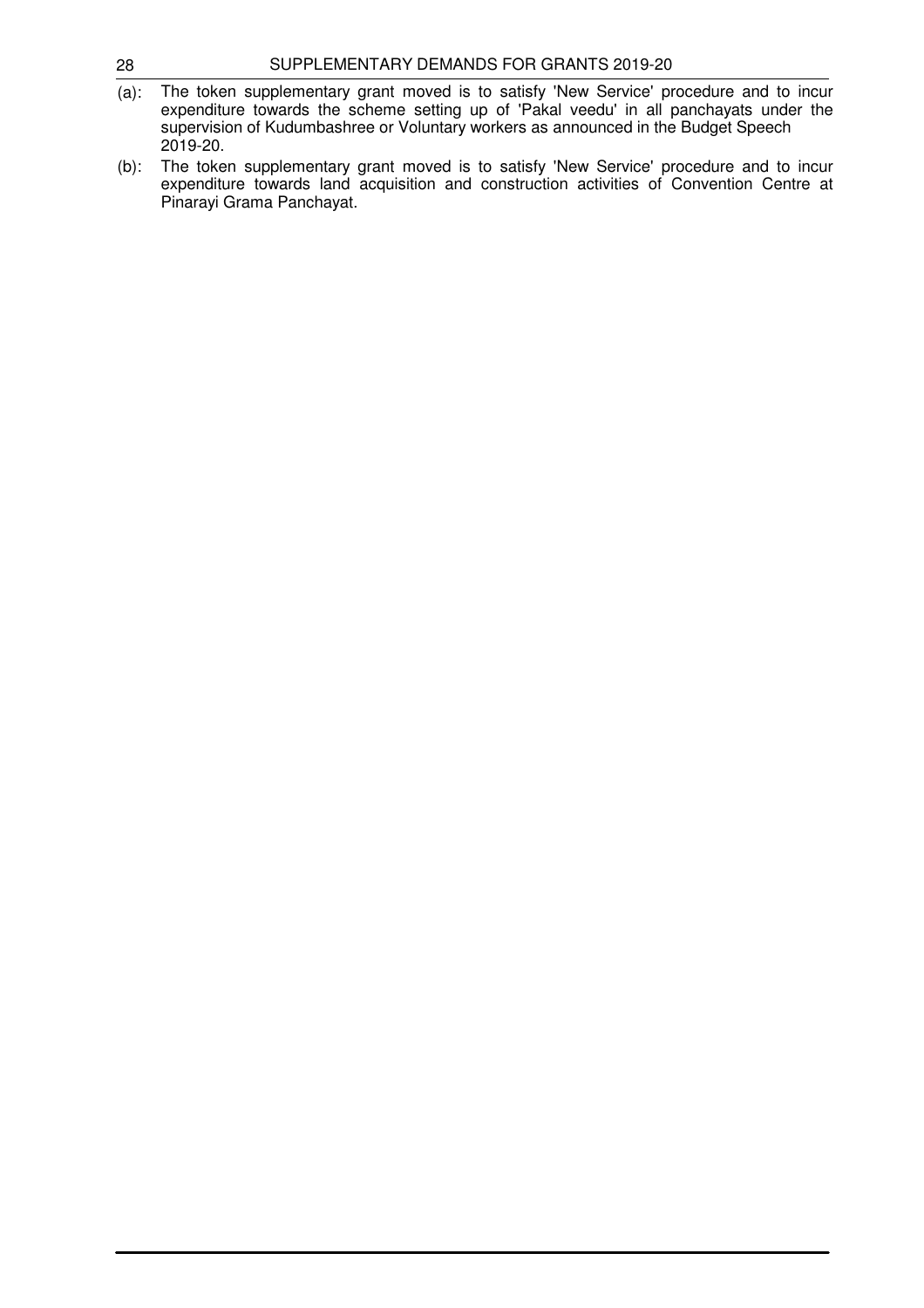# **RURAL DEVELOPMENT DEMAND No. XXXVI**

# (See page 126 of Volume III of Demands for Grants 2019-20)

|                                            |          | Revenue               | Capital       | Total    |  |
|--------------------------------------------|----------|-----------------------|---------------|----------|--|
|                                            |          | (Rupees in thousands) |               |          |  |
| Original Grant:                            | Voted:   | 40891788              | 13766200      | 54657988 |  |
|                                            | Charged: | 12                    | $\sim$ $\sim$ | 12       |  |
| Supplementary Estimate of                  | Voted:   | 3                     | 7260          | 7263     |  |
| the amount now required:                   | Charged: |                       | $\sim$        | . .      |  |
| <b>Total (Original plus Supplementary)</b> |          | 40891803              | 13773460      | 54665263 |  |
|                                            | Voted:   | 40891791              | 13773460      | 54665251 |  |
|                                            | Charged: | 12                    | $\sim$        | 12       |  |

| <b>Head of Account</b>                                                                                                                           | Plan                  | Non-Plan              | <b>Total</b> |
|--------------------------------------------------------------------------------------------------------------------------------------------------|-----------------------|-----------------------|--------------|
|                                                                                                                                                  |                       | (Rupees in thousands) |              |
| <b>Revenue Section:</b>                                                                                                                          |                       |                       |              |
| 2505 RURAL EMPLOYMENT                                                                                                                            |                       |                       |              |
| 02 RURAL EMPLOYMENT GUARANTEE SCHEME                                                                                                             |                       |                       |              |
| 101 NATIONAL RURAL EMPLOYMENT GUARANTEE<br><b>SCHEME</b>                                                                                         |                       |                       |              |
| *90 WELFARE FUND FOR NATIONAL RURAL<br>EMPLOYMENT GUARANTEE SCHEME WORKERS                                                                       |                       |                       |              |
| Voted:                                                                                                                                           | 1                     |                       | 1 (a)        |
| 2515 OTHER RURAL DEVELOPMENT PROGRAMMES                                                                                                          |                       |                       |              |
| 800 OTHER EXPENDITURE                                                                                                                            |                       |                       |              |
| *47 REHABILITATION SCHEME FOR WOMEN GROUPS<br>WHO ARE DEBT RIDDEN DUE TO LOAN TAKEN FOR<br>ANIMAL HUSBANDRY AND SMALL SCALE<br><b>INDUSTRIES</b> |                       |                       |              |
| Voted:                                                                                                                                           | 1                     | $\ddot{\phantom{a}}$  | (b)<br>1.    |
| *46 ASSISTANCE TO NEIGHBOURHOOD GROUPS FOR<br>ELDERLY PEOPLE UNDER THE AEGIS OF<br><b>KUDUMBASHREE</b>                                           |                       |                       |              |
| Voted:                                                                                                                                           | 1                     | ä.                    | (c)<br>1.    |
| <b>Total Revenue Section</b>                                                                                                                     | 3                     | $\ddot{\phantom{a}}$  | 3            |
| Voted:                                                                                                                                           | 3                     | ä.                    | 3            |
| Charged:                                                                                                                                         |                       |                       |              |
| <b>Head of Account</b>                                                                                                                           | Plan                  | Non-Plan              | <b>Total</b> |
|                                                                                                                                                  | (Rupees in thousands) |                       |              |
| <b>Capital Section:</b>                                                                                                                          |                       |                       |              |
| 4515 CAPITAL OUTLAY ON OTHER RURAL<br>DEVELOPMENT PROGRAMMES<br><b>103 RURAL DEVELOPMENT</b><br>99 CONSTRUCTION OF SWARAJ BHAVAN<br>$(01)$ WORKS |                       |                       |              |
| Voted:                                                                                                                                           | 7260                  | ä.                    | 7260 (d)     |
| <b>Total Capital Section</b>                                                                                                                     | 7260                  | ò.                    | 7260         |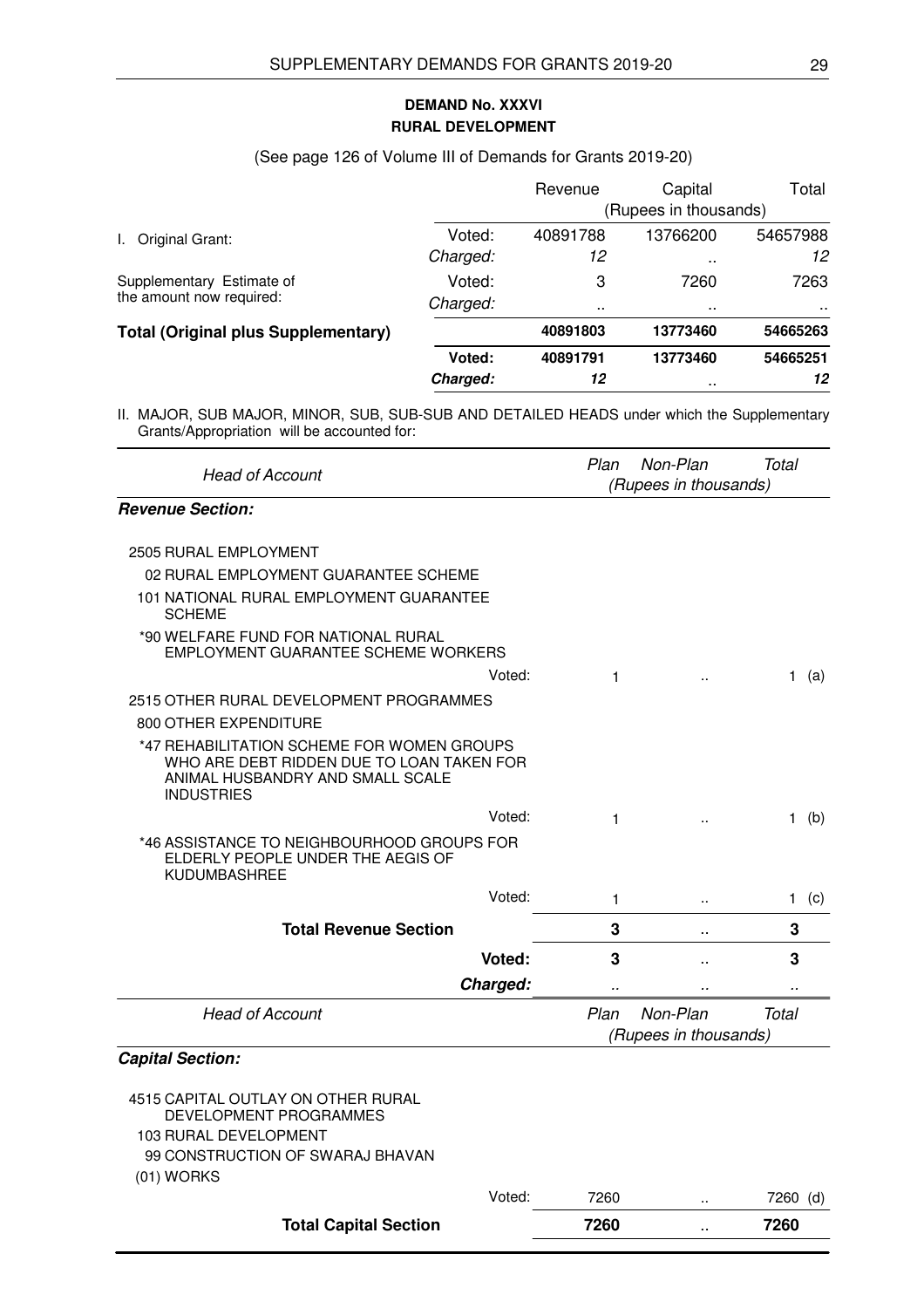| 7260 | $\sim$        | 7260 |
|------|---------------|------|
|      | $\cdot$ .     |      |
| 7263 | ٠.            | 7263 |
| 7263 | $\sim$ $\sim$ | 7263 |
|      | $\cdot$ .     |      |
|      |               |      |

\* New Head of Account

- (a): The token supplementary grant moved is to satisfy 'New Service' procedure and to incur expenditure towards the Welfare fund for 'National Rural Employment Guarantee scheme' workers as announced in the Budget Speech 2019-20.
- (b): The token supplementary grant moved is to satisfy 'New Service' procedure and to incur expenditure towards rehabilitation scheme for women groups who are debt ridden due to loan taken for animal husbandry and small scale industries as announced in the Budget Speech 2019-20.
- (c): The token supplementary grant moved is to satisfy 'New Service' procedure and to incur expenditure towards payment of assistance to neighbourhood groups for elderly people under the aegis of Kudumbashree as announced in the Budget Speech 2019-20.
- (d): The supplementary grant moved is to facilitate the encashment of bill related to construction of "Swaraj Bhavan" kept in Treasury Queue 2018-19.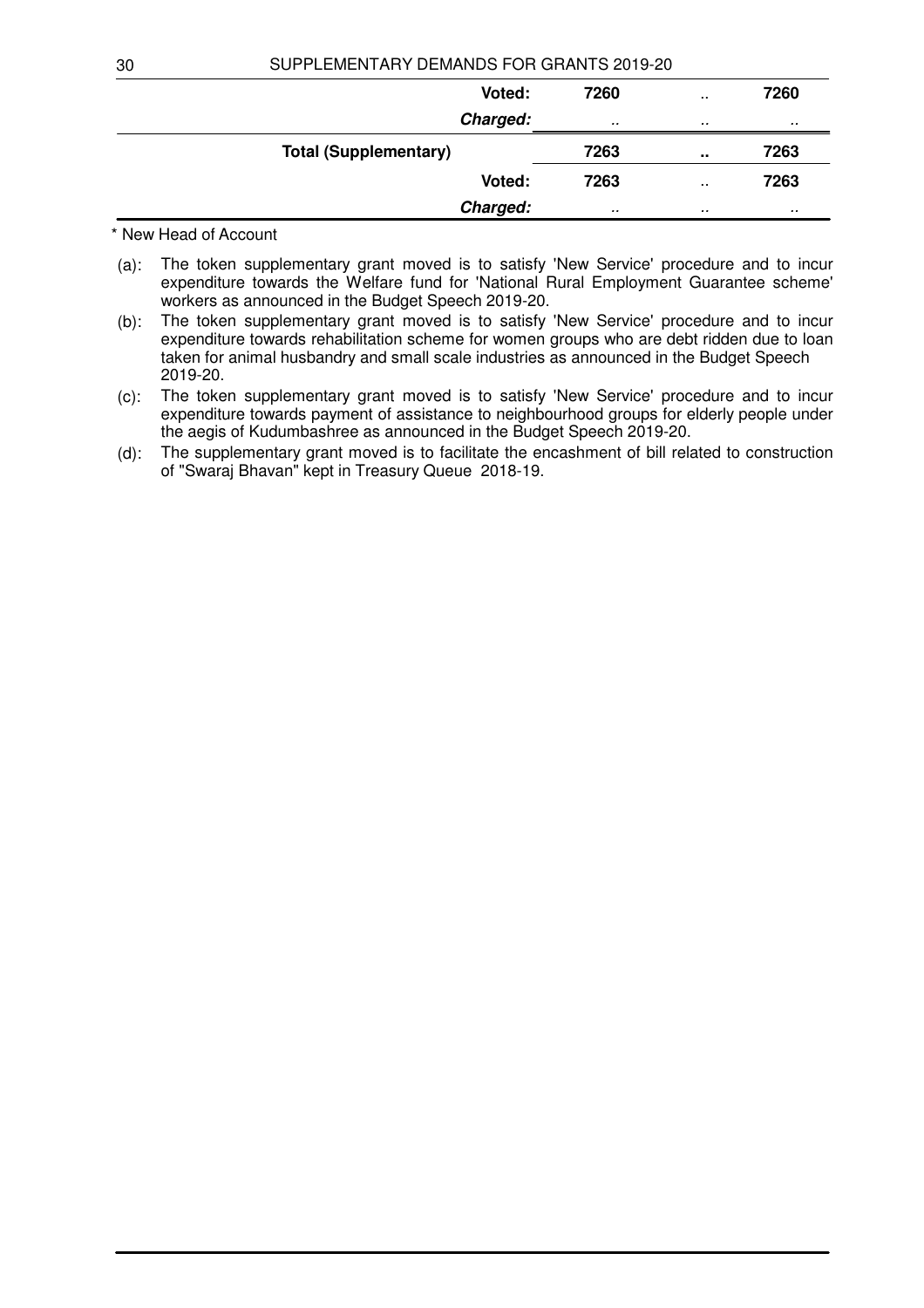## **INDUSTRIES DEMAND No. XXXVII**

#### (See page 143 of Volume III of Demands for Grants 2019-20)

|                                            |          | Revenue               | Capital       | Total        |  |
|--------------------------------------------|----------|-----------------------|---------------|--------------|--|
|                                            |          | (Rupees in thousands) |               |              |  |
| Original Grant:                            | Voted:   | 6131038               | 10048927      | 16179965     |  |
|                                            | Charged: | . .                   | $\sim$ $\sim$ | $\mathbf{r}$ |  |
| Supplementary Estimate of                  | Voted:   | 3                     | 2             | 5            |  |
| the amount now required:                   | Charged: |                       | $\sim$ $\sim$ | <b>A</b> 100 |  |
| <b>Total (Original plus Supplementary)</b> |          | 6131041               | 10048929      | 16179970     |  |
|                                            | Voted:   | 6131041               | 10048929      | 16179970     |  |
|                                            | Charged: |                       | $\sim$ $\sim$ |              |  |

II. MAJOR, SUB MAJOR, MINOR, SUB, SUB-SUB AND DETAILED HEADS under which the Supplementary Grants/Appropriation will be accounted for:

| <b>Head of Account</b>                                                                           |          | Plan                  | Non-Plan<br>(Rupees in thousands) | Total               |
|--------------------------------------------------------------------------------------------------|----------|-----------------------|-----------------------------------|---------------------|
| <b>Revenue Section:</b>                                                                          |          |                       |                                   |                     |
| 2851 VILLAGE AND SMALL INDUSTRIES                                                                |          |                       |                                   |                     |
|                                                                                                  |          |                       |                                   |                     |
| 102 SMALL SCALE INDUSTRIES                                                                       |          |                       |                                   |                     |
| *28 COMPENSATION TO RETIRED AND OTHER<br>LABOURERS OF EXCEL GLASS FACTORY IN<br><b>ALAPPUZHA</b> |          |                       |                                   |                     |
|                                                                                                  | Voted:   | 1                     | ٠.                                | (a)<br>1.           |
| 2852 INDUSTRIES                                                                                  |          |                       |                                   |                     |
| 07 TELE-COMMUNICATION AND ELECTRONIC<br><b>INDUSTRIES</b>                                        |          |                       |                                   |                     |
| <b>202 ELECTRONICS</b>                                                                           |          |                       |                                   |                     |
| 95 CONTRIBUTION FOR THE CREATION OF<br>INFRASTRUCTURE FOR THE TECHNOCITY AT<br>PALLIPPURAM.      |          |                       |                                   |                     |
|                                                                                                  | Voted:   | 1                     |                                   | (b)<br>1.           |
| 80 GENERAL                                                                                       |          |                       |                                   |                     |
| 001 DIRECTION AND ADMINISTRATION                                                                 |          |                       |                                   |                     |
| 99 DIRECTORATE OF INDUSTRIES AND COMMERCE                                                        |          |                       |                                   |                     |
| 21 Motor Vehicles                                                                                |          |                       |                                   |                     |
| 1 Purchase of Vehicles                                                                           |          |                       |                                   |                     |
|                                                                                                  | Voted:   | $\ddot{\phantom{a}}$  | 1                                 | (c)<br>$\mathbf{1}$ |
| <b>Total Revenue Section</b>                                                                     |          | $\mathbf{2}$          | 1                                 | 3                   |
|                                                                                                  | Voted:   | $\mathbf{2}$          | 1                                 | 3                   |
|                                                                                                  | Charged: | ٠.                    |                                   |                     |
| <b>Head of Account</b>                                                                           |          | Plan                  | Non-Plan                          | <b>Total</b>        |
|                                                                                                  |          | (Rupees in thousands) |                                   |                     |

# **Capital Section:**

4851 CAPITAL OUTLAY ON VILLAGE AND SMALL INDUSTRIES 106 COIR INDUSTRIES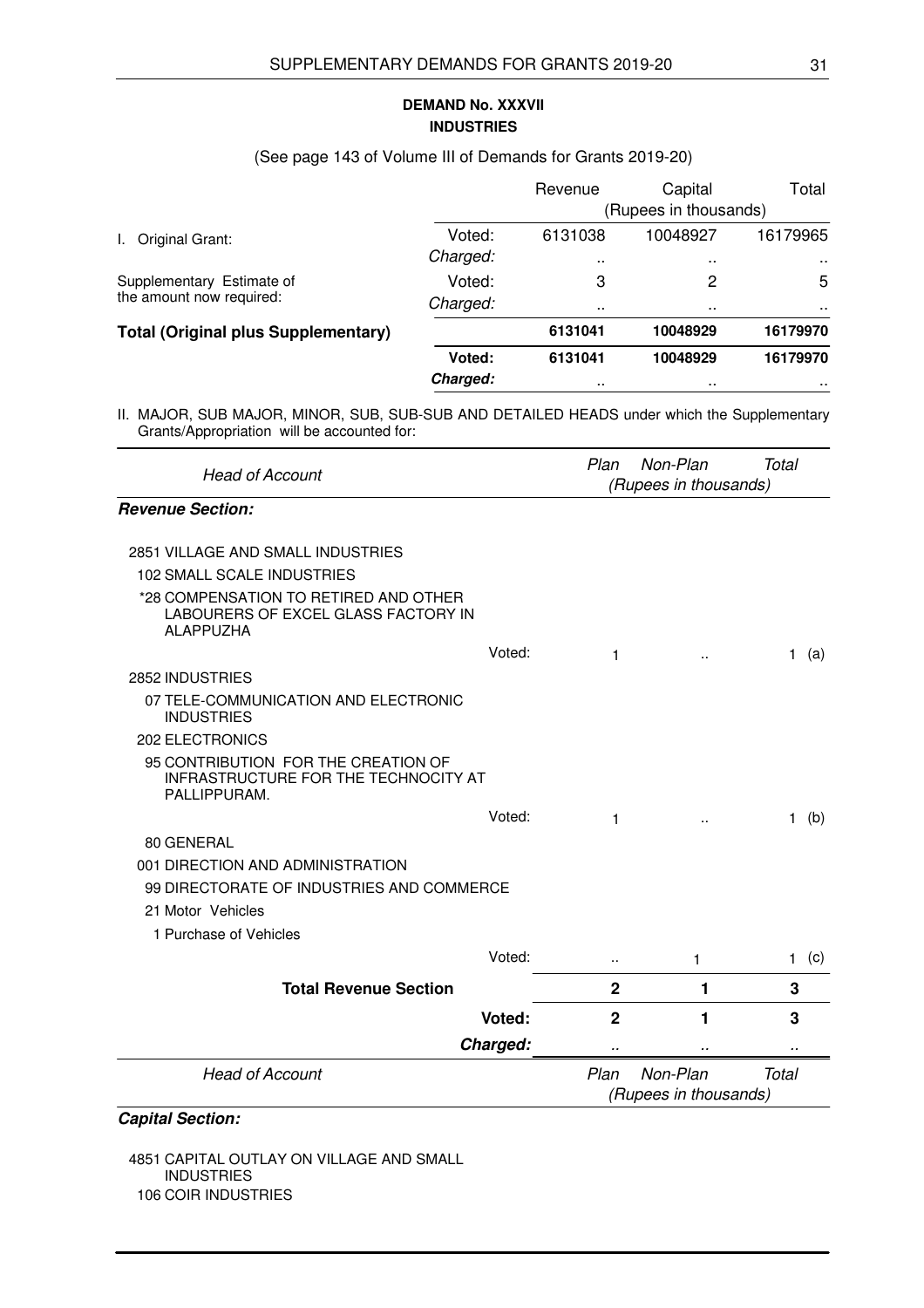| <b>Head of Account</b>                                                                                     | Plan                  | Non-Plan             | Total        |
|------------------------------------------------------------------------------------------------------------|-----------------------|----------------------|--------------|
|                                                                                                            | (Rupees in thousands) |                      |              |
| *76 TO ESTABLISH FACTORY IN ALAPPUZHA FOR THE<br>PURPOSE TO TRANSFORM FIBRE AND PITH INTO<br><b>BOARDS</b> |                       |                      |              |
| Voted:                                                                                                     | 1                     | $\ddot{\phantom{a}}$ | (d)<br>1.    |
| 4885 OTHER CAPITAL OUTLAY ON INDUSTRIES AND<br><b>MINERALS</b><br>60 OTHERS<br>800 OTHER EXPENDITURE       |                       |                      |              |
| *87 CONSTRUCTION OF LADIES HOSTEL AND FITNESS<br>CENTRE AT INFOPARK, CHERTHALA                             |                       |                      |              |
| Voted:                                                                                                     | 1                     |                      | 1.<br>(e)    |
| <b>Total Capital Section</b>                                                                               | $\mathbf{2}$          |                      | $\mathbf{2}$ |
| Voted:                                                                                                     | $\mathbf{2}$          |                      | $\mathbf{2}$ |
| Charged:                                                                                                   |                       |                      |              |
| <b>Total (Supplementary)</b>                                                                               | 4                     | 1                    | 5            |
| Voted:                                                                                                     | 4                     | 1                    | 5            |
| Charged:                                                                                                   |                       |                      |              |

\* New Head of Account

- (a): The token supplementary grant sought is to satisfy 'New Service' procedure and to provide compensation to the retired and other laboureres of 'Excel Glass Factory' in Alappuzha as announced in the Budget Speech 2019-20.
- (b): The token supplementary grant sought is to satisfy 'New Service' procedure and to incur expenditure towards the schemes 'Knowledge city ecosystem in Technocity' and 'Nano-Space Park at Pallippuram' as announced in the Budget Speech 2019-20.
- (c): The token supplementary grant sought is to satisfy 'New Service' procedure and to incur expenditure towards the purchase of a new car for the official use of the Chairman, KELPALM as sanctioned in G.O.(Rt) No.730/2018/ID dated 25.06.2018.
- (d): The token supplementary grant sought is to satisfy 'New Service' procedure and to incur expenditure towards the establishment of a factory in Alappuzha for the purpose to transform fibre and pith into good boards subjecting them into high pressure as announced in the Budget Speech 2019-20.
- (e): The token supplementary grant sought is to satisfy 'New Service' procedure and to incur expenditure towards the construction of Ladies Hostel and Fitness Centre at Infopark, Cherthala as announced in the Budget Speech 2019-20.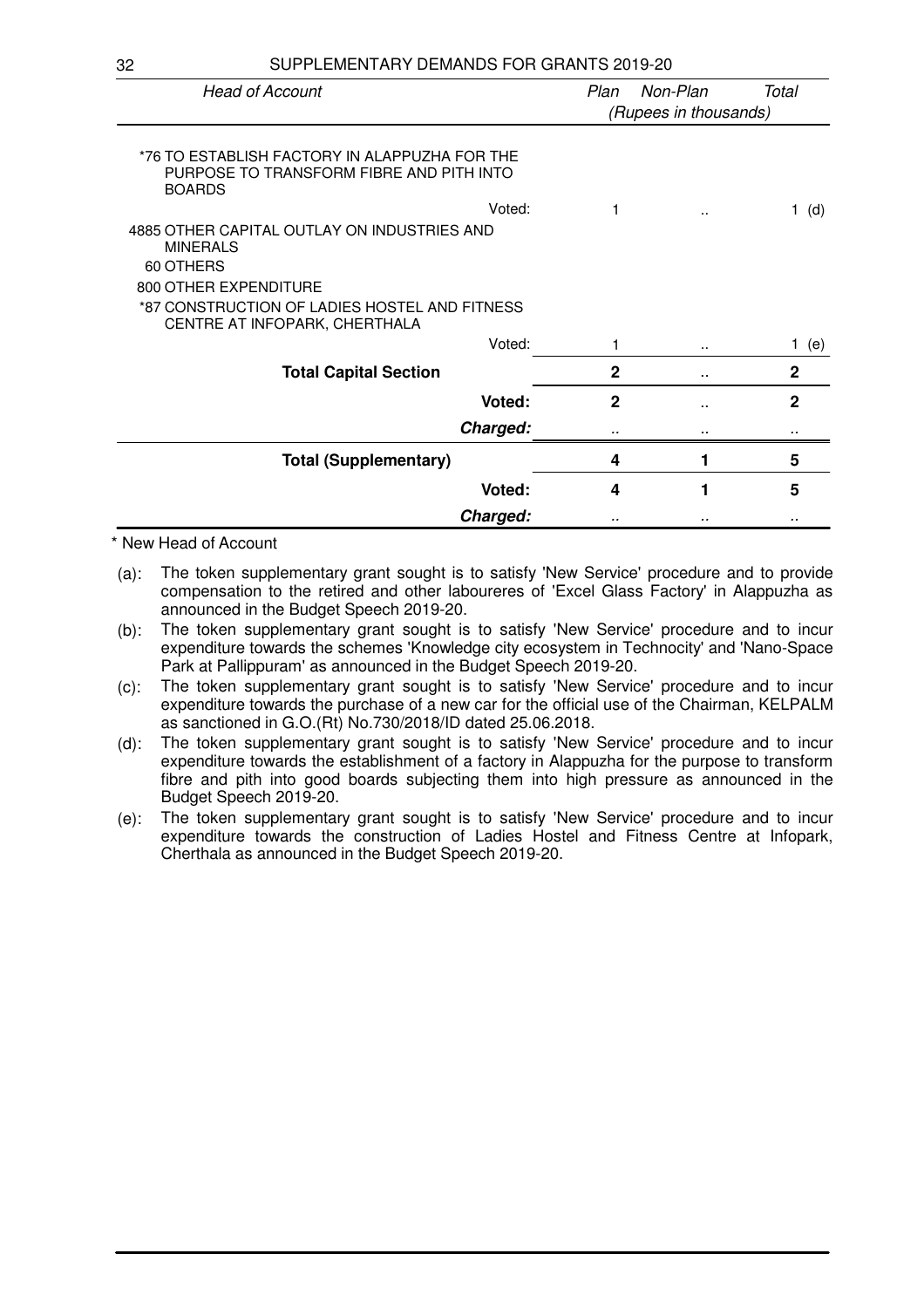## **IRRIGATION DEMAND No. XXXVIII**

#### (See page 206 of Volume III of Demands for Grants 2019-20)

|                                            |          | Revenue               | Capital       | Total   |  |
|--------------------------------------------|----------|-----------------------|---------------|---------|--|
|                                            |          | (Rupees in thousands) |               |         |  |
| Original Grant:                            | Voted:   | 4311121               | 3589136       | 7900257 |  |
|                                            | Charged: | 721                   | 34316         | 35037   |  |
| Supplementary Estimate of                  | Voted:   | $\ddot{\phantom{0}}$  |               |         |  |
| the amount now required:                   | Charged: | $\sim$                | $\sim$ $\sim$ | . .     |  |
| <b>Total (Original plus Supplementary)</b> |          | 4311842               | 3623453       | 7935295 |  |
|                                            | Voted:   | 4311121               | 3589137       | 7900258 |  |
|                                            | Charged: | 721                   | 34316         | 35037   |  |

II. MAJOR, SUB MAJOR, MINOR, SUB, SUB-SUB AND DETAILED HEADS under which the Supplementary Grants/Appropriation will be accounted for:

| Head of Account         | Plan<br>Non-Plan<br>Total |
|-------------------------|---------------------------|
|                         | (Rupees in thousands)     |
| <b>Capital Section:</b> |                           |

| 4700 CAPITAL OUTLAY ON MAJOR IRRIGATION<br>24 KURIYARKUTTY - KARAPPARA PROJECT (Non<br>Commercial)<br>800 OTHER EXPENDITURE<br>98 RESERVOIR |                      |     |
|---------------------------------------------------------------------------------------------------------------------------------------------|----------------------|-----|
| Voted:                                                                                                                                      | $\cdot$ .            | (a) |
| <b>Total Capital Section</b>                                                                                                                | $\sim$               |     |
| Voted:                                                                                                                                      | $\sim$ $\sim$        |     |
| Charged:                                                                                                                                    | <br>                 |     |
| <b>Total (Supplementary)</b>                                                                                                                |                      |     |
| Voted:                                                                                                                                      | $\ddot{\phantom{0}}$ |     |
| Charged:                                                                                                                                    | <br>                 |     |

(a): The token supplementary grant moved is to incur expenditure towards drought, flood control and drinking water schemes under Kuriyarkutty- Karappara project as announced in the Budget Speech 2019-20.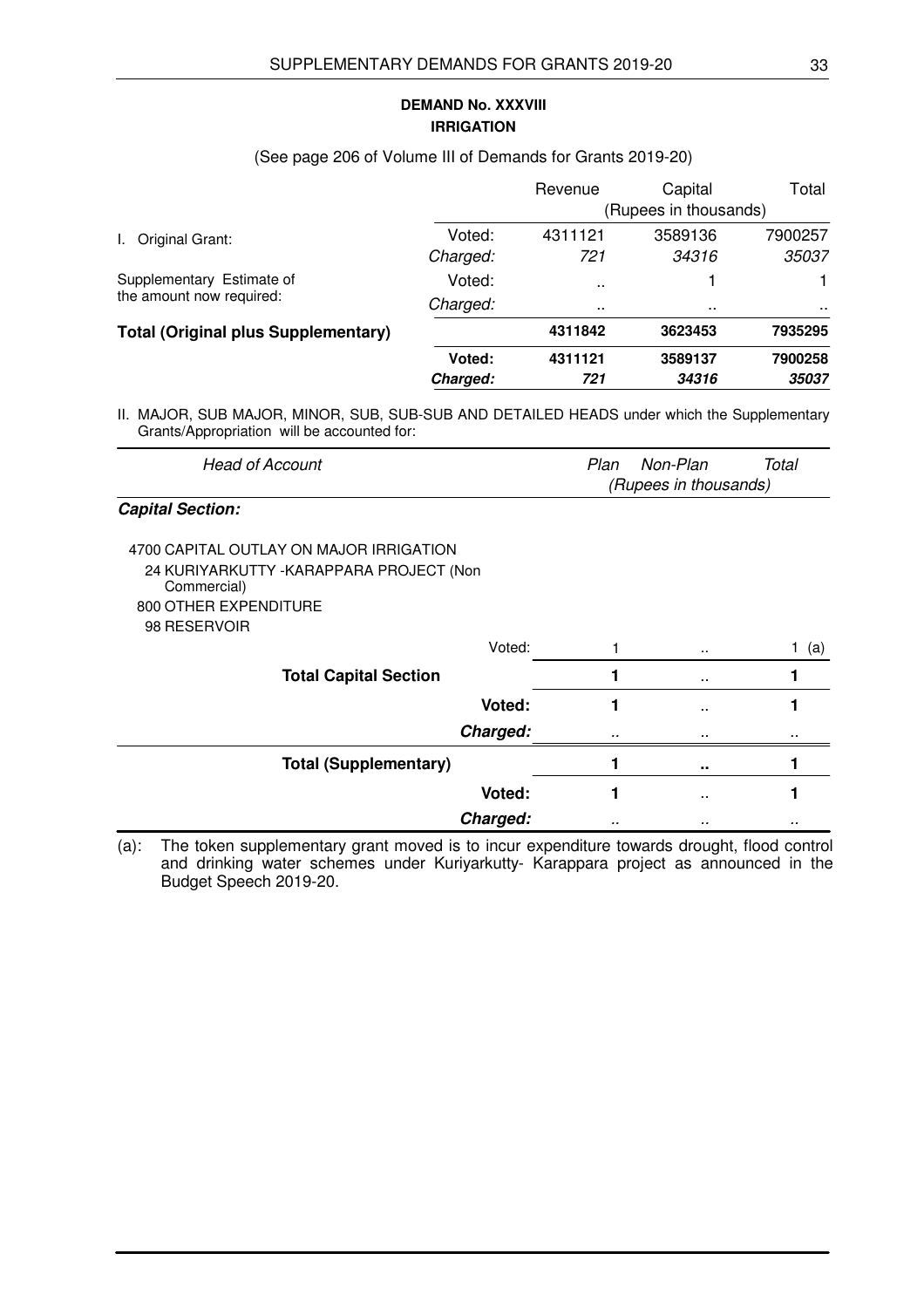# **TRANSPORT DEMAND No. XLI**

# (See page 312 of Volume III of Demands for Grants 2019-20)

|                                                       |          | Revenue               | Capital  | Total    |  |
|-------------------------------------------------------|----------|-----------------------|----------|----------|--|
|                                                       |          | (Rupees in thousands) |          |          |  |
| Original Grant:<br>L.                                 | Voted:   | 778516                | 12298704 | 13077220 |  |
|                                                       | Charged: | 1008856               | 12       | 1008868  |  |
| Supplementary Estimate of<br>the amount now required: | Voted:   | $\ddot{\phantom{a}}$  | 3586000  | 3586000  |  |
|                                                       | Charged: | $\cdots$              | $\sim$   |          |  |
| <b>Total (Original plus Supplementary)</b>            |          | 1787372               | 15884716 | 17672088 |  |
|                                                       | Voted:   | 778516                | 15884704 | 16663220 |  |
|                                                       | Charged: | 1008856               | 12       | 1008868  |  |

| <b>Head of Account</b>                                                                                                                                      |          | Plan    | Non-Plan<br>(Rupees in thousands) | Total       |  |
|-------------------------------------------------------------------------------------------------------------------------------------------------------------|----------|---------|-----------------------------------|-------------|--|
| <b>Capital Section:</b>                                                                                                                                     |          |         |                                   |             |  |
| 5075 CAPITAL OUTLAY ON OTHER TRANSPORT<br><b>SERVICES</b><br>60 OTHERS                                                                                      |          |         |                                   |             |  |
| 800 OTHER EXPENDITURE                                                                                                                                       |          |         |                                   |             |  |
| 83 METRO RAIL SYSTEM IN KOCHI CITY (MIDP)                                                                                                                   |          |         |                                   |             |  |
| (01) State Tax Reimbursement                                                                                                                                |          |         |                                   |             |  |
|                                                                                                                                                             | Voted:   | 1490000 | $\ddot{\phantom{a}}$              | 1490000 (a) |  |
| (03) Repayment of loan and interest                                                                                                                         |          |         |                                   |             |  |
|                                                                                                                                                             | Voted:   | 1496000 |                                   | 1496000 (a) |  |
| (04) Operational Cash Loss                                                                                                                                  |          |         |                                   |             |  |
|                                                                                                                                                             | Voted:   | 600000  |                                   | 600000 (a)  |  |
| <b>Total Capital Section</b>                                                                                                                                |          | 3586000 |                                   | 3586000     |  |
|                                                                                                                                                             | Voted:   | 3586000 |                                   | 3586000     |  |
|                                                                                                                                                             | Charged: |         |                                   |             |  |
| <b>Total (Supplementary)</b>                                                                                                                                |          | 3586000 |                                   | 3586000     |  |
|                                                                                                                                                             | Voted:   | 3586000 |                                   | 3586000     |  |
|                                                                                                                                                             | Charged: |         |                                   |             |  |
| The supplementary grant moved is to provide fund for Kochi Metro Rail Limited towards<br>$(a)$ :<br>various requirements during the financial year 2019-20. |          |         |                                   |             |  |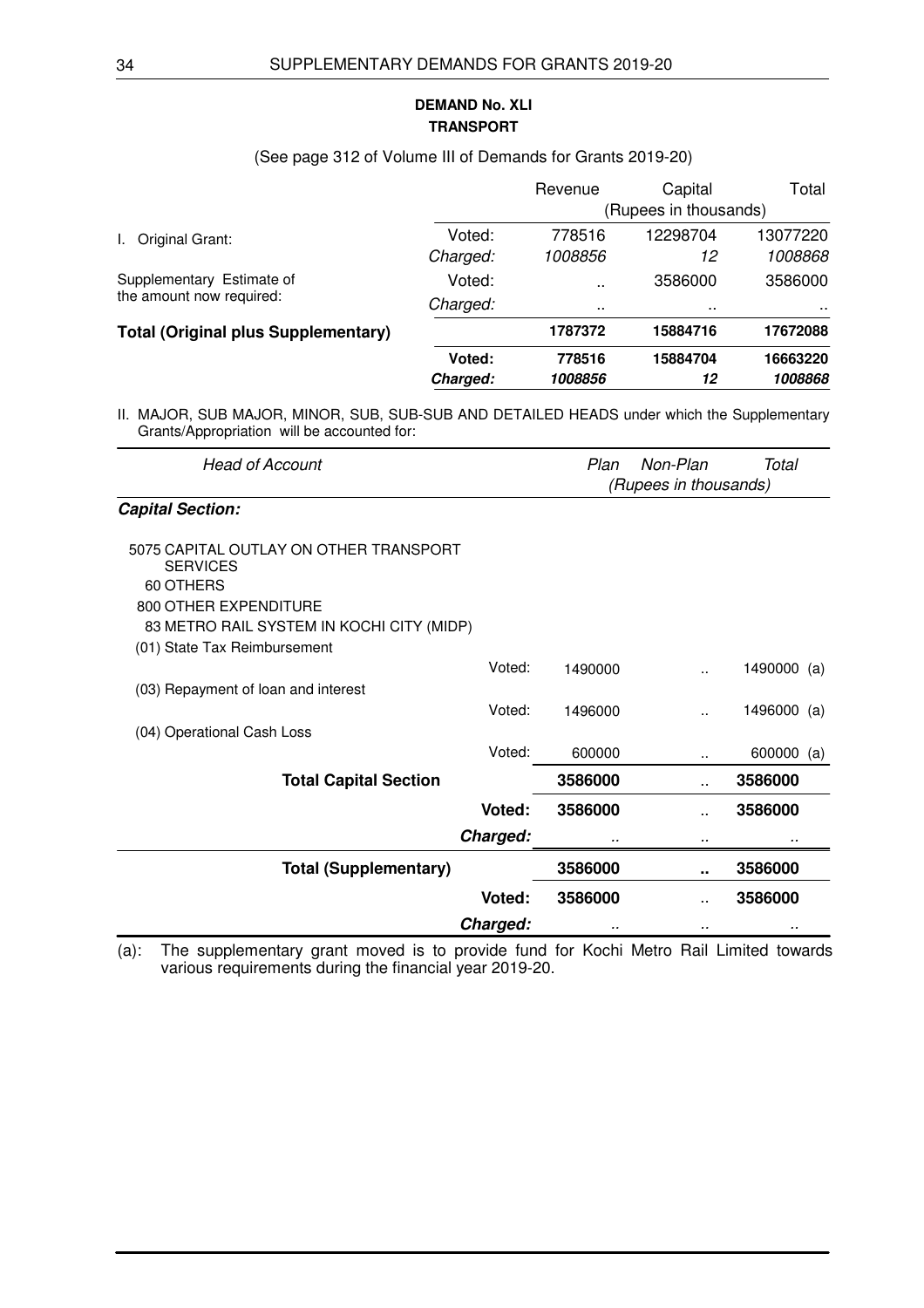# **SOCIAL SECURITY AND WELFARE DEMAND No. XLVI**

#### (See page 373 of Volume III of Demands for Geants 2019-20)

|                                            |          | Revenue               | Capital       | Total         |  |
|--------------------------------------------|----------|-----------------------|---------------|---------------|--|
|                                            |          | (Rupees in thousands) |               |               |  |
| Original Grant:                            | Voted:   | 40935739              | 959530        | 41895269      |  |
|                                            | Charged: | $\sim$                | <b>A</b> 100  | $\sim$ $\sim$ |  |
| Supplementary Estimate of                  | Voted:   | 6754                  | 2             | 6756          |  |
| the amount now required:                   | Charged: | $\sim$                | $\sim$ $\sim$ | . .           |  |
| <b>Total (Original plus Supplementary)</b> |          | 40942493              | 959532        | 41902025      |  |
|                                            | Voted:   | 40942493              | 959532        | 41902025      |  |
|                                            | Charged: | . .                   | $\sim$ $\sim$ | $\sim$        |  |

II. MAJOR, SUB MAJOR, MINOR, SUB, SUB-SUB AND DETAILED HEADS under which the Supplementary Grants/Appropriation will be accounted for:

| <b>Head of Account</b>                                                       |        | Plan                  | Non-Plan              | Total        |     |
|------------------------------------------------------------------------------|--------|-----------------------|-----------------------|--------------|-----|
|                                                                              |        | (Rupees in thousands) |                       |              |     |
| <b>Revenue Section:</b>                                                      |        |                       |                       |              |     |
| 2235 SOCIAL SECURITY AND WELFARE                                             |        |                       |                       |              |     |
| 02 SOCIAL WELFARE                                                            |        |                       |                       |              |     |
| 102 CHILD WELFARE                                                            |        |                       |                       |              |     |
| 32 Procurement of ADHAAR Enrollment Kits (60%CSS)                            |        |                       |                       |              |     |
|                                                                              | Voted: | 1                     | $\ddot{\phantom{a}}$  | 1.           | (a) |
| 103 WOMEN'S WELFARE                                                          |        |                       |                       |              |     |
| *53 Kaithiri Nalam                                                           |        |                       |                       |              |     |
|                                                                              | Voted: | 1                     | $\ddot{\phantom{a}}$  | $\mathbf{1}$ | (b) |
| *52 Smt. Dhakshayani Velayudhan Award                                        |        |                       |                       |              |     |
|                                                                              | Voted: |                       | 1                     | 1.           | (c) |
| 190 ASSISTANCE TO PUBLIC SECTOR AND OTHER<br><b>UNDERTAKINGS</b>             |        |                       |                       |              |     |
| 97 ASSISTANCE TO KERALA STATE WELFARE<br>CORPORATION FOR FORWARD COMMUNITIES |        |                       |                       |              |     |
| 34 Other Charges                                                             |        |                       |                       |              |     |
|                                                                              | Voted: | 1                     | $\ddot{\phantom{a}}$  | 1.           | (d) |
| 60 OTHER SOCIAL SECURITY AND WELFARE<br><b>PROGRAMMES</b>                    |        |                       |                       |              |     |
| 200 OTHER PROGRAMMES                                                         |        |                       |                       |              |     |
| *63 National Action Plan for Drug Demand Reduction<br>(NAPDDR)-100 %CSS      |        |                       |                       |              |     |
|                                                                              | Voted: | 6750                  | Ω.                    | 6750 (e)     |     |
| <b>Total Revenue Section</b>                                                 |        | 6753                  | 1                     | 6754         |     |
|                                                                              | Voted: | 6753                  | 1                     | 6754         |     |
| Charged:                                                                     |        |                       |                       |              |     |
| <b>Head of Account</b>                                                       |        | Plan                  | Non-Plan              | <b>Total</b> |     |
|                                                                              |        |                       | (Rupees in thousands) |              |     |

# **Capital Section:**

4235 CAPITAL OUTLAY ON SOCIAL SECURITY AND WELFARE